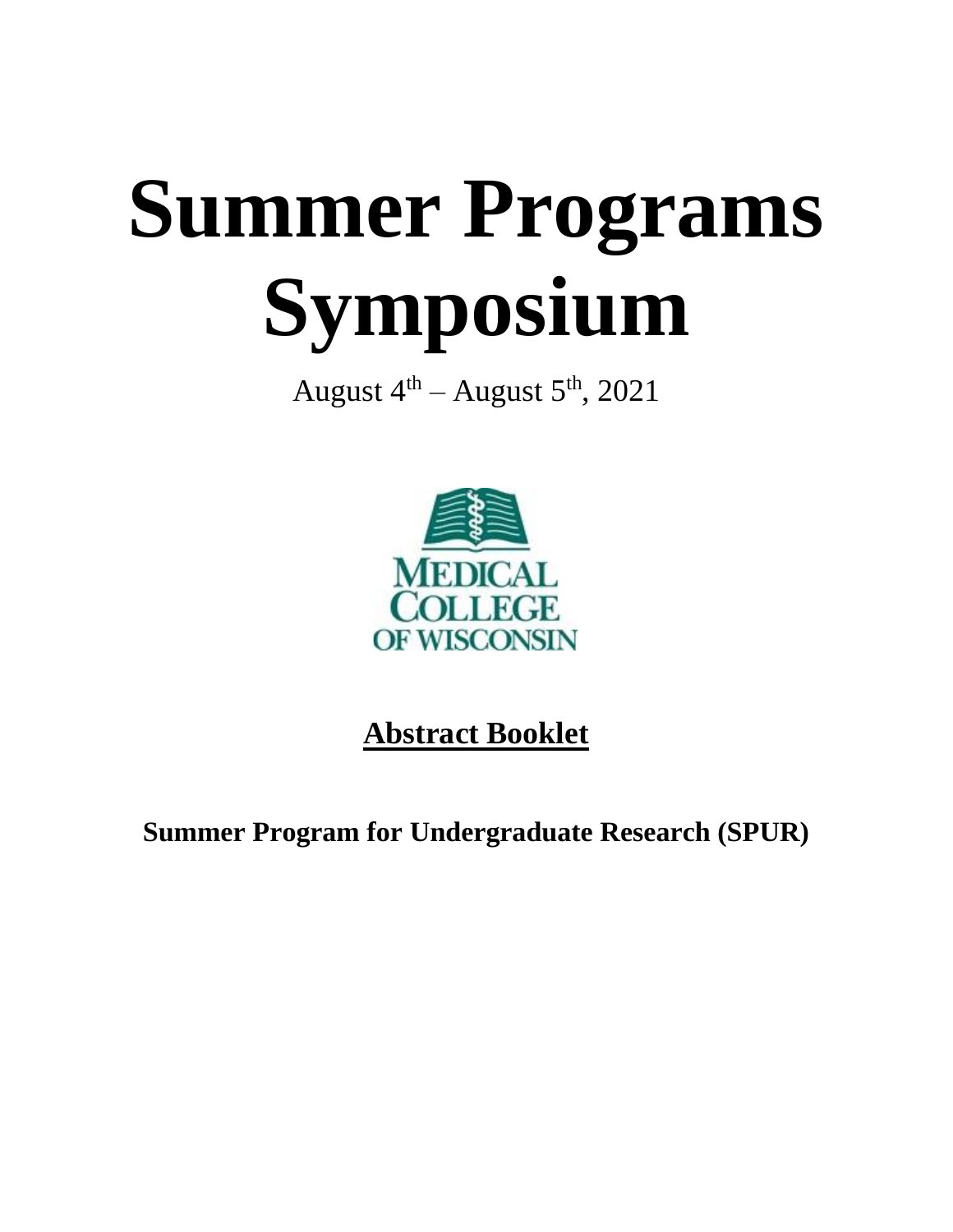Trevor Stiede - Wisconsin Lutheran College Ross Collery, PhD Department of Ophthalmology and Visual Science

## **Analysis of zebrafish irbp and irbp-like**

## **Background**

Myopia is the most common visual disorder in the world affecting over 20% of people over 40 inthe US. Myopia can often lead to other visual deficiencies such as glaucoma, cataract, retinal detachment, and macular degeneration. Mutations in human interphotoreceptor retinoidbinding protein (IRBP) are associated with myopia and retinal degeneration. However, its role in preventing retinal degeneration andmaintaining emmetropization of the eye is not well understood. During evolution, the irbp gene in zebrafish has been duplicated resulting in irbp and irbp-like. Together, these genes account for the expression profile and roles of IRBP in humans. To determine the effects of the irbp-like gene in zebrafish, we will compare the relative refractive error in zebrafish with and without the absence of

irbp-like. As well as use irbp transgenic fish to identify interacting protein partners.

## **Methods**

CRISPR/Cas9 technology was used to delete irbp-like in the zebrafish eye. Optical coherence tomography (OCT) then took place at 3 weeks and 4 weeks post-fertilization. OCT images were used to calculate the relative refractive error in each eye of the fish. Genotyping of these fish then proceeded.

To investigate potential interacting partners of Irbp, transgenic gnat2:irbp-eGFP zebrafish wereused. Immunoprecipitation of GFP-tagged proteins attempted to identify coprecipitating interacting partners.

## **Results**

The average ratio between lens diameter: body length, axial length: lens diameter, and axial length: body length all decrease from 3 weeks to 4 weeks. Axial length:lens diameter and axial length: body length ratios were significantly different between wild-type and heterozygous *irbplike* mutants. Nosignificant change in relative refractive error was observed between irbp-like heterozygotes and wild- types. No novel interacting partners were identified following immunoprecipitation of Irbp-eGFP or Irbp- like-eGFP.

## **Conclusion**

In conclusion, data trends shown to be insightful as all data was trending towards significance from 3 weeks to 4 weeks. Further OCT and analysis will also be completed at 7 weeks to expand the data overtime. Research for the identification of interacting protein partners of Irbp and Irbp-like will also be continued with alternative strategies such as cell culture techniques.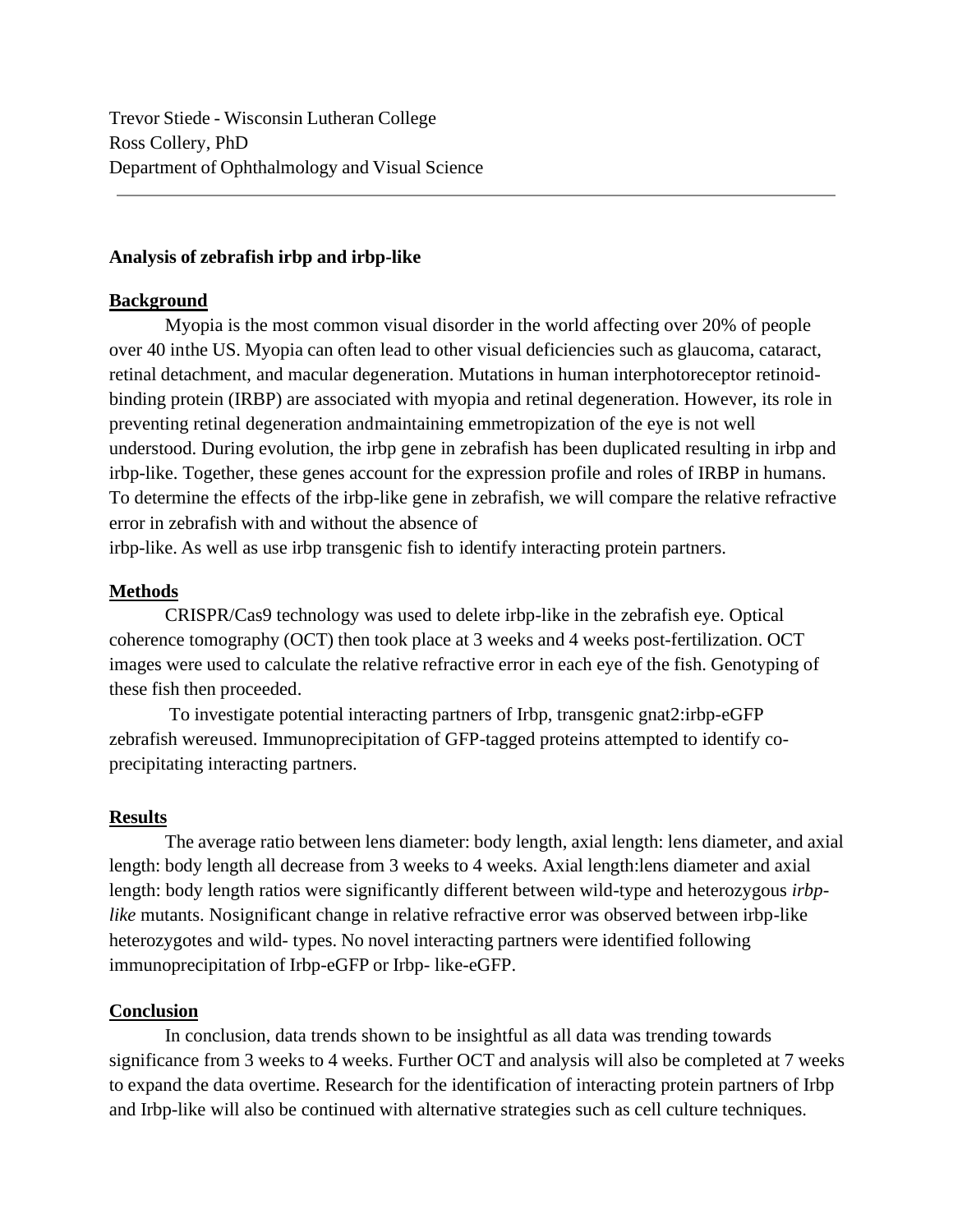Sophie Boutouis – University of Texas at Dallas

Julia Dickson-Gomez, PhD MCW Institute for Health & Equity

## **A qualitative exploration of reasons for seeking treatment among people who use opioids**

## **Background**

The opioid epidemic remains one of America's most pressing crises, with an estimated 93,331 Americans dying from drug overdoses in 2020 during the COVID-19 pandemic – an approximate 30% increase from 2019. While public health responses are largely focused on eliminating systemic or structural barriers to treatment, seeking treatment is ultimately a drug user's choice. This research expands on the literature by exploring the factors that lead people who use opioids (PWUO) to enroll in drug treatment services.

## **Method**

The current study is part of a larger project that aims to compare the effects of opioid-related laws and policies in Connecticut, Kentucky, and Wisconsin on the transitions from prescription opioids to heroin, fentanyl, and/or injection drug use. Study teams in each state conducted in-depth, semistructured interviews with 121 participants who use heroin or prescription opioids nonmedically. Participants were selected using a purposive sampling strategy. Interview questions regarded reasons for drug use and/or treatment, facilitators and barriers to treatment, stigma, and availability of treatment and harm-reduction services. Interviews were coded using MAXQDA software to allow for thematic content analysis of the data.

## **Results**

The findings showcase that PWUO have various reasons for seeking treatment. More specifically, the results illustrate three global themes and six themes: motives related to friends and family (either *for*  them or *because of* them), quality of life (lack of personal fulfillment or adverse health consequences), and the law (regarding the legal system or money). Interviewees with intrinsic versus extrinsic motivations and/or a large support system also expressed more positive attitudes toward treatment.

## **Conclusion**

The results demonstrate that PWUO seek treatment for different reasons, but those who enter treatment voluntarily generally express more optimistic feelings toward recovery. Further research is needed to determine whether intrinsic or extrinsic motivations are more effective in keeping people in treatment and having more positive outcomes. Since some drug users still would not get treatment even if common barriers like cost, stigma, and transportation were eliminated, understanding how and at what pivotal moments PWUO decide to seek help can assist lawmakers in creating meaningful opioid policies and getting more people into treatment.

## **Keywords**

Opioid epidemic, prescription opioids, heroin, drug treatment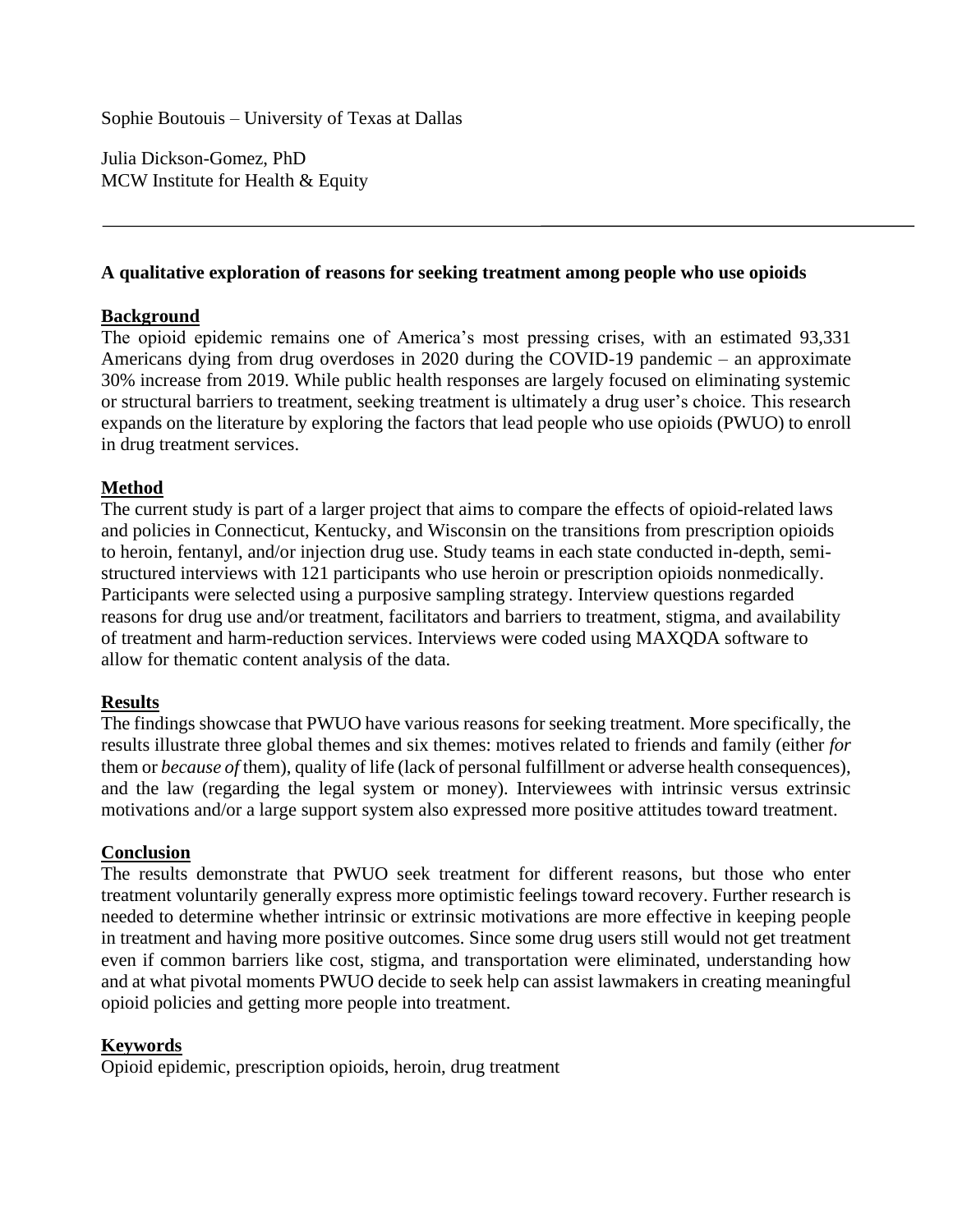Wolu Chukwu – Minerva Schools at KGI

Marja T. Nevalainen, MD, PhD and Lavannya Sabharwal, PhD

#### Department of Pathology

#### **Title: Epidermal Growth Factor Receptor (EGFR) family expression in prostate cancer cell lines.**

#### **Background**

The Epidermal Growth Factor Receptor (EGFR) family - comprising the members ErbB1, ErbB2/HER2, ErbB3/HER3, and ErbB4/HER4 - belongs to a large category of Receptor Tyrosine Kinases that phosphorylate proteins within cells. These receptors mediate pathways such as RAS-ERK MAPK, PI3K-AKT, JAK/STAT that induce cell proliferation and inhibit apoptosis, thus underscoring their roles as proto-oncogenes.1,2 The upregulation of EGFRs and the constitutive activation of its downstream signaling pathways has been confirmed in various cancers including non-small-cell lung cancer, breast cancer, glioblastoma, pancreatic, and colorectal cancer.<sup>1</sup> ErbB2, for example, interacts with Janus kinase 2 (Jak2) despite its intrinsic tyrosine phosphorylation to induce tumorigenesis in breast cancer.<sup>3</sup> While this mechanism has been extensively characterized, its potential role in prostate cancer cells that also exploit the JAK/STAT signaling pathway in tumorigenesis remains to be elucidated. Therefore, we hypothesize that EGFR family members induce cell-proliferation and anti-apoptosis through JAK/STAT signaling in prostate cancer cells. For preliminary studies, we investigate the endogenous expression of the EGFR family in different prostate cancer cell lines.

## **Methods**

LNCaP, DU145, and CWR22Rv1 prostate cancer cells were grown in their respective media and harvested with scrapping buffer containing phosphatase inhibitors. Cell pellets were lysed using cell lysis buffer (CLB) supplemented with protease inhibitors (pepstatin, aprotinin, leupeptin and PMSF). Samples (protein lysate + CLB + loading buffer) were run on SDS-PAGE gels with β-Actin as the loading control. Gels were transferred to the blotting membrane using the iBlot2 dry transfer system. Membranes were blocked to prevent unspecific binding and exposed to primary antibodies – EGFR (sc-120, mouse), ErbB2 (sc-08, mouse), ErbB3 (sc-283, rabbit), ErbB4 (sc-8050, mouse) – overnight, washed, and subsequently treated with anti-mouse (and anti-rabbit for ErbB3) secondary antibodies. **Results**

# Our results were inconclusive as we detected no bands of EGF receptor family proteins across all the prostate cancer cell lines. However, there were bands of lower molecular weight proteins that showed unspecific binding. Our inability to detect ErbB family members could have resulted from the weakness of the primary antibody used rather than an absence of these proteins from the cell lines. Even bands of actin confirmed uniform protein loading across wells.

## **Conclusion**

We are unable to ascertain the endogenous (or lack of) of EGF Receptor family members in CWR22Rv1, DU145, and LNCaP prostate cancer cell lines. Moving forward, this experiment could be repeated using new ErbB family antibodies that are more potent at binding to the protein. Such an experiment yielding results confirming the endogenous expression (or absence) of EGFR family members in prostate cancer cell lines provide motivation for further experiments on the role of Jak/STAT signaling in prostate cancer and potential targeted therapies.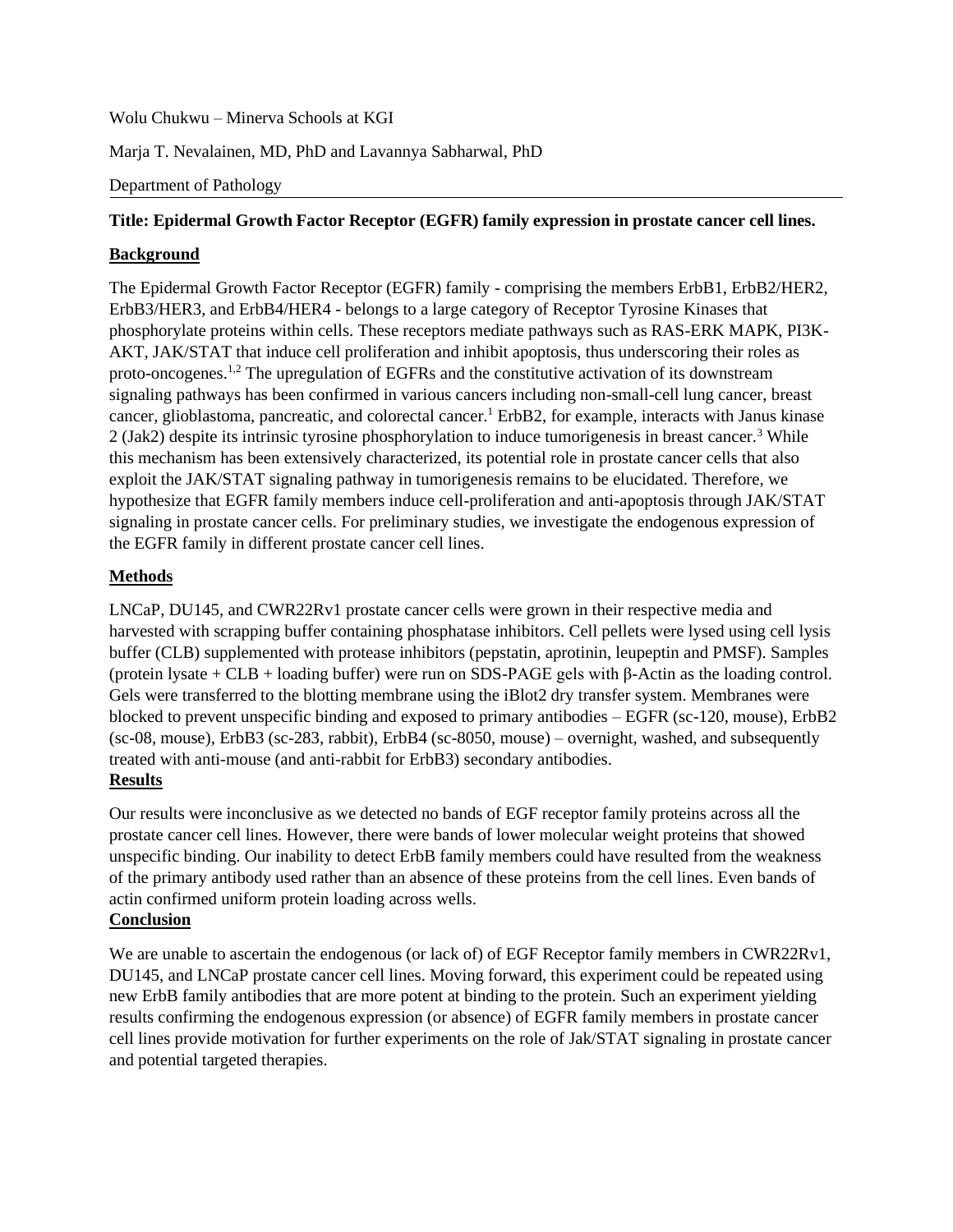## **References**

- 1. Wee P, Wang Z. Epidermal growth factor receptor cell proliferation signaling pathways. *Cancers(Basel)*. 2017;9(5):52.
- 2. Oda K, Matsuoka Y, Funahashi A, Kitano H. A comprehensive pathway map of epidermalgrowth factor receptor signaling. *Mol Syst Biol*. 2005;1(1):2005.0010.
- 3. Yamauchi T, Yamauchi N, Ueki K, et al. Constitutive tyrosine phosphorylation of ErbB-2 viaJak2 by autocrine secretion of prolactin in human breast cancer. *J Biol Chem*. 2000;275(43):33937-33944.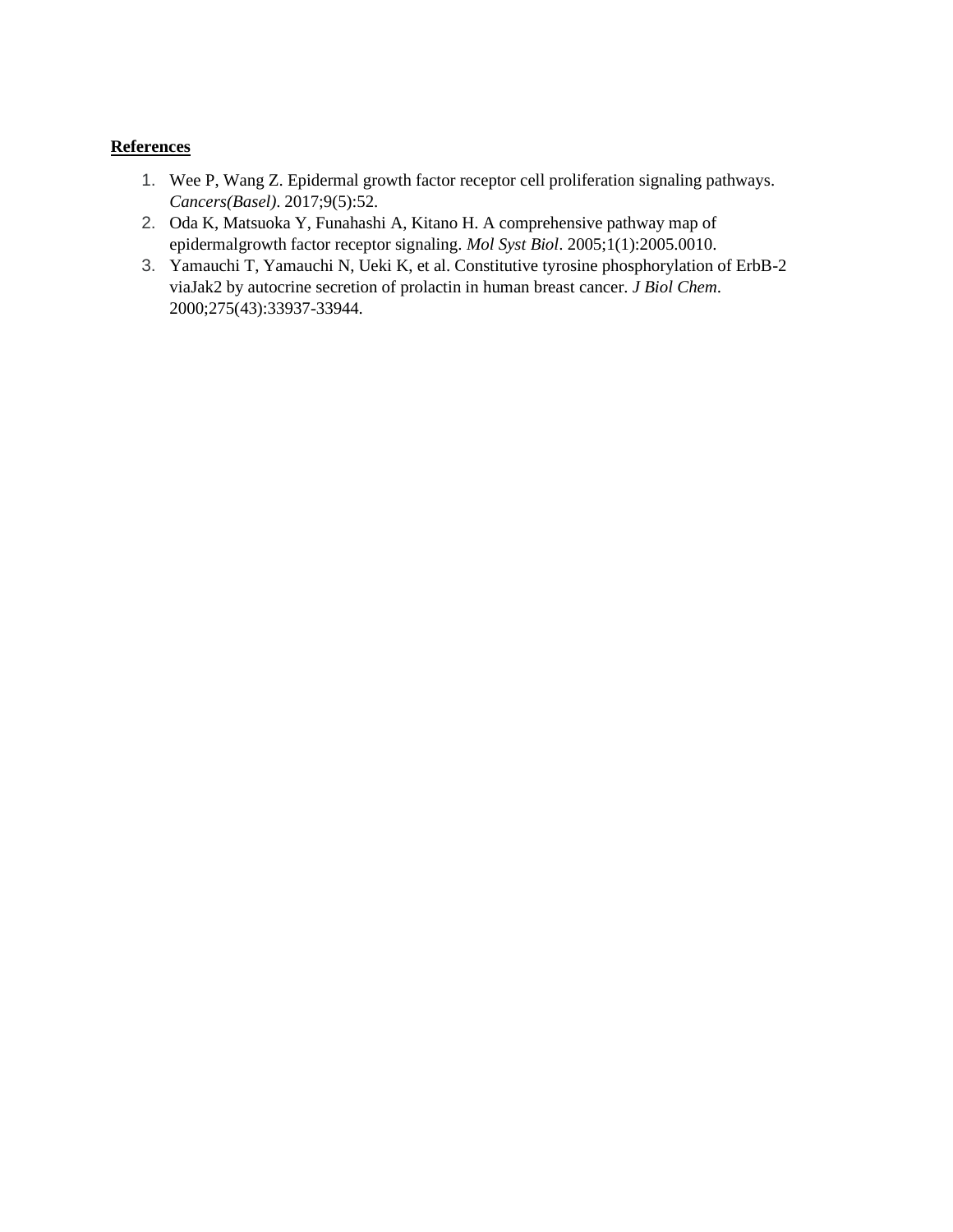Uchechi Jennifer Nworah- Mississippi Valley State University. Stephanie Olivier-Van Stichelen, PhD MCW Department of Biochemistry

## **Characterizing the Degradation of OTX2 by the Ubiquitin-Proteasome System and Autophagy.**

**Background:** The *O*-GlcNAc post-translational modification of nuclear, cytoplasmic, and mitochondrial proteins is reversible and dynamic. It is the addition of one N-acetylglucosamine to serine/threonine residues, catalyzed by the enzyme *O*-GlcNAc Transferase, and hydrolyzed off proteins by *O*-GlcNAcase (OGA). *O*-GlcNAc regulates many cell processes including transcription, translation, cell cycle, and protein degradation. It also plays an important role in early development and diseases such as cancers, diabetes, and neurodegenerative diseases. The critical developmental transcription factor and major oncogene in medulloblastoma, Orthodenticle homeobox 2 (OTX2), is heavily modified by *O*-GlcNAc. While the function of this modification in regulating OTX2 is unknown, our lab has previously shown that OTX2 was stabilized with increased levels of overall O-GlcNAcylation in mouse and cell models. A combination of proteasome inhibition (MG-132 mediated) and increased *O*-GlcNAc (OGA inhibitor Thiamet-G mediated) overnight led to further stabilization of OTX2 compared to MG-132 treatment alone, suggesting an alternative mode of degradation of OTX2. We hypothesize that OTX2 protein degradation is regulated by UPS and autophagy, and my summer project consisted of investigating this through drug treatments in various lengths and combinations.

**Methods:** A620 medulloblastoma cells, which express OTX2 through a gene duplication, were treated with Thiamet-G (OGA inhibitor, 100nM), MG-132 (2uM), and Chloroquine (autophagy inhibitor, 50uM) for different times (2, 8, 24 and 48 hours) before protein lysate harvest. OTX2 levels were then assessed by SDS-PAGE and Western blotting, normalizing to Actin levels. A follow up experiment involved all possible combinations of the drugs for an 8hr treatment.

**Results:** We observed an increase in OTX2 for all individual drugs at 8hr treatments, with Chloroquine showing the greatest OTX2 stabilization when compared to the vehicle control. OTX2 levels at the 2hr treatments were the same for all drugs except Thiamet-G, which showed a slight decrease. There was a consistent decrease in OTX2 levels for all individual drugs at 24hrs of treatment. We observed a slight decrease in OTX2 at 48hr for Thiamet-G. Additionally, we obtained no signal for OTX2 or Actin from cells treated with MG-132 or Chloroquine for 48hrs, suggesting cell death upon this long-term treatment.

**Conclusion:** The results obtained suggest that OTX2 can be degraded through autophagy in addition to the proteasome. This form of dual and cooperative degradation has been shown for other early developmental transcription factors and oncogenes such as SOX2, OCT4, and NANOG. Additional replicates of this experiment are required to validate the findings, and we are in the process of normalizing the results from the combination of drug treatments.

**Keywords:** Orthodenticle homeobox 2 (OTX2); O-linked N-acetylglucosamine (*O*-GlcNAc); Proteasome; Autophagy.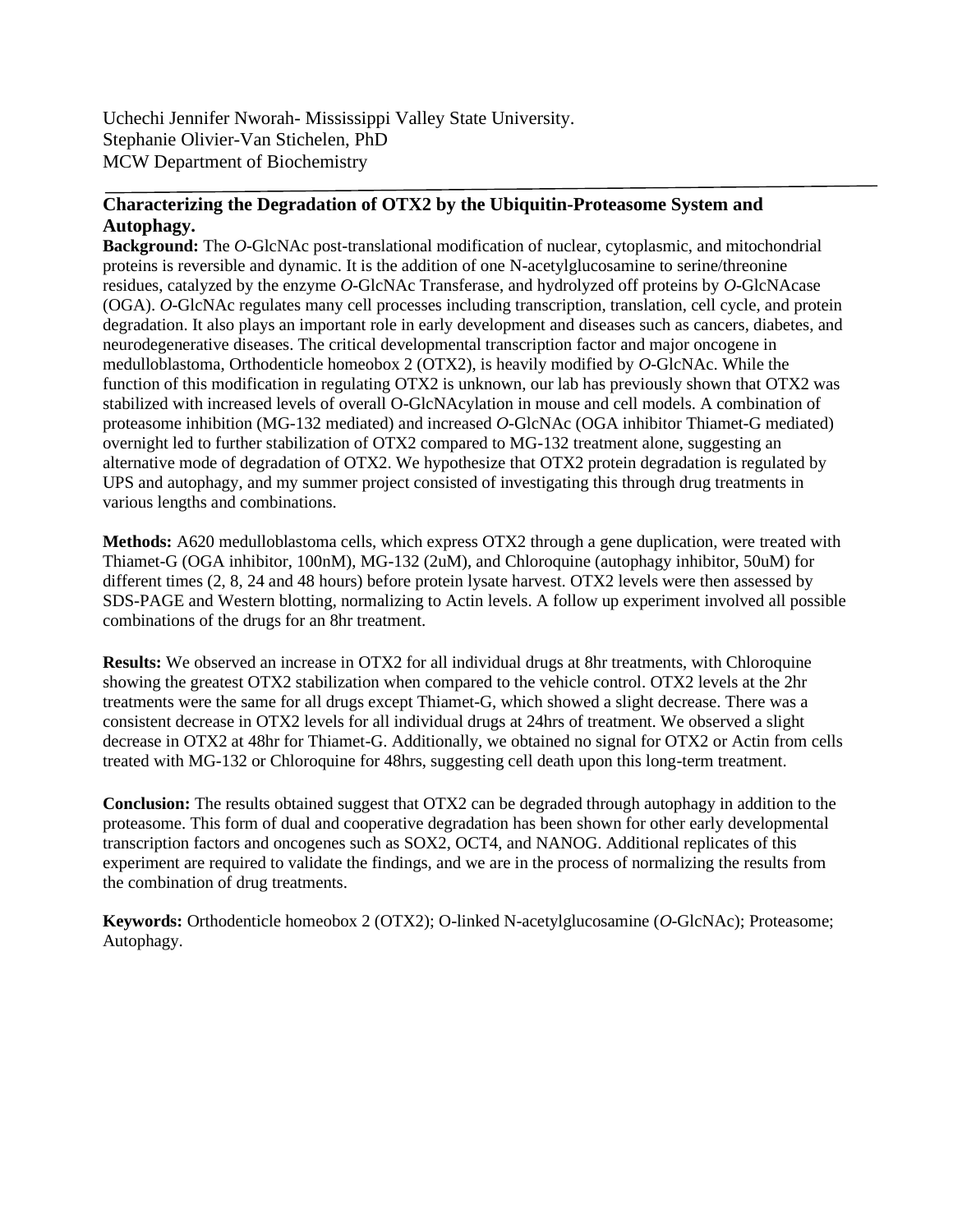Ethan Lane – St. John Fisher College Gustavo Leone, PhD; Anthony Trimboli, PhD MCW Department of Biochemistry

## **Probing Stromal/Epithelial Interaction in the Mouse Mammary Gland**

It has been determined that cells adjacent to the tumor (collectively called stroma) can affect the initiation, growth, and/or progression of the tumor. PTEN, a known tumor suppressor in epithelial cancers cells, is an example of a protein that can influence mammary epithelial growth through stromal expression. Therefore, it stands to reason that there are other gene products produced by stromal cells that could influence epithelial tumor progression. Stromal gene candidates were generated by a C. elegans genetic screen. These candidate genes were then assessed *in vivo* through a Cre-loxP knockout system in mice. Here we show that genetic deletion of two of these candidates together, Tlk1/2, in the mammary stroma were able to effect mammary gland morphology, but not when deleted in mammary epithelial cells. However, their loss in the stroma did not enhance or delay epithelial tumor growth with the overexpression of the epithelial tumor driver ErbB2 (neu). This suggests that Tlk1/2 in stromal cells do not have a role in the mammary gland for neu oncogenesis.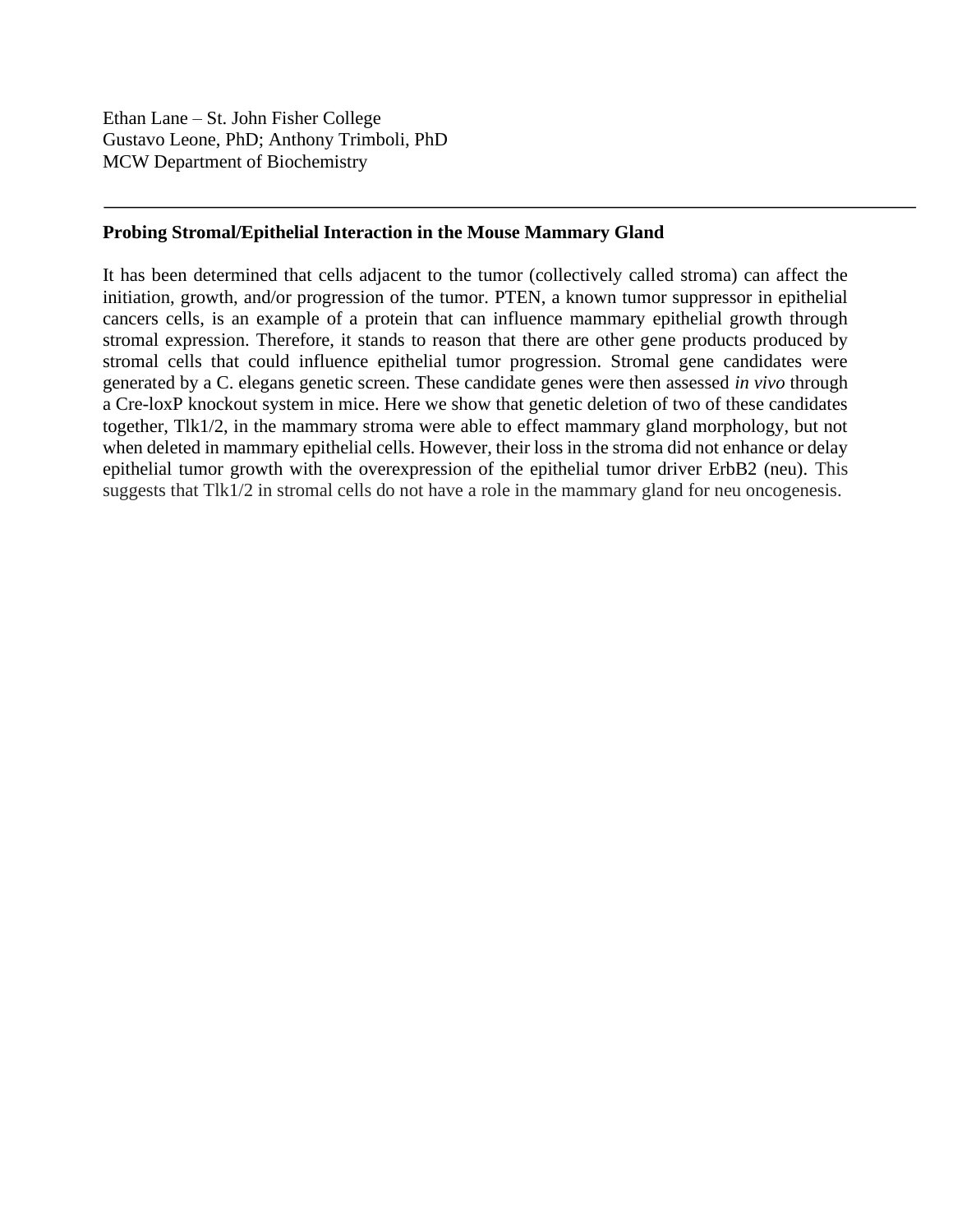**Angela Zhou - University of California, Berkeley Brian Volkman, PhD MCW Department of Biochemistry**

## **NMR-Based Screening of Chemical Fragment Libraries to Identify Novel Ligands for the Tumorigenic Chemokine CCL28**

#### **Background**

CCL28 is a chemokine expressed in the epithelial cells of most mucosal tissues, and there is strong evidence that it plays a key role in the creation and maintenance of an immunosuppressive tumor microenvironment. In response to tumor hypoxia, CCL28 stimulates the chemotactic migration of myofibroblasts and various types of lymphocytes to the tumorigenic site, including regulatory T-cells, by activating the G protein-coupled receptor CCR10. Regulatory T-cells limit antitumor immune responses by suppressing the activation and proliferation of CD4+ helper T cells and CD8+ cytotoxic T cells, while also promoting angiogenesis. Stromal myofibroblasts generate a strong extracellular matrix that acts as a barrier to block out antitumor drugs and immune cells. The combined effects of these mechanisms indicate that tumor cells can facilitate positive growth and proliferation via the secretion of CCL28. The objective of this study is to identify a handful of small fragments that may be used in the eventual synthesis of a small-molecule inhibitor for CCL28. This small-molecule inhibitor, in theory, will prevent CCL28 from binding to CCR10 and ultimately prevent the generation of a tumorigenic microenvironment.

#### **Methods**

The fragments were identified via fragment-based drug discovery (FBDD), which involves the synthesis of a drug molecule from small chemical fragments that loosely bind to the target protein. 1,332 total fragments from the Targetmol and Enamine chemical libraries were screened using 2-dimensional nuclear magnetic resonance (NMR) screening. Specifically, CCL28 samples were synthesized using isotopic 15N, and NMR data on the cross-peaks between 1H and 15N were collected and analyzed to determine which fragments resulted in the most significant peak shifts. Fragments from both libraries were tested against CCL28 following a 12-plex to 3-plex to individual screening sequence. Successful hits were carried forward to be screened in the subsequent level. One of the final individual hits was NMR titrated in increment concentrations against 50  $\mu$ M CCL28 to determine specific sites of interaction and their corresponding binding affinity.

#### **Results**

Five individual hits were identified as possible lead compounds for the development of a small-molecule CCL28 inhibitor (Figure 1). NMR titration of one of the hits from the Enamine library (SMILES code:  $Cc1cc(Cl)ccc1S(-O)(=O)Nc1ccon1$  identified I53 and R52 as the two residues of the CCL28 polypeptide sequence with the greatest binding affinity for the titrated fragment ( $K_d$  values of 3.3 mM and 6.3 mM, respectively) (Figure 2).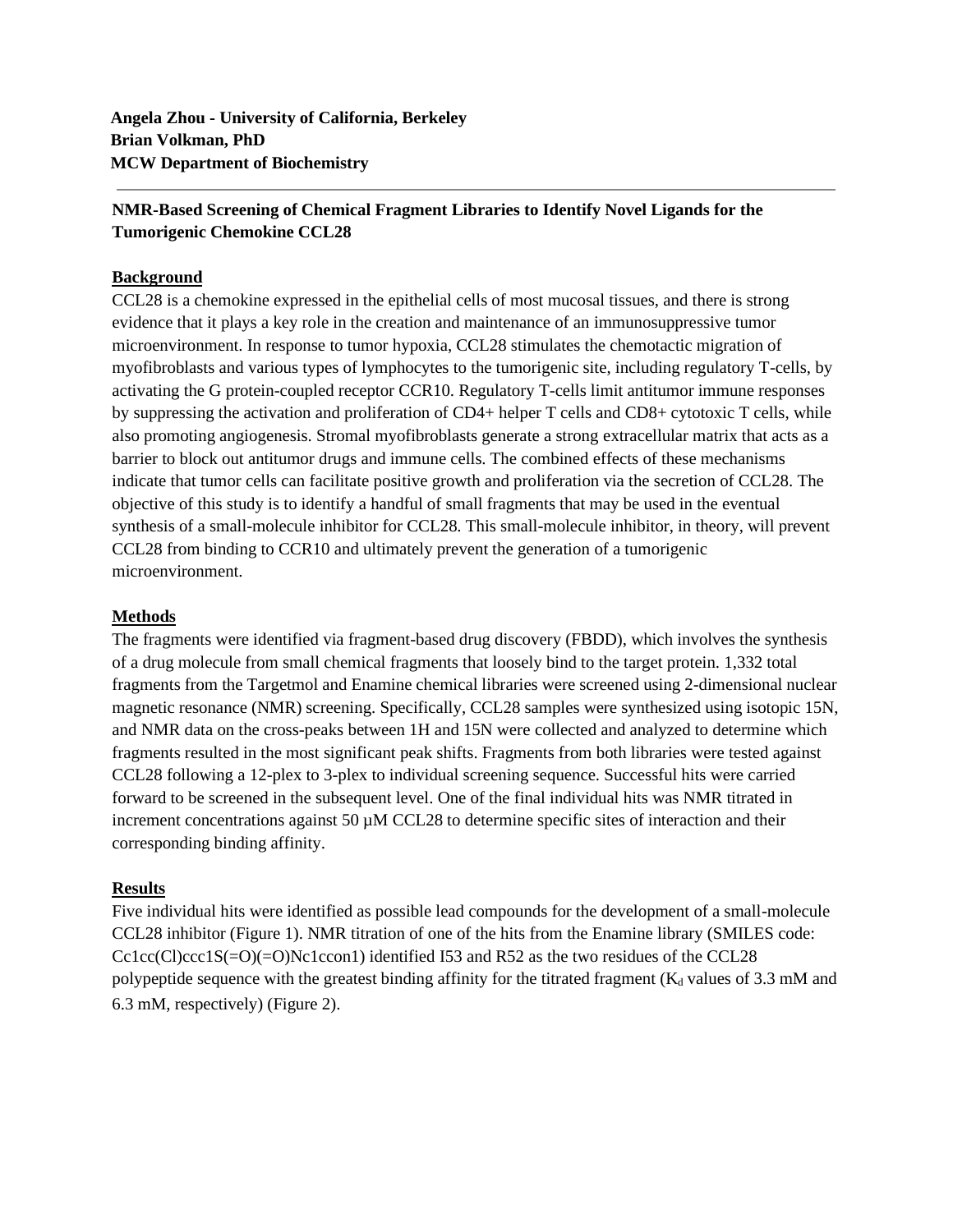



#### **Figure 2.**



#### **Conclusion**

The results of this project demonstrate the viability of 2D NMR-based fragment screening as a method for FBDD. Immediate next steps include determining the binding affinities of the remaining four hits via NMR titration. Fragment(s) with the highest affinity can then be used to begin synthesizing a small-molecule inhibitor for CCL28.

**Keywords:** CCL28; fragment-based drug discovery (FBDD); pancreatic ductal adenocarcinoma; nuclear magnetic resonance (NMR)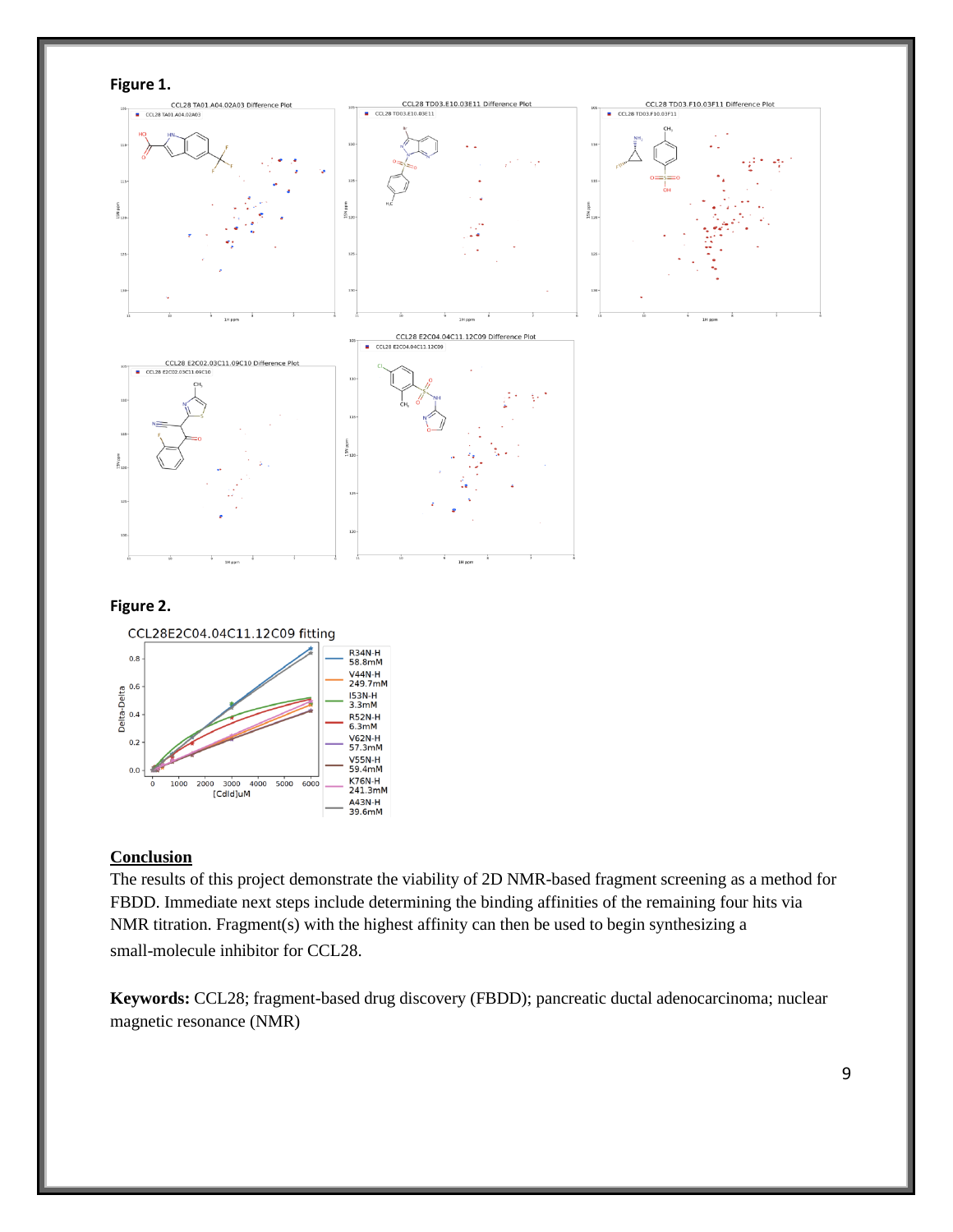# Charles Met - University of Rochester Dr. Raul Urrutia, MD MCW Genomic Sciences and Precision Medicine Center (GSPMC) **Distinct K-Ras Variants Uniquely Alter Signaling Pathways Essential in Pancreatic**

## **Oncogenesis**

Pancreatic cancer persists as a highly lethal disease due to a lack of notable external symptoms in early-stage patients (1). Consequently, pancreatic cancer is usually detected during later stages of disease and has initiated metastases, hindering the likelihood of patient survival (1). Inadequate earlydetection methods and high patient mortality rates establish a heightened need for the development of post-diagnostic treatment. Studies have indicated that the Kirsten rat sarcoma viral oncogene protein (K-Ras) may be of particular interest to therapeutic efforts, finding it undergoes somatic point mutations in roughly 90% of pancreatic cancer cases (2). Belonging to the Ras protein family, K-Ras is a GTPase that participates in several signal transduction pathways that influence cell division, differentiation, metabolism, and apoptosis when activated by GTP (3). When mutated, the hot spot mutations existing at amino acid positions 12 and 13, the K-Ras protein is unable to properly hydrolyze GTP to GDP (2). Consequently, K-Ras remains improperly activated, the extent of which is based on the specific amino acid substitution (2). This erroneous activity of K-Ras is thought to contribute to cellular deviations from homeostasis, provoking oncogenesis (3). My research aimed to more specifically evaluate this premise by determining the impact common cancer-inducing K-Ras mutations have on the expression and phosphorylation of core proteins, both upstream and downstream, in K-Ras mediated pathways. In determining altered expression patterns, the role of K-Ras in causing pancreatic cancer can be better characterized. Human cells, containing mutated K-Ras proteins, were grown both in the presence and absence of doxycycline, an antibiotic which induces mutant K-Ras expression in these engineered cell lines. Cell lysates were obtained from these cultures to determine the levels and activity of various proteins of interest via Western Blot Immunodetection. Some proteins of interest included ERK, AKT, NFκβ, mTOR, and several others. The results of these assays were then quantified via a densitometry assay to display the directionality and consistency of the expression changes. It was confirmed that K-Ras overexpression alters the expression of other proteins in these critical transduction pathways and observed that the pathways are differentially impacted based on the specific K-Ras variant utilized.

**Keywords:** Pancreatic cancer, Somatic point mutations, K-Ras, GTPase, Signal transduction pathways, Lysates, Proteins, Oncogenesis, Western Blot Immunodetection **Sources:**

- 1. "Pancreatic Cancer Prognosis." *Johns Hopkins Medicine*, www.hopkinsmedicine.org/health/conditions-and-diseases/pancreatic-cancer/pancreaticcancer-prognosis.
- 2. Mann, Karen M., et al. "KRAS-Related Proteins in Pancreatic Cancer." *Pharmacology & Therapeutics*, Pergamon, 3 Sept. 2016, www.sciencedirect.com/science/article/pii/S0163725816301590?via%3Dihub.
- 3. Urrutia, Raul, et al. "Structural Bioinformatics Enhances Mechanistic Interpretation of Genomic Variation, Demonstrated through the Analyses of 935 Distinct RAS Family Mutations." *Bioinformatics (Oxford, England)*, Oxford University Press, 16 June 2021, www.ncbi.nlm.nih.gov/pmc/articles/PMC8208742/.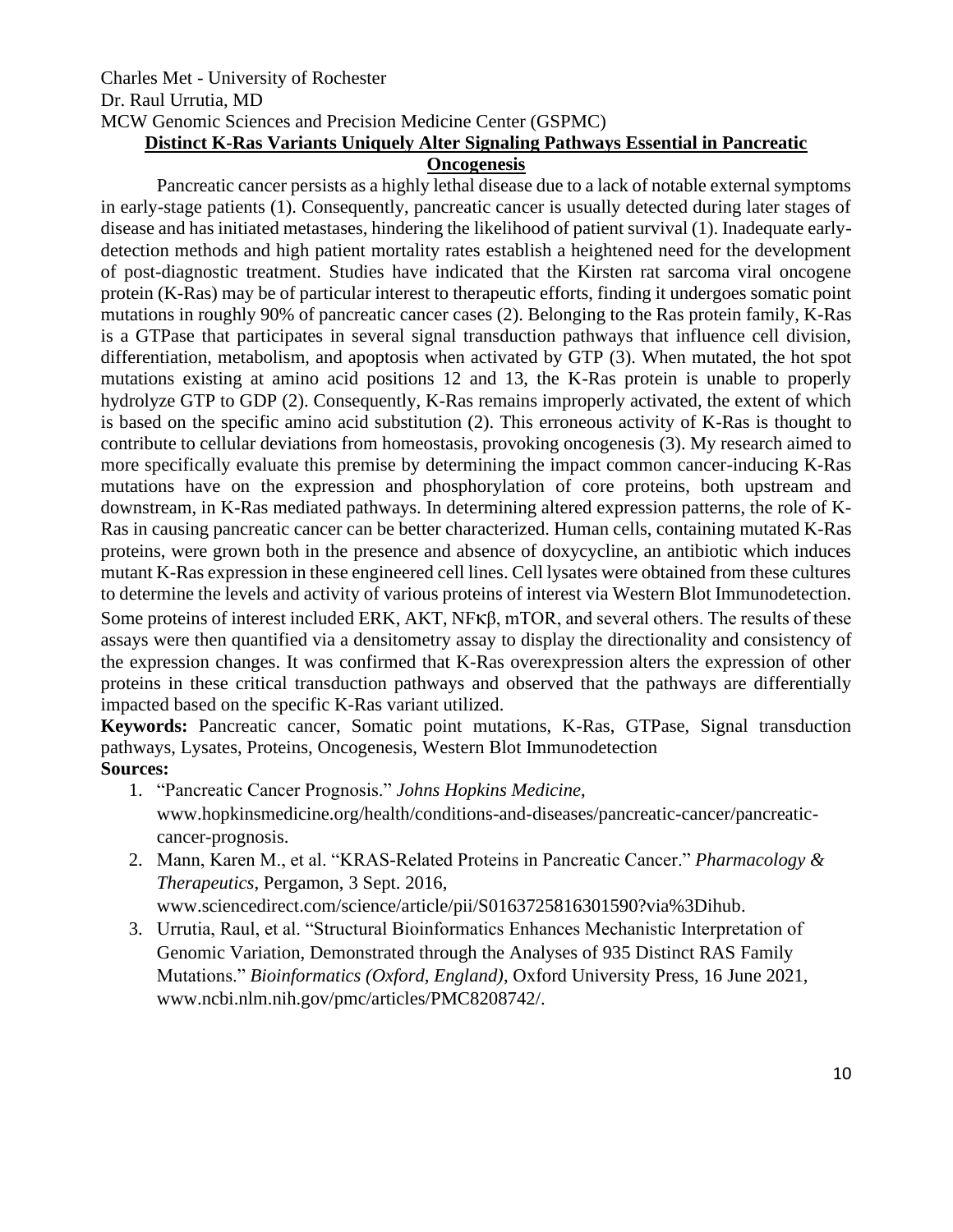## **Characterization of CIC-6 in Renal Nephrons Relating to Sodium Transport**

## **Background**

A leading global health concern is hypertension, which is linked to increased risk of heart attack, heart failure, renal failure, and stroke. Recent genome-wide association studies have linked *CLCN6,*  which encodes the transport protein ClC-6, to blood pressure regulation; however, little is known about the function of this protein, and its role in renal ion transport has not been established. ClC-6 has variable expression along the nephron, where it is expressed in the proximal tubule (PT), thick ascending limb (TAL), distal convoluted tubule (DCT), and collecting duct (CT). A previous study by Flister et al. found that the *Clcn6* KO rats had reduced Na<sup>+</sup> and Cl<sup>-</sup> excretion on a high salt diet. We hypothesized the loss of *Clcn6* will alter sodium transporter expression and activity in the PT, TAL, DCT, and/or CT.

## **Methods**

To test this hypothesis, we quantified protein expression of key Na<sup>+</sup> transporters and channels and between Dahl Salt Sensitive rats with (WT) or without (KO) the *Clcn6* gene on either a high salt (4.0%) or normal salt (0.4%) diet. After tissue collection, lysates were prepared from kidney cortex tissue and Western blots were used to assess protein expression. Transporters were selected based on concordant localization with *Clcn6* along the nephron. In the PT, expression of the proteins: αNA/K-ATPase, SGLT2 GLUT2, and NHE3 was measured. In the TAL and DCT, NCC, pNCC, NKCC2, and pNKCC2 protein expression was assessed. Phosphorylated forms, denoted with a p, give an indication of the transporter activity levels. Lastly, in the CT, αENaC, βENaC, and ɣENaC levels were determined

## **Results**

Among the normal salt and high salt diet rats, we did not observe any specific differences in protein expression of the PT or DCT Na<sup>+</sup> transporters; however, a significant decrease in NKCC2 and pNKCC2 in the TAL was observed. Additionally, there was a significant increase in  $\alpha$ - and  $\gamma$ ENaC of the CT. No significant difference in βENaC was observed.

## **Conclusion**

Our results are consistent with our hypothesis. There are statistically significant differences between KO and WT rats' Na+ transporter expression, specifically that of αENaC. Future studies may further interrogate and confirm these findings. Single channel patch-clamp analysis of CT tubules may determine whether loss of ClC-6 altered ENaC activity. An increase in ENaC expression may explain the decrease in Na+ excretion in the KO rats and point to a potential role for ClC-6 to help regulate renal Na+ transport in the distal nephron.

Keywords: *CLCN6,* ClC-6, Na+ transport, renal physiology, hypertension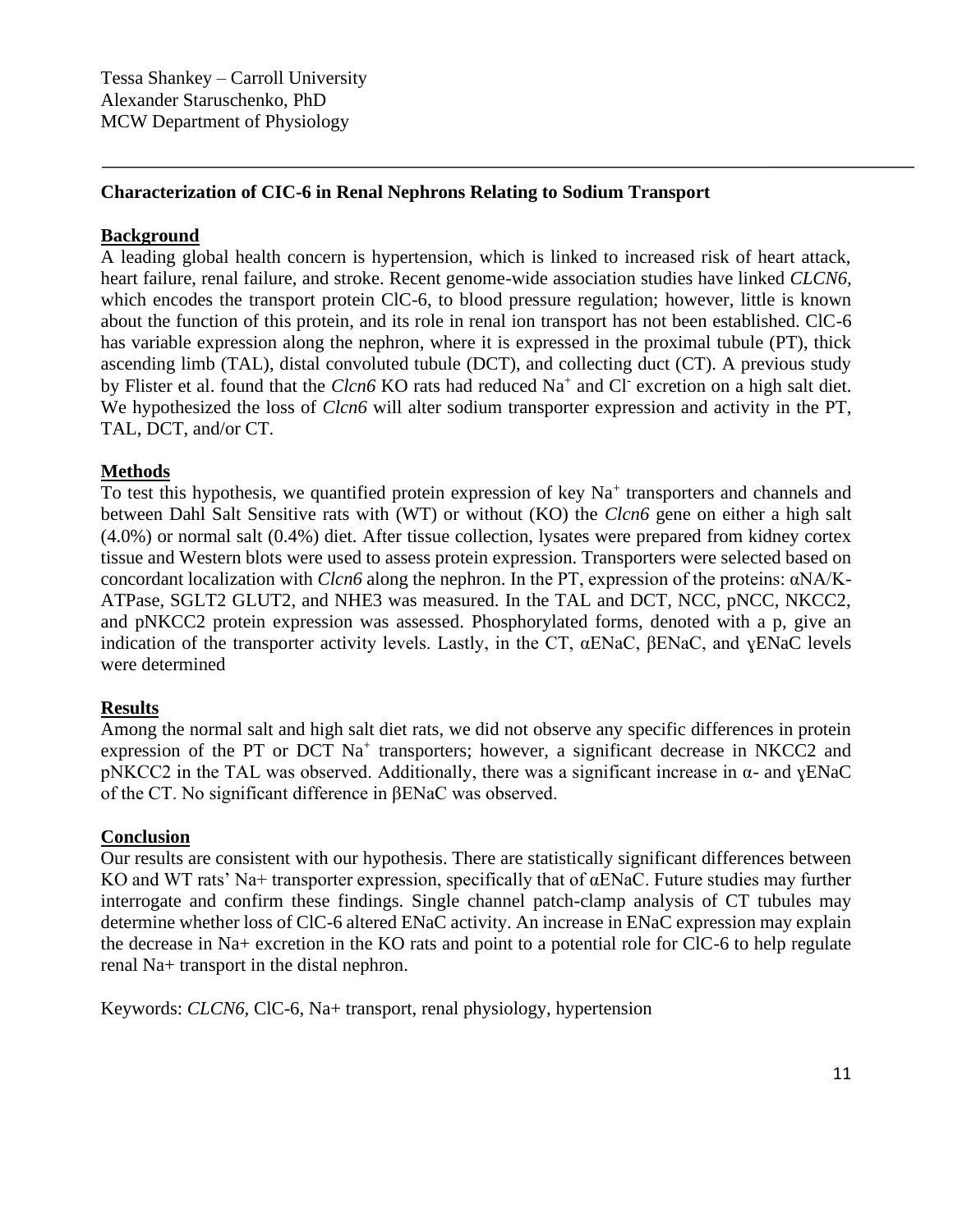Brie Forster – Carleton College Anne Kwitek, PhD MCW Department of Physiology

## **Sex Differences in Liver** *Ugt1a9* **Gene Expression in Heterogenous Stock Rat Founding Inbred Strains**

#### **Background**

Analogs of bisphenol A (BPA), such as bisphenol F (BPF), are common BPA substitutes in manufacturing. Research indicates an association between BPF and adverse health effects in humans, including increased adiposity and endocrine disruption. UDP-glucuronosyltransferase 1a9 (Ugt1a9) is an enzyme expressed in the liver that is capable of metabolizing BPF. The Kwitek lab has identified a negative relationship between liver *Ugt1a9* expression and adiposity degree in male rats exposed to BPF, indicating that increased expression of BPF-metabolizing enzymes may protect the body by eliminating active chemicals. Additional research suggests that sex-related factors can influence human liver expression of *Ugt1a9*. Preliminary results from a current Kwitek lab study implicate sex and genetic background as factors that influence susceptibility to BPF exposure in rats, although the relationship between these factors and *Ugt1a9* expression is unknown. The goal of this project is to analyze *Ugt1a9* liver gene expression in weanling males and females from HS founding inbred rat strains to determine whether sex or genetic background influence *Ugt1a9* expression.

#### **Method**

Liver samples were previously harvested from male and female weanling ACI/EurMcwi (ACI), BN/NHsdMcwi (BN), F344/Stm (F344), and WKY/NCrl (WKY) rats. RNA was isolated using TRIzol and the RNeasy Mini Kit (Qiagen). cDNA was reverse-transcribed using the iScript cDNA Synthesis kit (Bio-rad). A *Ugt1a9* qPCR experiment with IDT assays was run using a wholebody Sprague Dawley (SD) rat sample as a positive control and *Gapdh* as the endogenous control gene. A second qPCR experiment was conducted to test *Actb* as an endogenous control. Results were calculated using the ΔΔCt method normalizing to the SD control. Final sample sizes for each sex and strain group were 6-7.

#### **Results**

Our findings indicate interstrain differences in *Gapdh* and *Actb* expression, making these genes poor controls for analyzing *Ugt1a9* expression differences between strains. There were no sex differences in *Gapdh* or *Actb* expression in any strain, which allows for sex-specific comparisons of *Ugt1a9* expression. F344 females showed increased *Ugt1a9* expression compared to their male littermates. No *Ugt1a9* expression differences were found between sexes in the other strains.

#### **Conclusion**

Our results suggest that *Gapdh* and *Actb* are poor controls for interstrain comparisons in these animals but are sufficient for intrastrain sex comparisons. Given their increased levels of *Ugt1a9* expression, F344 females may be less susceptible to the adverse effects of BPF exposure than males. Further experiments with a different endogenous control gene are required to assess interstrain variations in *Ugt1a9* expression.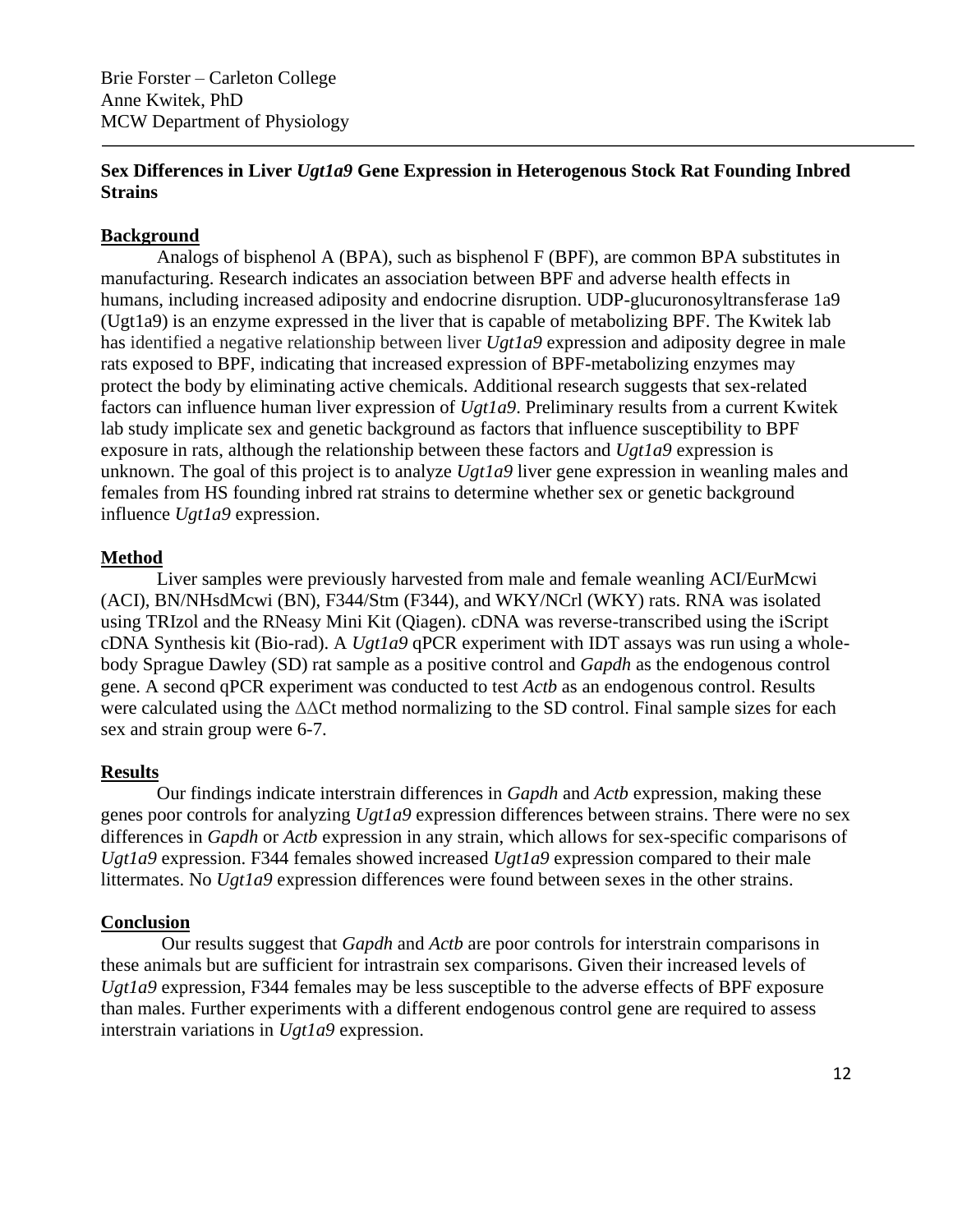Jose Acebedo – University of Illinois at Chicago Paul Sylverster- Graduate Student MCW Department of Microbiology

#### Rapamycin effect on mTOR and MHV-68 DNA synthesis

 Gammaherpesviruses commonly affect humans, like the Epstein-Barr Virus (EBV) or the Kaposi's Sarcoma Herpes Virus (KSHV). EBV is the virus that causes mononucleosis, and by the adult age, almost everyone has antibodies to EBV, which show that they have previously been infected. KSHV is a common virus that causes Kaposi's Sarcoma (KS), but not everyone that has been infected will develop cancer. KS is more common in those who have been infected and have a weakened immune system or are immunocompromised. Another virus that is in the same family is the Murine Gammaherpesvirus-68 (MHV-68) which affects rodents. This is the virus used to model the natural gammaherpesvirus infection, for it is easy to manipulate the virus and the host, in vitro and in-vivo.

Kinase mTOR (mechanistic target of rapamycin) is responsible for cell growth, proliferation, and survival. It is also involved in anabolic processes, as well as lipid and DNA synthesis. Rapamycin is an acute inhibitor of mTOR, which phosphorylates the substrate S6 Kinase 1, responsible for protein synthesis and cell proliferation. Rapamycin inhibits the replication of human gammaherpesviruses in transformed cell lines and it inhibits the growth of human gammaherpesvirus-driven lymphomas. IN this project, KSHV infection is much more common than KS. Most people infected with this virus do not get KS and many will never show any symptoms. Infection with KSHV is needed to cause KS, but in most cases, infection with KSHV alone does not lead to KS. Most people who develop KS, have the KSHV, and they also have a weakened immune system, due to HIV infection, organ transplant, being older, or some other factor. To do this we looked that the macrophage derivation from bone marrow. Through a plaque assay, we were able to determine that rapamycin inhibits MHV-68 replication in primary macrophages. We ran a Q-PCR to look at the viral DNA at different time points. We found that rapamycin does not affect viral DNA synthesis.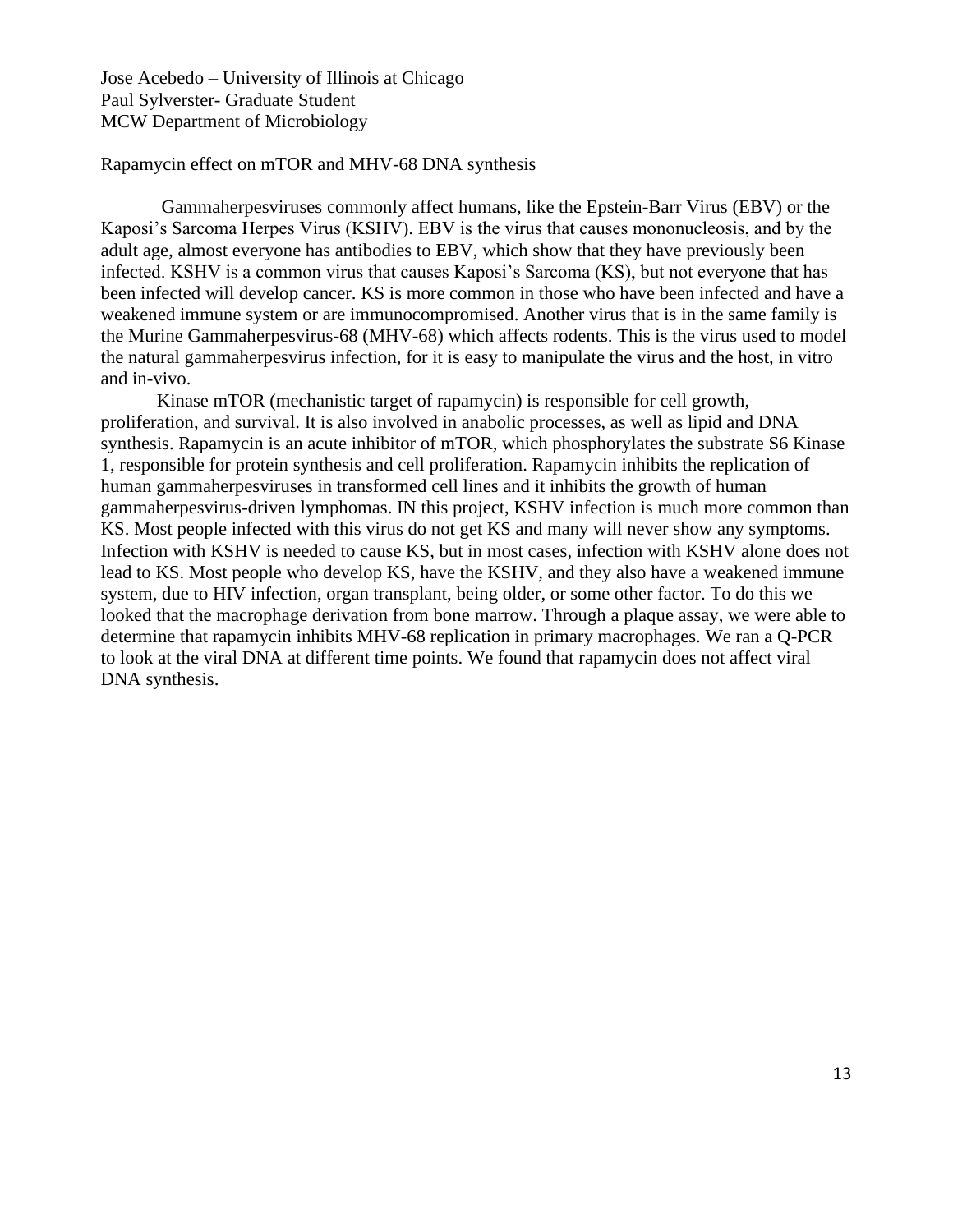Isabel Szablewski – Carroll University

Brian Smith, PhD

MCW Department of Biochemistry

## **BET Bromodomain Inhibitors Reduce Transcription of Proinflammatory Mediators in Macrophages**

Autoimmune diabetes is mediated by chronic inflammation of the pancreatic islets. Activated macrophages within these islets produce and secrete proinflammatory cytokines such as interleukin 1β (IL-1β). High concentrations of IL-1β result in amplified transcription of inducible nitric oxide synthase (iNOS), an inflammatory mediator, within insulin-secreting β-cells in the islet, which results in accumulation of nitric oxide (NO) within β-cells. The prolonged presence of elevated NO levels leads to β-cell apoptosis and autoimmune diabetes. Recent studies have shown that the bromodomain and extra terminal domain (BET) family of proteins, a druggable class of epigenetic readers, may contribute to the onset and progression of autoimmune diabetes. The BET family has four members (BRD2, BRD3, BRD4, and BRDT) each containing two bromodomains (BD1 and BD2) and an extra terminal domain. Bromodomain proteins bind to acetylated residues of transcription factors and histones and recruit transcriptional machinery to facilitate the transcription of associated genes. Inhibition of both BD1 and BD2 by a pan-BET bromodomain inhibitor prevents type 1 diabetes in diabetic mouse models. We hypothesize BET proteins activate transcription of the inflammatory genes, IL-1β and iNOS, in macrophages. Additionally, we hypothesize that selective inhibition of only one of the BET bromodomains is necessary to both prevent and reverse the progression of autoimmune diabetes, which may avoid the toxicity seen in clinical trials of pan-BET bromodomain inhibitors. We show that BET bromodomain inhibition decreases the transcription of IL-1β and iNOS, iNOS protein levels, and nitrite (an oxidative metabolite of NO) concentration in a mouse macrophage cell line (RAW 264.7). RAW 264.7 cells were treated with two pan-BET inhibitors (IBET-151 and JQ1), two selective BD1 inhibitors (GSK-778 and GSK-789), and a selective BD2 inhibitor (GSK-046). IL-1β and iNOS transcription was analyzed using reverse transcriptase quantified polymerase chain reaction. iNOS protein levels were assessed by immunoblot. Nitrite concentration was determined by Griess assay. We show that selectively inhibiting BD1 in macrophages marginally inhibits inflammatory gene transcription whereas inhibition of BD2 does not inhibit inflammatory gene transcription. Furthermore, inhibition of both bromodomains by pan-BET bromodomain inhibitors completely abrogates lipopolysaccharide induced transcription of inflammatory genes in RAW 264.7 macrophages. We will work to corroborate these results across multiple macrophage cell lines and primary tissue.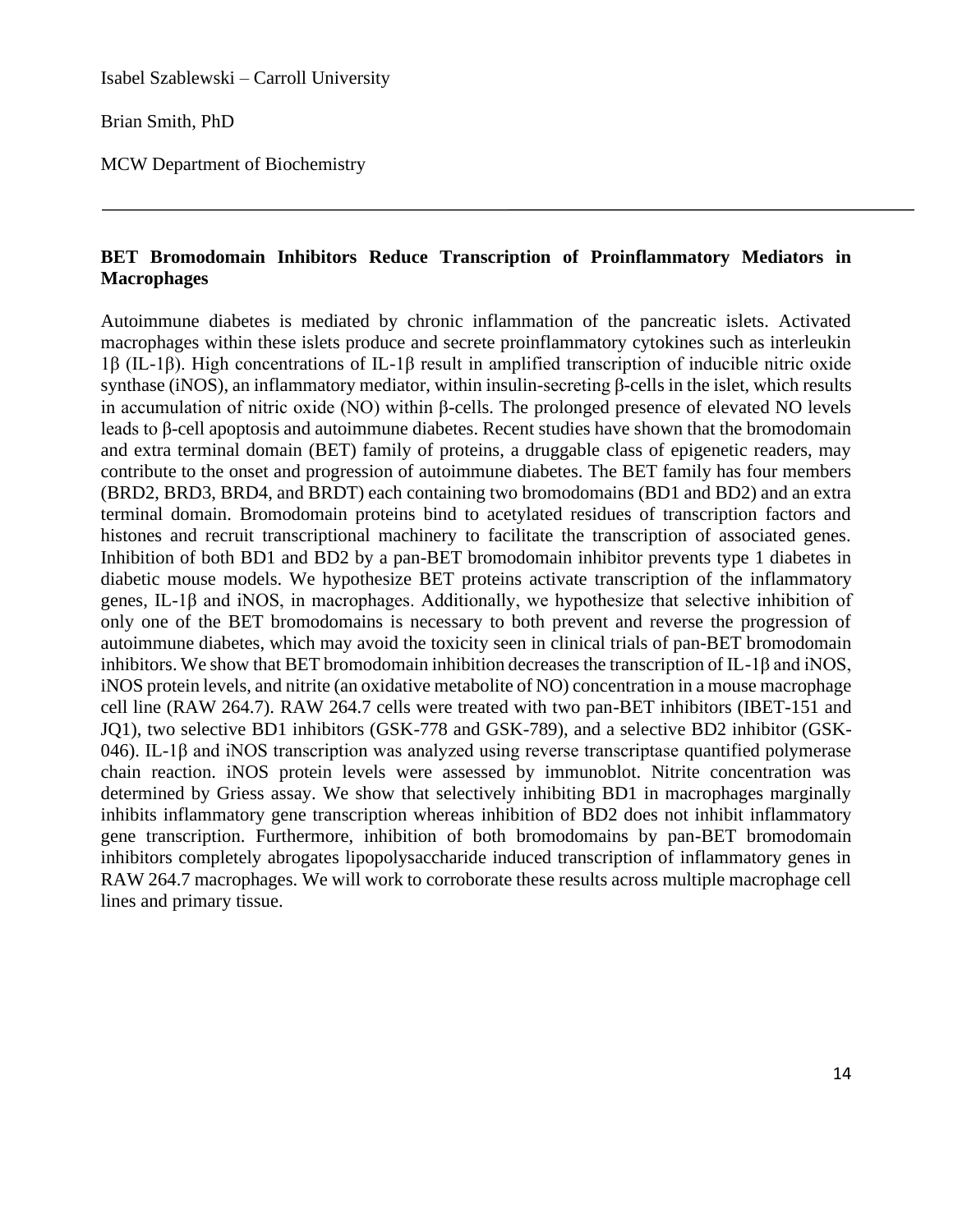Bonnie Jin – University of Wisconsin-Madison Shi-Jiang Li, PhD, MCW Department of Biophysics

## **The Significance of FMRI Biomarkers in The Early Diagnosis of Alzheimer's Disease**

#### **Background**

Over five million Americans suffer from Alzheimer's Disease (AD), the most common form of dementia that affects memory, thought processing and behavior. There is currently no cure, and without it, the number of Americans that suffer from AD may rise to 13.8 million by 2050. An important goal of biomedical research is to establish indicators, such as biomarkers, especially during early preclinical stages for early diagnosis and intervention. This way, future treatments could target the disease as early as possible before it damages the brain too much. Biomarkers are characteristics that indicate the presence of disease. For example, blood glucose levels are used to measure the effectiveness of diabetes medicine. This literature review is focused on functional magnetic resonance imaging (fMRI) biomarkers and the role they play in the early diagnosis of Alzheimer's Disease.

#### **Methods**

Scholarly articles from various journals and online sources were used to create a literature paper review of fMRI biomarkers regarding the early diagnosis of Alzheimer's Disease. Focus was placed on the work that has been accomplished by the Li Lab of the Medical College of Wisconsin.

#### **Results**

The earliest symptom of AD is known as mild cognitive impairment (MCI). This is a window where it is possible to detect and diagnose Alzheimer's Disease before significant brain damage has started. However, diagnosis is usually delayed by a couple years after the beginning of symptoms. This early detection is vital to the foundation of early diagnosis and treatment.

An unbiased classification system of validated biomarkers was introduced by the National Institute of Aging and Alzheimer's Association (NIA-AA) in 2016 that uses three types of biomarkers. It is known as ATN: cerebral B-amyloid deposition, pathologic tau, and neurodegeneration. Within fMRI biomarkers, there are those that belong to resting state fMRI and those that belong to task-based fMRI. In addition to advantages of fMRI biomarkers, there are also challenges that come with single imaging modalities.

An example of a resting state fMRI biomarker is the Li Lab's COSLOF index that could be used as a noninvasive quantitative marker for the preclinical stage of Alzheimer's Disease. For taskbased fMRI, the Li Lab created a composite biomarker called the CARE index. It has shown to significantly correlate with disease severity and its use would help determine stages of AD on a more advanced level. It has also been tested to be highly accurate and can accurately predict which MCI individuals will develop into AD over a period of three years.

#### **Conclusion**

Overall, fMRI biomarkers are highly important in the early diagnosis of Alzheimer's Disease. Not only are there certain features that can only be detected through imaging, various types of fMRI biomarkers have been proven to be significant in mapping out the progression of Alzheimer's Disease.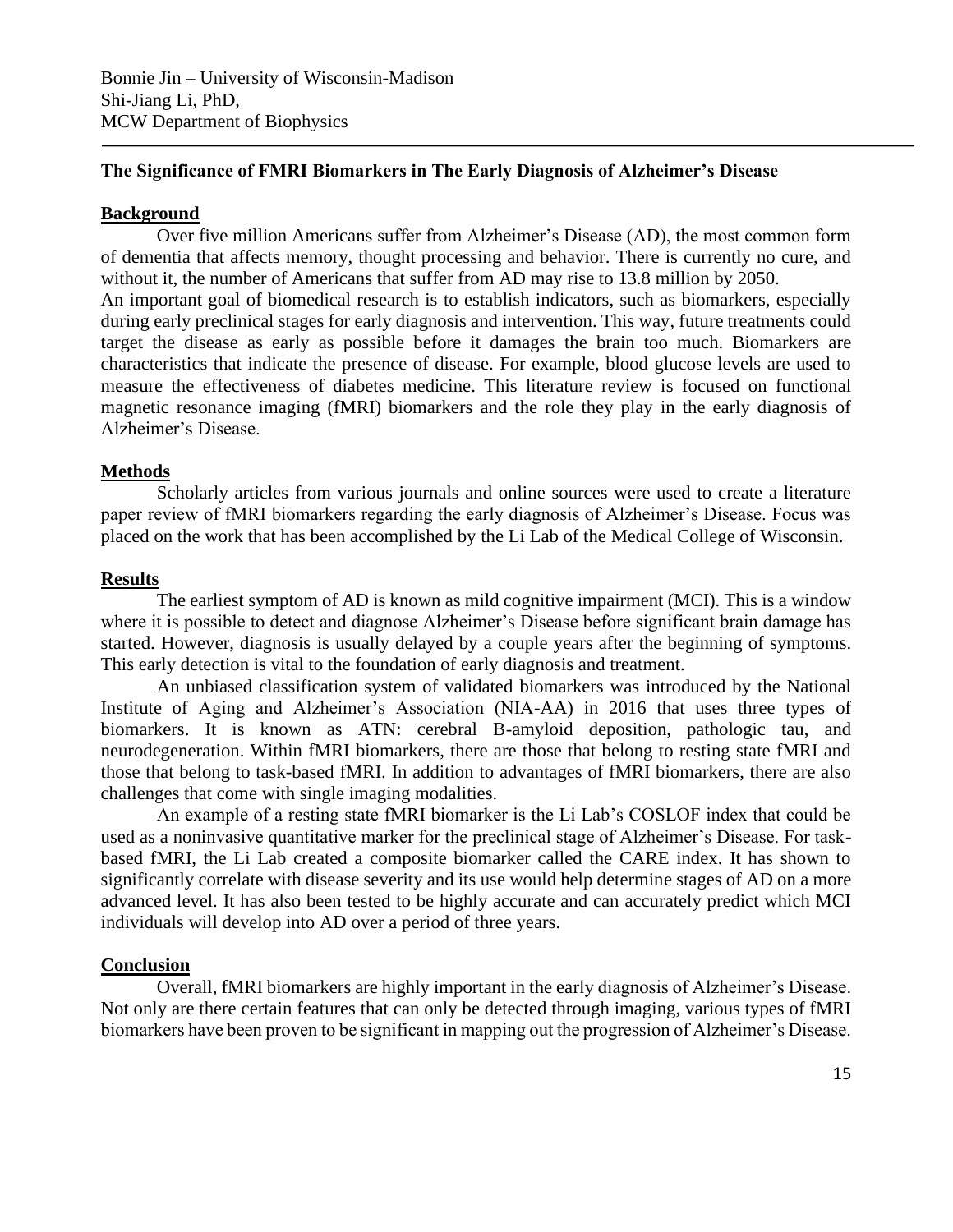## **The Effect of** *Runx1* **Overexpression on Cardiomyocyte Proliferation**

#### **Background**

In the United States, heart disease remains the leading cause of death, prompting increased focus on cardiac regeneration. More recently, attention has been turned toward cardiomyocyte (CM) proliferation, as these cells regulate heart contractile function. In adult mice, it is rare for cardiomyocytes to enter the cell cycle, and cytokinesis is even further limited. At adulthood, most cardiomyocyte growth is due to 2 processes: hypertrophy and endomitosis, or entering and exiting the cell cycle without karyokinesis or cytokinesis, leading to polyploid cardiomyocytes. Some CMs remain mononuclear diploid cardiomyocytes (MNDCMs), and higher frequencies of the MNDCM have been linked to improved outcomes following myocardial infarction (MI). The Patterson lab has validated that the gene *Runx1* influences the MNDCM population. *Runx1* is expressed in CMs during development and is upregulated in the CM following injury to the heart, but it is not expressed in uninjured adult CMs. It may also be linked to dedifferentiation, which could be a precursor for proliferation, and eccentric hypertrophy. In this experiment, we evaluated the effect that *Runx1* has on the CM cell cycle and cardiac regeneration following injury.

## **Methods**

To address this question, we utilized tamoxifen-inducible MYH6 CreER to induce cardiomyocyte-specific *Runx1* overexpression in the mouse. Mice were subjected to myocardial infarction (MI) by means of coronary artery ligation. Mice were labeled with EdU, a marker of DNA synthesis, either via osmotic pump or injection following injury. To evaluate the heart function before and after injury, echocardiograms were performed. Contractile function, dilation, and wall thickness were assessed. Hearts were then harvested at either 14 or 28 days after injury and whole hearts or single cells were collected for further analysis. Immunofluorescence was used to evaluate cell cycle activity and cardiac morphology.

## **Results**

Overexpression of *Runx1* in CMs after MI significantly increased cell cycle activity in CMs compared to CreER<sup>+</sup> controls at both 14 and 28 days post injury. Additionally, there were measurable amounts of CM cytokinesis after injury in animals overexpressing *Runx1*, compared to control animals which demonstrate no CM cytokinesis. *Runx1* was also shown to lead to dedifferentiation and cellular eccentric hypertrophy.

## **Conclusion**

These results demonstrate that not only does *Runx1* overexpression contribute to increased cell cycle activity, but that it further leads to proliferation. In addition, it contributes to cellular eccentric hypertrophy and increased dedifferentiation. This implies that *Runx1* overexpression is linked to proliferation of cardiomyocytes and therefore cardiac regeneration. Our data reinforce prior studies in other cell types that identified *Runx1* as a novel influencer of the CM cell cycle. This has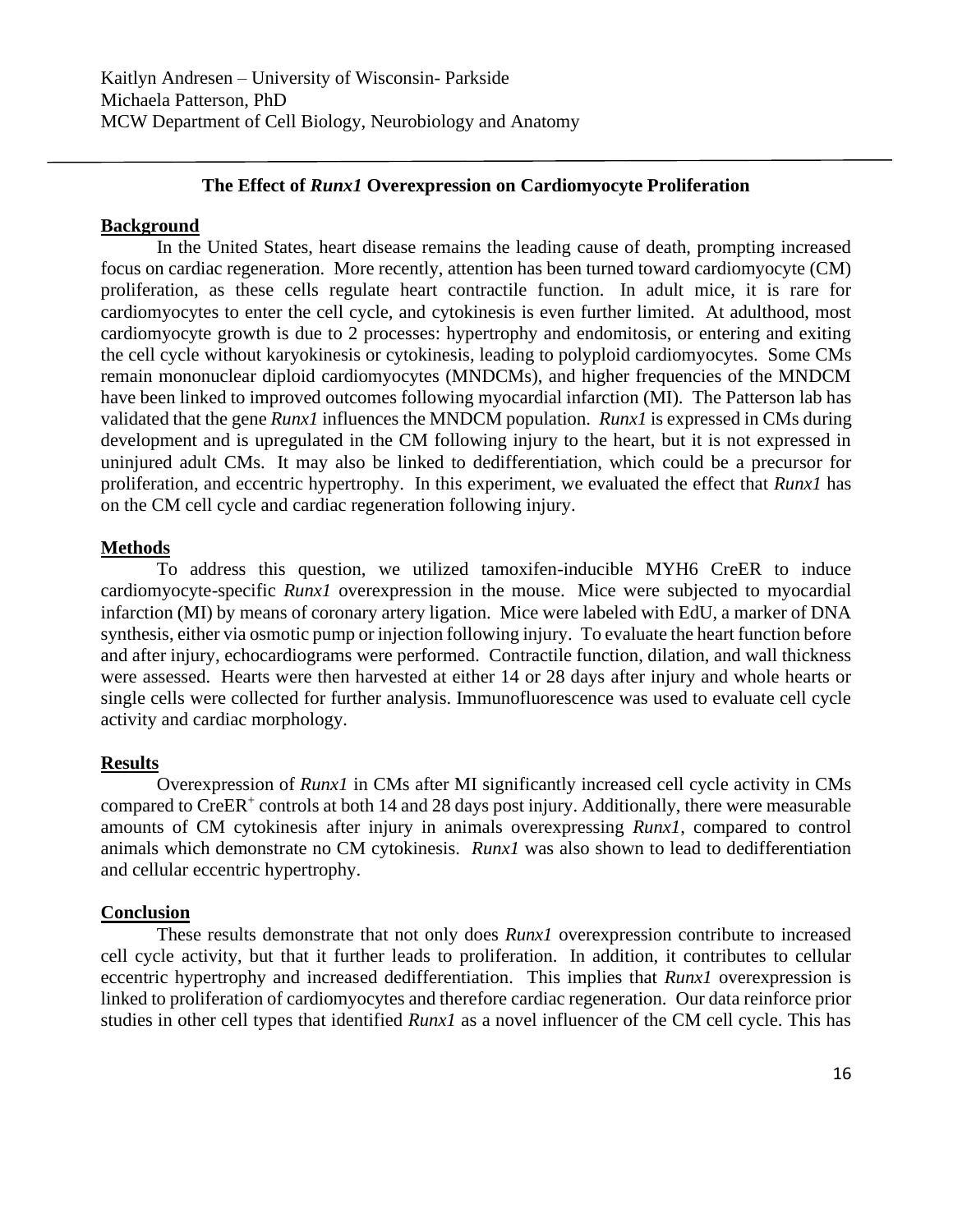implications for future treatments and provides a potential pharmaceutical target for mitigating the effects of cardiac injury.

# **Keywords**

*Cardiomyocytes, Runx1, Cardiac Regeneration*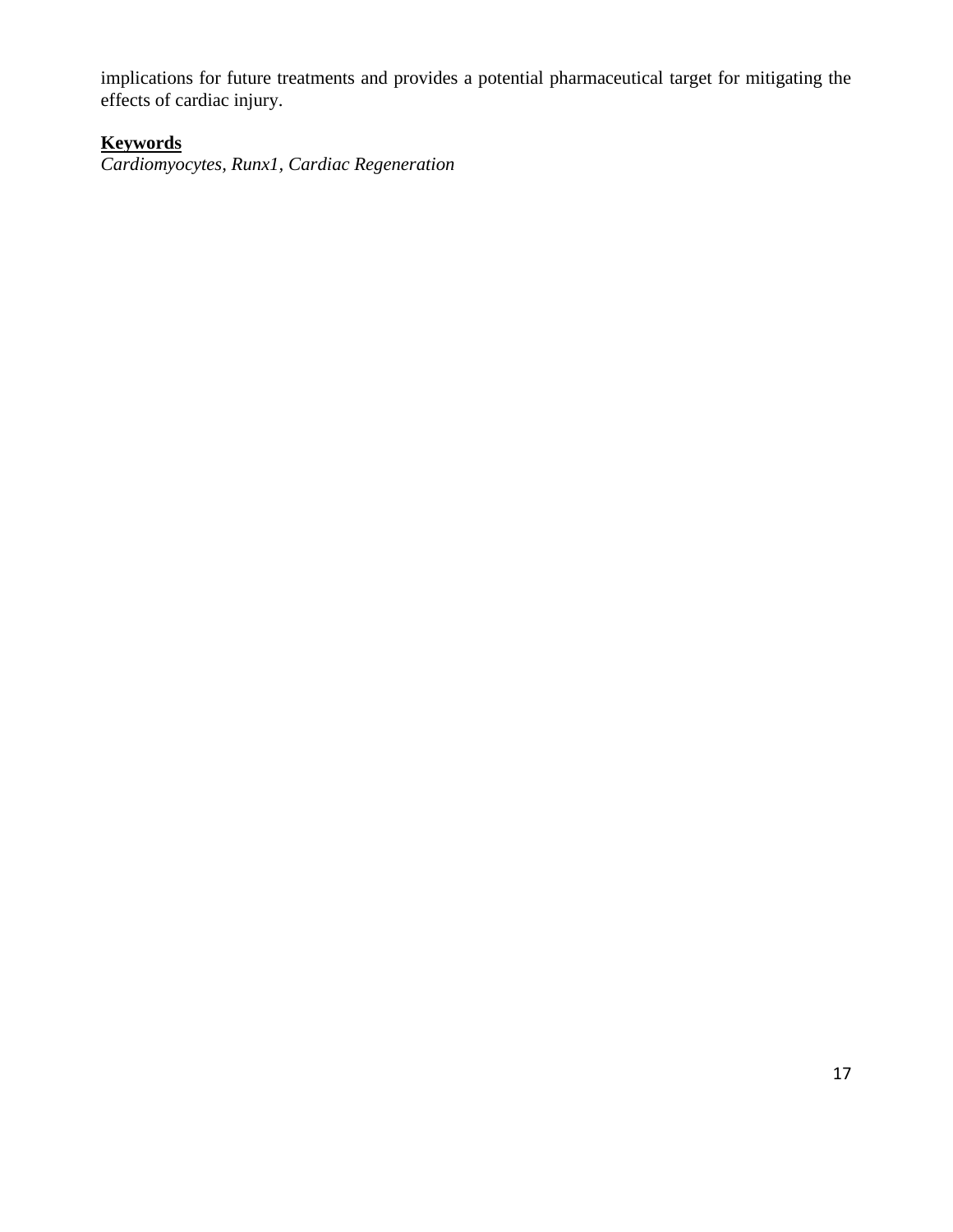## Bryan Hernandez- The University of Texas at El Paso

## Lezi E, PhD

# MCW Department of Cell Biology, Neurobiology, and Anatomy Neuroscience Research Center

## **Age-associated neurodegeneration of interneurons in** *C. elegans*

Neurodegeneration is the process by which neurons and neuronal connections progressively atrophy leading to loss of function. Neurodegeneration can be caused by external and internal factors such as toxins, viruses, and is present in diseases such as Alzheimer's and Parkinson's diseases. However, neurodegeneration is also caused by natural aging of which we are not aware of the specificities of its molecular mechanisms. With the present study, the intended goal is to create models that serve as a basis for future age-related neurodegeneration studies. The study used *C. elegans*, and identified morphological differences stemming from aging in specific neurons by employing *in vivo* imaging techniques, primarily widefield fluorescence microscopy and confocal imaging. Two independent sets of neurons were examined in the study, ALA and PVQ neurons, both interneurons involved in the motor function of the organism. ALA neurons were tagged with a translational green fluorescent reporter, in order to visualize the dense core vesicles (DCVs) in the neurite which are responsible for the transport and release of neuropeptides along the neuron. PVQ neurons were tagged with a transcriptional red fluorescent reporter, allowing for visualization of the neuron's shape. Worms were imaged on day 1 and 9 of adulthood, to gather data on any visible morphological changes, with day 1 being young adulthood and day 9 representing late adulthood. At the conclusion of the study, age-related morphological differences were observed in the ALA neurons. The average distance between DCVs was significantly larger in day 9 worms (11.63 um) compared to day 1 worms (4.88 um). Similarly, the number of DCVs per millimeter neurite is significantly different as day 9 worms (64.36 DCVs/mm neurite) had less DCVs compared to day 1 worms (103.44 DCVs/mm neurite). Statistical analysis (two-tailed Student's *t*-test) returned *P* values of <.01 for both sets of data. With the PVQ neuron, neurodegeneration was not observed in the age range chosen for the study, suggesting that the neuron deteriorates at a different speed compared to previous studied neurons, likely due to factors such as their individual function and molecular structure. Regarding ALA neuron, as age-dependent changes were observed, further studies would be needed to conclude whether these morphological changes also coincide with molecular or behavioral changes. Ultimately, through this the intended goal is to establish a reliable model that allows for future studies surrounding underlying molecular mechanisms of neurodegeneration.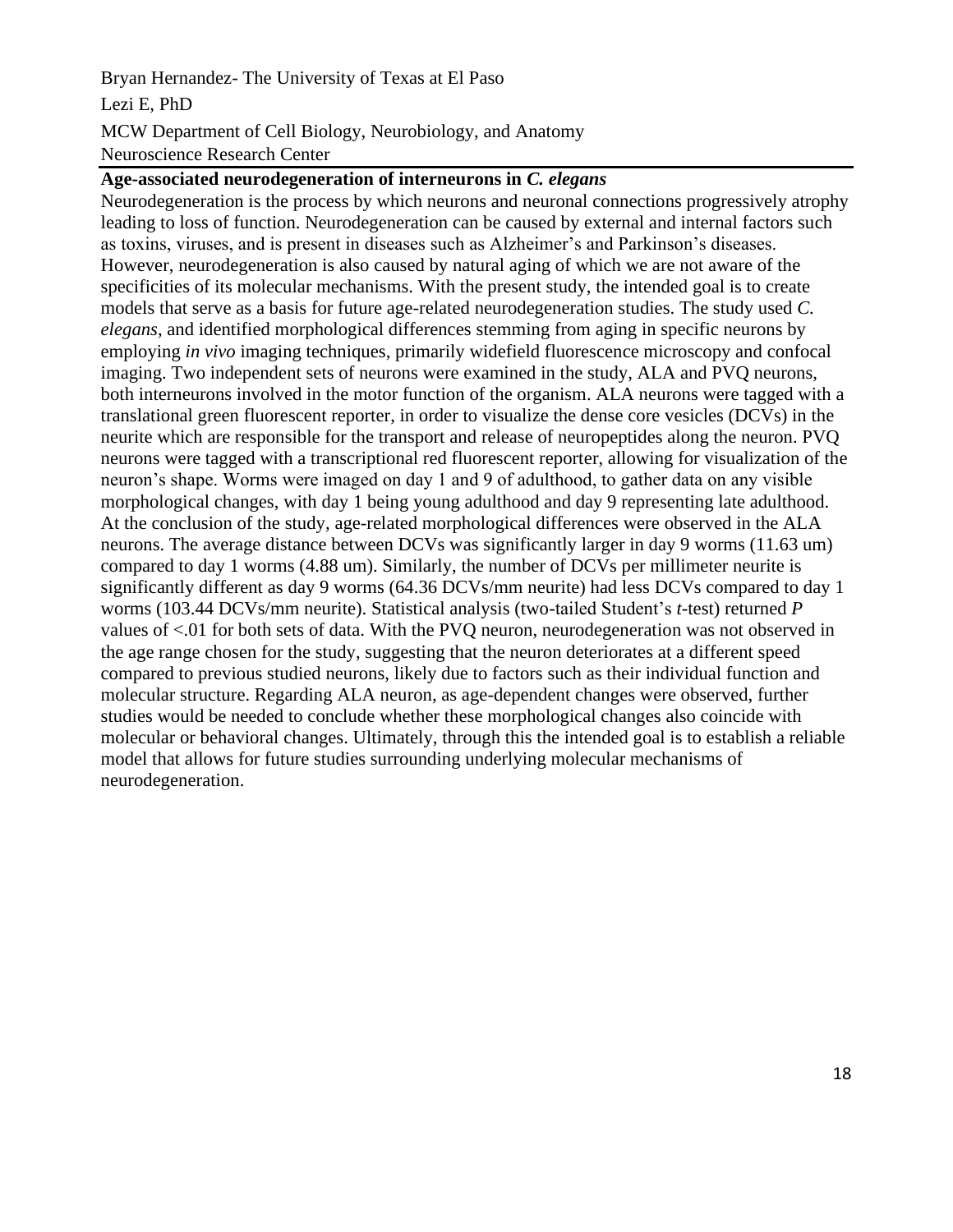## **Insight on Schistosome Ion Channel Sequences**

Schistosomiasis is a neglected tropical disease caused by infection with parasitic worms known as schistosomes. This disease, affecting over 200 million people worldwide is vastly understudied. Currently, the only drug available to treat schistosomiasis is praziquantel (PZQ). PZQ causes contractions of the worm by interacting with an ion channel from the transient receptor potential melastatin family known as  $(TRPM<sub>PZO</sub>)$ . There are many subfamilies and subtypes of TRP channels, and it is not known if other members of the schistosome melastatin (TRPM) subfamily beyond TRPM<sub>PZO</sub> are praziquantel sensitive. Confirming the predicted sequences of other genes in the TRPM family to allow for their expression and functional profiling is the next step in examining their sensitivity to PZQ. To determine the sequence of each gene, primers were designed using the genomic predictions for each TRPM channel. Polymerase chain reactions (PCR) were executed, and the products were purified with a typical cloning protocol. Plasmids were sent for sequencing and the results were analyzed and compared to the original genomic predictions to screen for misannotations. When analyzing 4 TRPM gene sequences, it was found that 7 primer sets matched the predicted sequence with 100% accuracy, 3 had base pair differences with no impact on amino acid sequence, 4 had base pair differences that did impact amino acid sequence, and one primer set had a 12 amino acid deletion (n=4) when compared to the genomic database. Some channels showed a missing exon (Smp\_000050), while others matched the predicted sequence with great accuracy (Smp\_165170). Sequencing each TRPM gene can help create protein models and provide a basis for future work that will be instrumental in our understanding of how PZQ works; this will facilitate development of new drugs capable of treating schistosomiasis.

## K**eywords: Schistosomiasis, Praziquantel, TRP Channels, Ion Channels**

<sup>1</sup>Park SK, Gunaratne GS, Chulkov EG, Moehring F, McCusker P, Dosa PI, Chan JD, Stucky CL, Marchant JS. (2019) The Anthelmintic Drug Praziquantel Activates a Schistosome Transient Receptor Potential Channel. *J Biol Chem* 294:18873–80. 10.1074/jbc.AC119.011093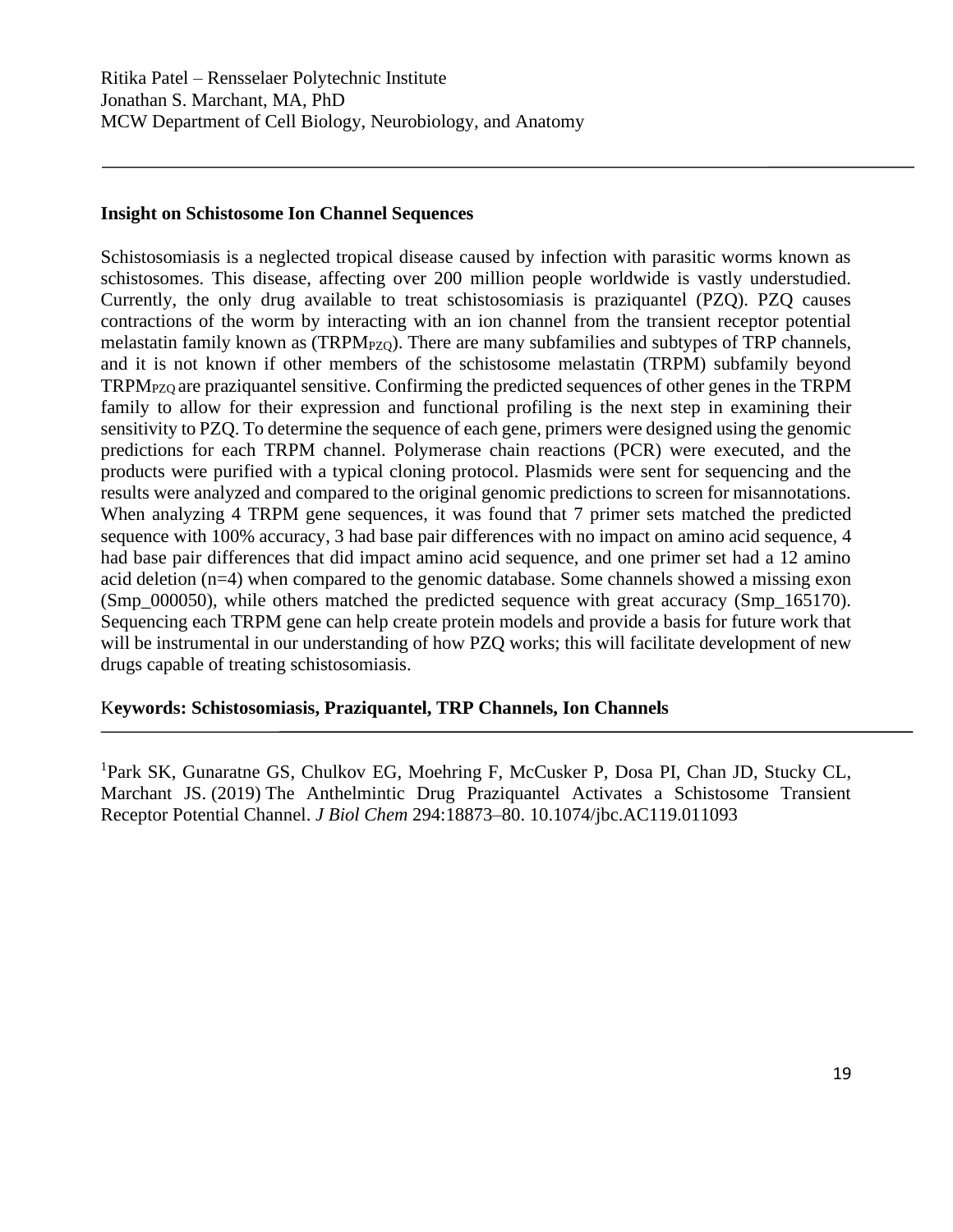## **Optimizing Video Analysis of Behavior to Compare Natural Reward Seeking in Spare Nerve Injury and Uninjured Mice**

Chronic pain is an issue for many humans, yet variable and difficult to quantify. Rodents are a useful model for studying this behavior after a Spare Nerve Injury (SNI) introducing chronic pain. One behavior that requires further analysis is anhedonia, which a previous study in rats associates with SNI (Thompson et al., 2018). Investigating natural reward drivers in mice is necessary to extend this claim. We investigated if mice following this surgery showed behavioral differences associated with the natural reward sucrose compared to Wild-Type (WT) mice. Additionally, quality video recordings used for animal behavioral analyses are necessary to quantify results in several applications of behavior research. Manual analysis is inconsistent and arduous, and contemporary commercial software is expensive and inaccurate. We explored new free open-source software DeepLabCut (DLC) and SimBA (SA) which exhibit highly accurate animal tracking and data analysis. We assessed behavioral differences of the injured and uninjured mice by recording active/inactive nose pokes in drug self-administration, drug-seeking, and time spent in active/inactive regions. Throughout the study we assayed mechanical sensitivity via von Frey filaments to ensure maintenance of chronic pain in SNI mice compared to WT. To compare the accuracy of the commercial software Any-maze (AM) with DLC/SA, we compared mouse tracking data in D7 self-administration sessions. With identical videos and zones analyzed, we compared the recorded time spent in regions of interest over the 1 hour session. We found no statistically significant difference in the active/inactive nose pokes between the SNI and WT mice, nor in the total number of reinforcers earned. Both SNI and WT mice preferred active nose pokes over inactive pokes significantly but found no significant difference in the amount of time spent in the active or inactive zones. We found no significant difference in the average time spent measurements for the two software, but there were discrepancies in time measured. Ideally these results would be identical, but they differed by several minutes. Our findings for the sucrose self-ad, seeking, and time spent between SNI, and WT mice do not align with findings of anhedonia in rats with chronic pain. We do, however, find success in open-source software over commercial software. Analysis of the tracking in AM and DLC/SA showed several instances of failed tracking in AM where tracking is delayed or completely incorrect. DLC/SA very accurately tracked the mouse and the zone it was in. These findings suggest promising application of these software in further behavioral analysis.

Thompson, S. J., Pitcher, M. H., Stone, L. S., Tarum, F., Niu, G., Chen, X., Kiesewetter, D. O., Schweinhardt, P., & Bushnell, M. C. (2018). Chronic neuropathic pain reduces opioid receptor availability with associated anhedonia in rat. Pain, 159(9), 1856–1866. https://doi.org/10.1097/j.pain.0000000000001282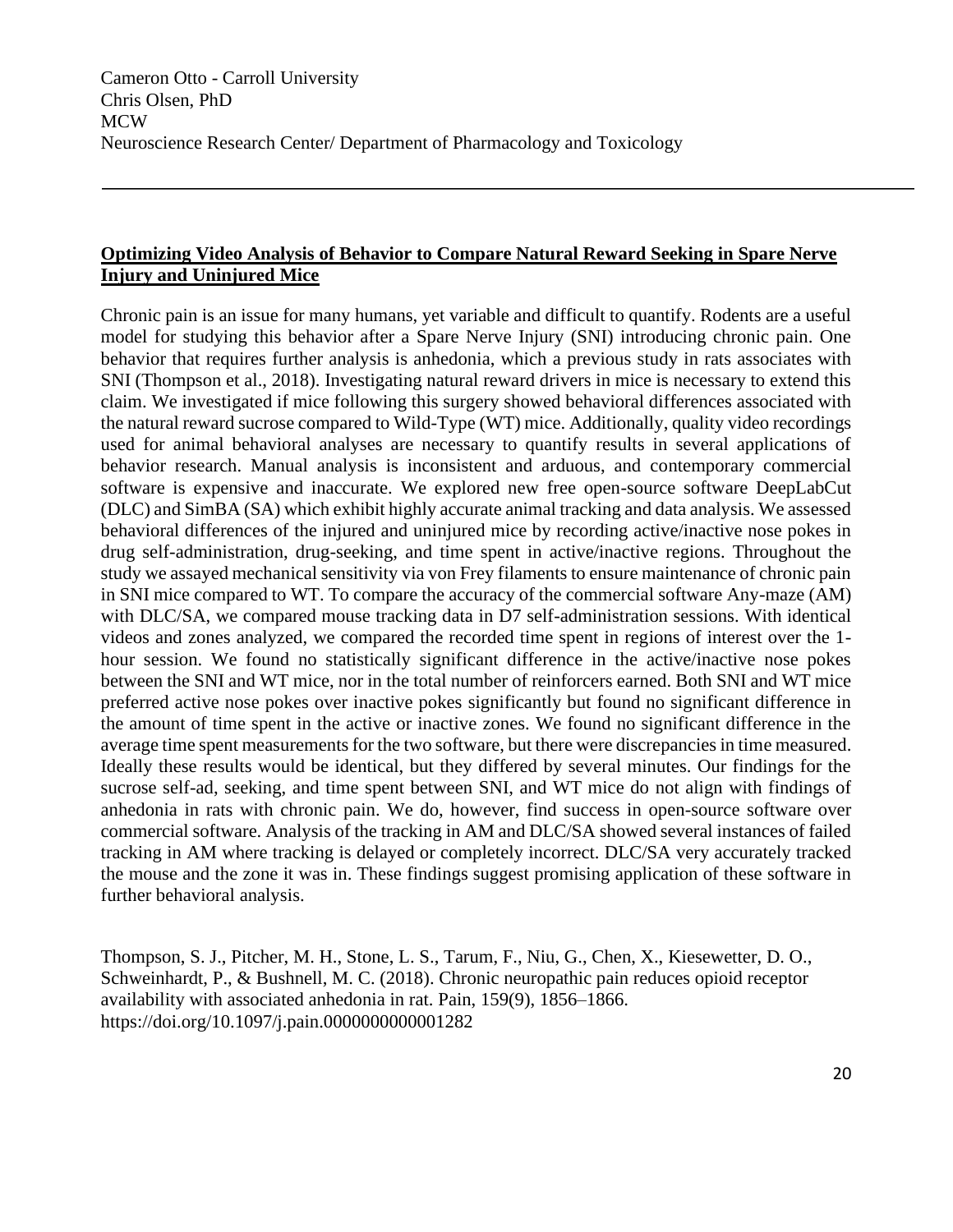Maddy Morrissey – Marquette University John Mantsch, PhD MCW Department of Pharmacology and Toxicology

## **Contribution of Estrogen Receptor Beta in the Prelimbic Cortex to Sex Differences in Drug-Seeking**

## **Background**

Preventing relapse to drug use during abstinence is a critical goal for management of substance use disorders (SUDs). Currently, there are no FDA-approved pharmacological treatments that target relapse prevention, making this a critical unmet need. Additionally, it is unlikely that the development of a single type of intervention will be effective for all subpopulations of afflicted individuals and, as such, chronically understudied subpopulations demand investigation. Female users have been historically understudied, and yet sex differences between males and females are pronounced. Studies have demonstrated that males are more likely to use drugs first, with females having been characterized as even more vulnerable to relapse when compared to male counterparts. One obvious distinction between male and female users is the level of the circulating gonadal hormone estrogen, which is prevalent in high concentrations in females compared to males. Further, through investigation in the lab, we have determined that estrogen, when acting on estrogen receptor beta, can have pronounced effects on the prelimbic cortex, a brain region involved in decision-making and drug-seeking behavior. As such, my project this summer has been to further our understanding of estrogen effects on prelimbic cortical signaling that may contribute to significant sex-dependent differences in susceptibility to relapse between males and females.

## **Method**

Male and female rats will receive venous catheters and guide cannula targeting PRL cortex and will go through the self-administration paradigm in an operant chamber. Once stable self-administration behavior is observed, rats will be tested daily for self-administration for two-hour sessions over 14 days. After which, rats will undergo extinction training. After completing the paradigm, the rats will go through reinstatement testing of response to IP injections of cocaine or vehicle in conjunction with PRL infusion of estrogen beta antagonist PHTPP or vehicle. Reinstatement tests include pretreatments of estrogen receptor inhibitors and systemic injections of a reinstating dose of cocaine in gonadally intact female and male rodents. Rats were tested multiple times for reinstatement with different doses of cocaine and antagonist combinations.

## **Results**

We predict that while there will not be differences in male and female rats during cocaine selfadministration or extinction, female rats will be more susceptible to coc-primed reinstatement as observed by reinstatement following administration of lower doses of cocaine in females compared to males. We also predict that in females, reinstatement will vary across the estrous cycle with the highest levels of reinstatement during proestrus when estradiol levels are elevated. We predict that both sex and phase differences in reinstatement will be prevented by micro infusions of estrogen beta antagonist PHTPP into prelimbic cortex. While we anticipate that PHTPP will reduce reinstatement in females but not males, it is possible since estrogen receptor beta is expressed in male PFC that effects on males will also be observed.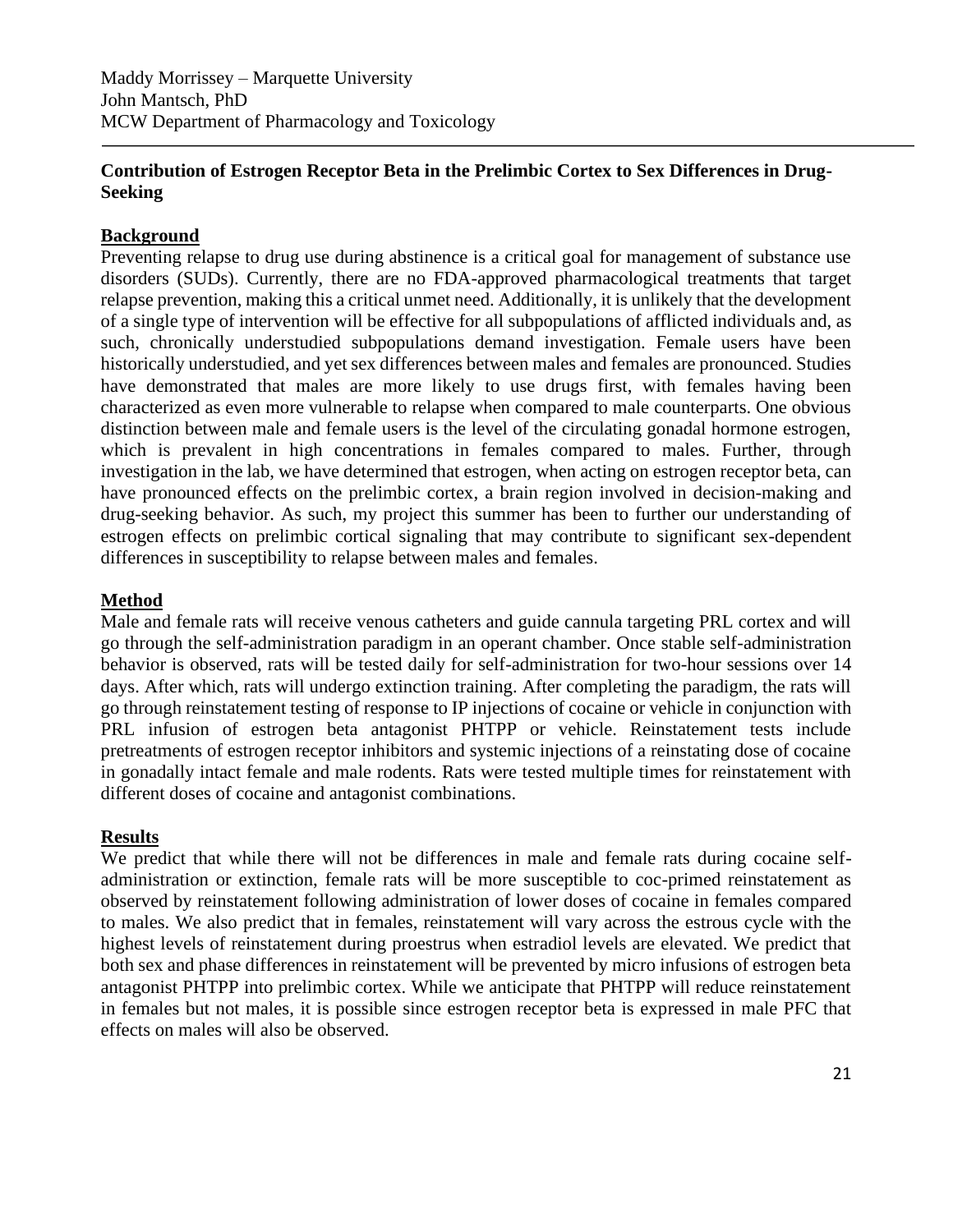# **Conclusion**

Heighted susceptibility to relapse in women is an unaddressed women's health issue. Understanding the neurobiological mechanisms/processes that selectively determine relapses susceptibility in women is important for the development of more effective individualized intervention strategies.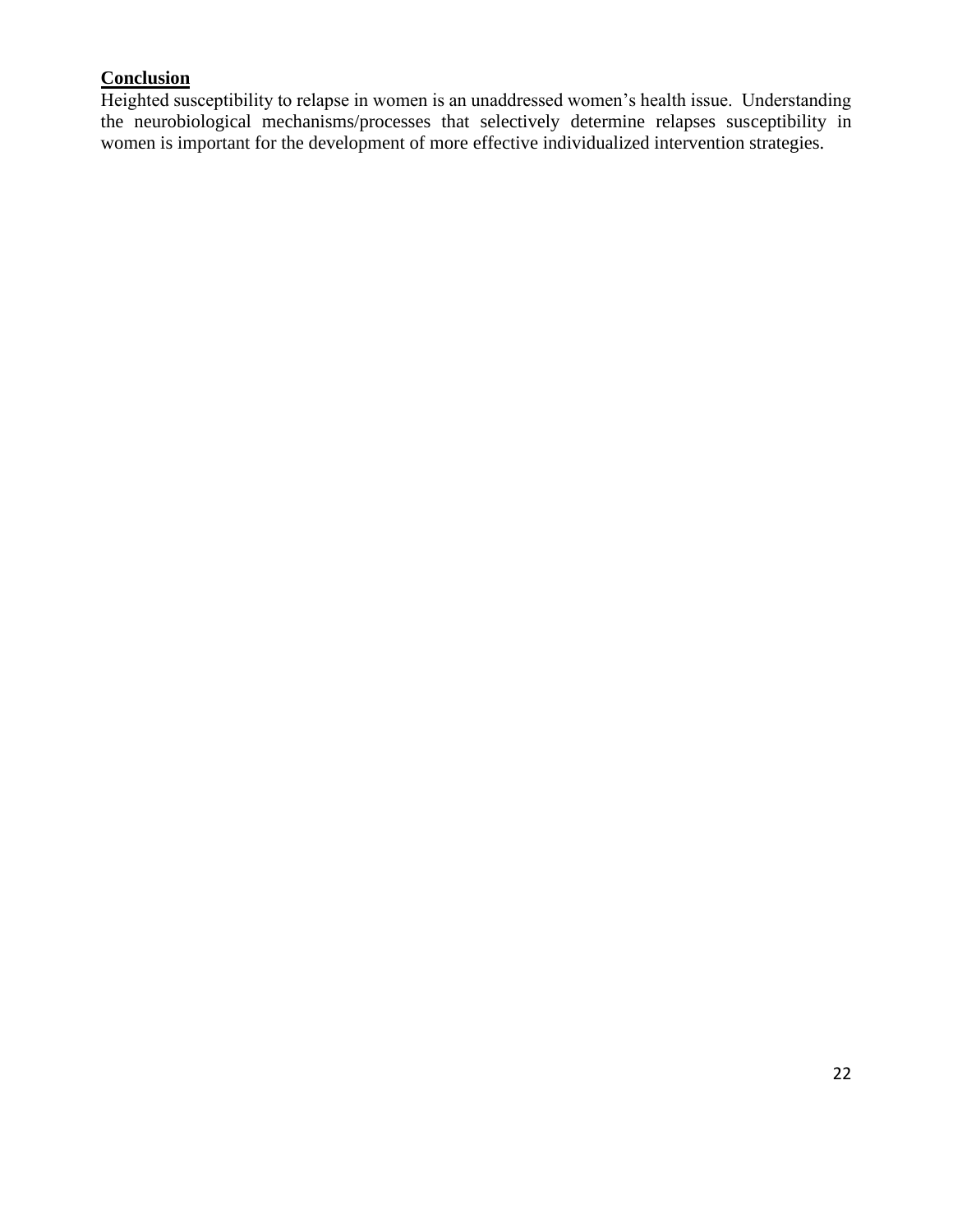Lucy Keegan – Marquette University Wojciech K. Janiewicz John D. Imig, PhD MCW Drug Discovery Center

## **Epoxyeicosatrienoic Acid Targeted Therapeutics Prevent Mesangial Cell Hyperproliferation in Diabetic Conditions**

Diabetic Nephropathy is the leading cause of end-stage renal disease and is seen in approximately 30% of diabetic patients.<sup>1</sup> Hyperglycemia in diabetic patients causes hyper proliferation of mesangial cells and over secretion of extracellular matrix proteins which expands the mesangium and subsequently obstructs glomerular capillaries.<sup>2</sup> The obstruction of glomerular capillaries causes glomerular dysfunction, leading to the onset of diabetic nephropathy.<sup>3</sup> We hypothesized that manipulating epoxyeicosatrienoic acids (EETs) would prevent hyperglycemic induced mesangial cell proliferation. EETs are known to prevent kidney damage through their vasodilating and antiinflammatory effects but are oxidized to an inactive form via soluble epoxide hydrolase (sEH).<sup>4</sup> EET analogs are synthetic and cannot be degraded allowing them to function in the presence of sEH. Inhibition of sEH with *t*-AUCB prevents the degradation of EETs allowing them to remain active. In this experiment, human renal mesangial cells (HRMC) were exposed to diabetic nephropathy hyperglycemic conditions (30mM glucose) and treated with potential therapeutic compounds. HRMC proliferation and viability were measured by an MTT assay. Hyperglycemic conditions increases HRMC proliferation by 30%. *t*-AUCB, a soluble epoxide hydrolase inhibitor (sEH-i), was the most effective in preventing hyperproliferation in hyperglycemic conditions and decreased proliferation to approximately 50%. 8,9-Epoxyeicosatrienoic acid (8,9-EET) analog also prevented hyperproliferation of hyperglycemic HRMCs, but less effectively than *t*-AUCB. The results of our studies demonstrate that increasing EETs especially with t-AUCB, effectively prevented hyperproliferation of mesangial cells in hyperglycemic conditions. These finding suggest that increasing EETs could be a potential therapeutic for diabetic nephropathy.

<sup>&</sup>lt;sup>1</sup> Jingbo Zhou, Shu Zhang, Xinyi Sun, Yan Lou, Jinjing Bao, Jiangyi Yu,

Hyperoside ameliorates diabetic nephropathy induced by STZ via targeting the miR-499–5p/APC axis, Journal of Pharmacological Sciences, Volume 146, Issue 1, 2021, Pages 10-20.

<sup>&</sup>lt;sup>2</sup> Miller, Charles & Pozzi, Ambra & Zent, Roy & Schwarzbauer, Jean. (2014). Effects of High Glucose on Integrin Activity and Fibronectin Matrix Assembly by Mesangial Cells.. Molecular biology of the cell. 25. 10.1091/mbc.E14-03- 0800.

<sup>3</sup> Jingbo Zhou, Shu Zhang, Xinyi Sun, Yan Lou, Jinjing Bao, Jiangyi Yu,

Hyperoside ameliorates diabetic nephropathy induced by STZ via targeting the miR-499–5p/APC axis, Journal of Pharmacological Sciences, Volume 146, Issue 1, 2021, Pages 10-20.

<sup>&</sup>lt;sup>4</sup> Imig, J. D., Hye Khan, M. A., Burkhan, A., Chen, G., Adebesin, A. M., & Falck, J. R. (2021). Kidney-Targeted Epoxyeicosatrienoic Acid Analog, EET-F01, Reduces Inflammation, Oxidative Stress, and Cisplatin-Induced Nephrotoxicity. *International journal of molecular sciences*, *22*(6), 2793. https://doi.org/10.3390/ijms22062793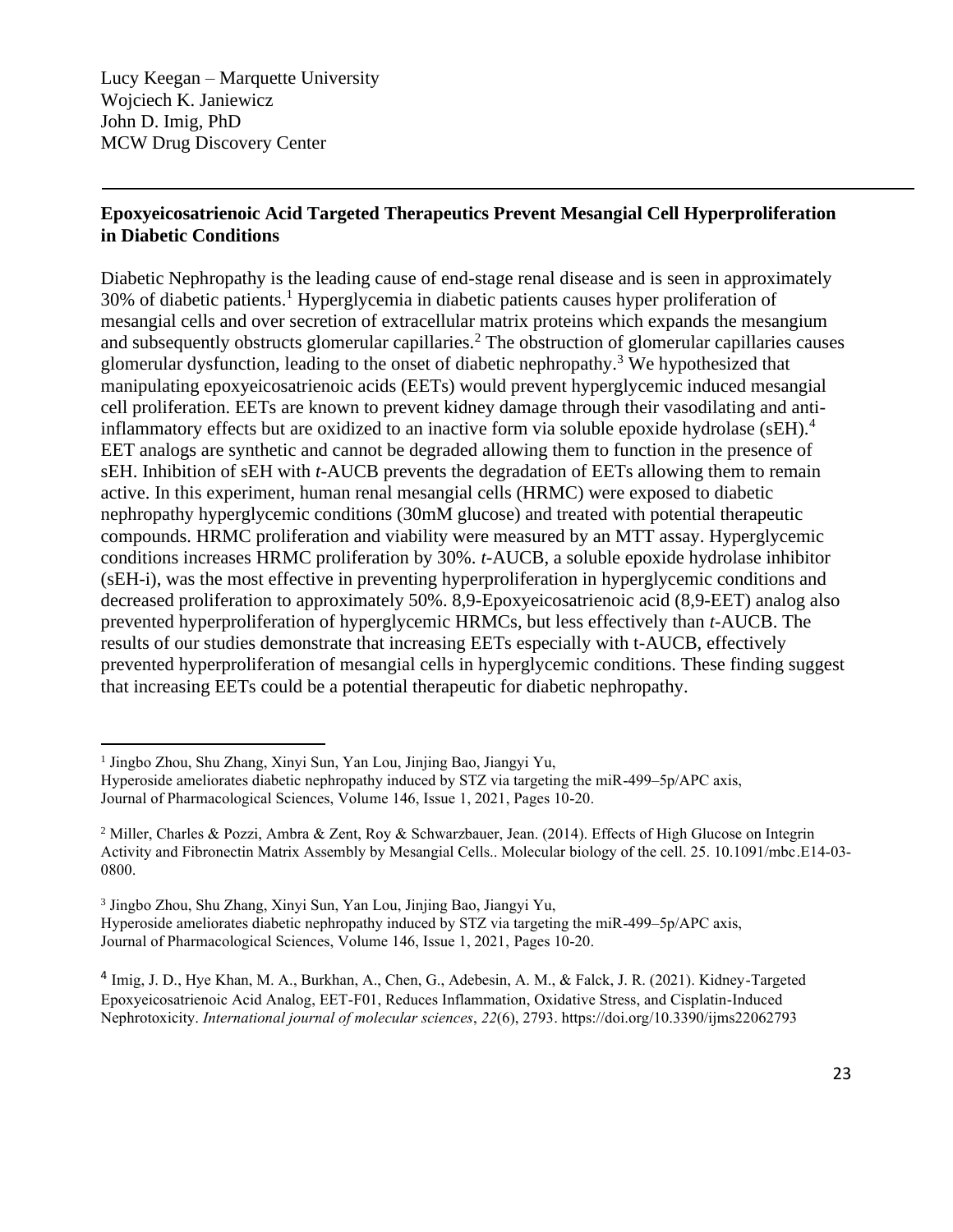## **The Effects of Odor Congruency on Visual Perception: A Pilot Study**

Xiong, T., Elliott, L., Greenberg, A.S.

## **Background**

Research has shown that smell dysfunction is a potential indicator of COVID-19 disease; thus, olfactory testing could be used to aid in early diagnosis. Although COVID-19 smell dysfunction research is ongoing, the possible cognitive effects are still unknown. This research aims to measure the effect of odor context on participants' ability to discriminate between visual images of edible and inedible items. Future plans will extend this research towards COVID-19 patients.

## **Method**

Healthy volunteers participate through an online testing platform (http://Testable.org). We use odors from the University of Pennsylvania Smell Identification Test (UPSIT; Sensonics, Inc).

Each session begins with the standard UPSIT 8-item test: participants identify the correct odor by clicking on one of four visual images. They then rate the eight odors for familiarity, intensity, and edibility (scale = 1 to 9), and pleasantness (scale = -4 to +4).

During the congruency task, participants scratch a "z" pattern into a microencapsulated odorant patch, then sniff the odor while viewing an image. Participants press the "J" key on a keyboard if the image is edible, and the "K" key if the image is inedible. After eight practice trials, participants complete 128 trials divided into four randomized blocks, each containing three conditions: (1) identical congruent (8 trials/block) contains odors/images that represent the same item, i.e., chocolate odor and chocolate image; (2) categorical congruent (8 trials/block) contains odors/images of either edible or inedible non-identical items, i.e., chocolate odor and strawberry image; (3) incongruent (16 trials/block) contains odors/images with different edibility, i.e., chocolate odor and rubber tire image. A ten-second break between each trial allows for clearance of odorants from the nasal cavity. The total duration of each is approximately 30 minutes.

## **Results (Predicted)**

We hypothesize that participants will more accurately identify edibility on odor-image congruent trials and perform less accurately on odor-image incongruent trials.

## **Conclusion**

These data could be used as a control group against which to compare patients who have COVID-19 smell loss. We speculate that COVID-positive patients with smell loss will be unaffected by our odorpicture congruency manipulation, whereas COVID patients without smell loss will yield results similar to normal control subjects. This task is designed to be sensitive to long-term effects of cognitive decline in the olfactory domain which may persist after odor perception dysfunction has subsided.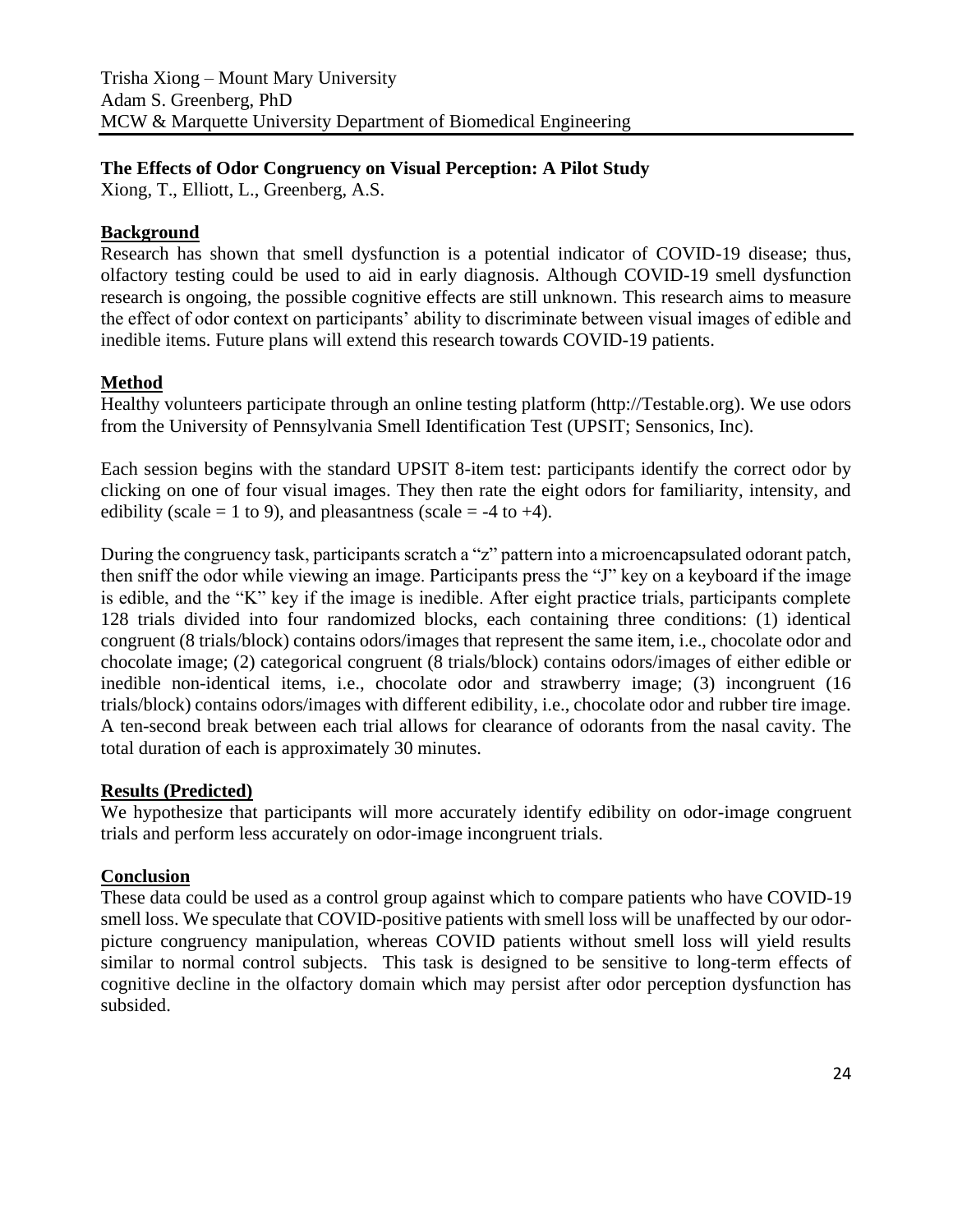# **GD2 Target Validation in Pediatric Brain Tumors and scFv Antibody Development for CAR T cell Therapy in Medulloblastoma**

## **Background**

Pediatric brain tumors are the leading cause of cancer related mortality in children and medulloblastoma is the most common malignant pediatric brain tumor. Chimeric antigen receptor (CAR) T cell therapy is a promising mode of cancer treatment that utilizes T cells engineered to express specific antigen receptors to recognize and destroy cancer cells. GD2 is a target antigen of immunotherapy for neuroblastoma and its expression on pediatric malignant brain tumors including medulloblastoma by immunohistochemistry has been reported. Our first objective is to validate the expression of GD2 on the surface of pediatric brain tumor cells derived from patient tumors by flow cytometry.

Single chain fragment variable (scFv) is a fusion protein of the variable regions of an immunoglobulin with antigen binding capability. The scFv sequence will be incorporated into the structure of a CAR to manufacture anti-GD2 CAR T cells. scFv display is a method to develop scFv against protein antigens. GD2 is a polysaccharide, and it is unknown if scFv display will identify a GD2 specific scFv. Our second objective is to identify a GD2-specific scFv from a human scFv phage library display.

# **Methods**

We applied combined enzymatic and physical dissociation to create single cell suspensions from patients' tumor samples. These cells were stained with antibodies and analyzed by flow cytometry for detection of selected surface antigens GD2, L1CAM, B7-H3, PDGFRα, IL-13Rα, HER2, and EphA2. A human scFv phage display was screened against human GD2 molecules fixed on plates. Selected phages were grown in bacterial cells, rescued with helper phage, concentrated by precipitation, and validated for GD2 binding by an ELISA assay.

## **Results**

Flow cytometry data showed that embryonal brain tumor including medulloblastoma and atypical teratoid rhabdoid tumor (ATRT) cells are strongly positive for GD2, weakly positive for B7-H3 and L1CAM, and negative for EphA2, IL-13Rα, and HER-2. ELISA data showed that our scFv phage library panning against plated GD2 enriched the library for GD2-specific scFv clones.

## **Conclusion**

Our flow cytometry results validate that GD2 is a good target antigen of CAR T-cell therapy for pediatric embryonal brain tumors. scFv phage display panning against plated non-protein antigen may be a useful method to identify scFv that can be used for design of CAR T cells.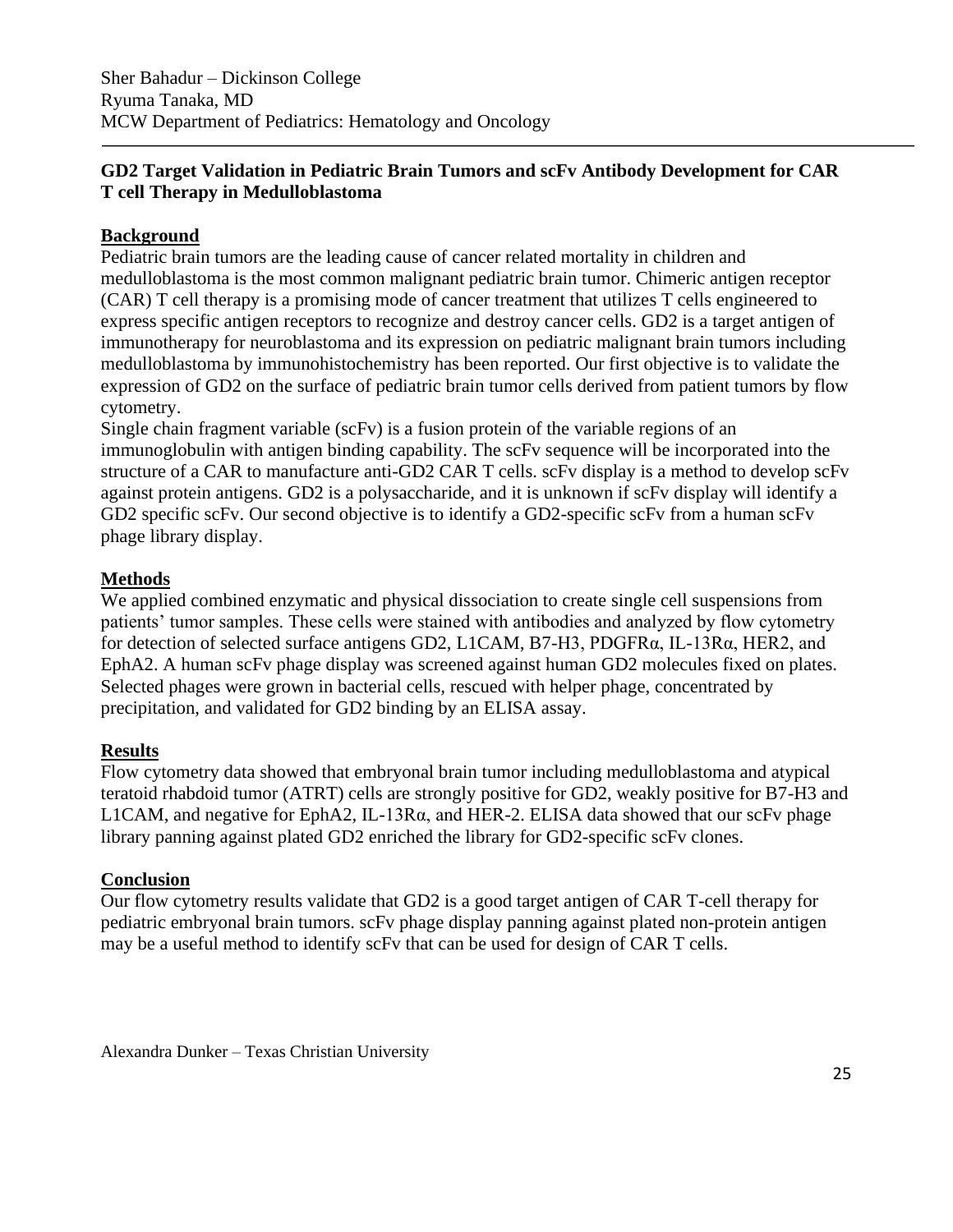#### **Correlating CD30 Levels and Cytotoxicity & The Development of Anti-CD30 CAR-T Cells**

#### **Background and Significance**

Immunotherapy is an emerging field that utilizes the body's immune system to treat cancer. One specific type of immunotherapy involves the incorporation of engineered antibodies and antibody fragments. Antibodies are proteins produced by the immune system to identify and destroy pathogens in the body. The Medin Lab has developed monoclonal antibodies against CD30, which bind different epitopes. CD30 is a surface protein involved in immune regulation. CD30 is predominantly expressed on the surface of many different cancers, with lower levels of expression observed on B and T cells. Since CD30 is largely limited to cancerous cells, the off-target effects of CD30 immunotherapy should be minimal. Two of the Medin Lab's anti-CD30 antibodies have been incorporated into two different therapies: bispecific antibodies and chimeric antigen receptor T cells (CAR-T). Bispecific antibodies are made of two different IgG antibodies, one recognizing CD30 and one recognizing CD3, found on T cells. These IgGs are bound together at the Fc regions via chemical conjugation. One way of delivering anti-CD30 bispecific antibody immunotherapy is to load them *ex vivo* onto bispecific antibody armed-activated T cells (BATs). CAR-T cells are cytotoxic T lymphocytes modified to express an engineered T cell receptor with an extracellular domain that can bind to CD30 on a cancer cell's surface and an intracellular domain that triggers cytotoxicity. CAR-T therapy is a cutting-edge technology primarily used for non-solid tumors with high success rates in getting patients to remain in remission with no additional treatments. Overall, there were two aims of this project: to determine the level of CD30 expression necessary for efficient CD30+ cell cytotoxicity, and to produce recombinant lentivirus (LV) particles and demonstrate their ability to produce functional anti-CD30 CARs following transduction of Jurkat cells.

#### **Methods**

To determine the level of CD30 required to induce cytotoxicity when using anti-CD30 BATs, a Phycoerythrin Fluorescence Quantitation Kit (Quantibrite Kit) was used to measure the relative level of CD30 expression on eleven cell lines: K562, OCI AML2, OCI AML2 LV CD30, RAJI, RAJI LV30, HEK 293T, HEK 293T LV CD30, SU-DHL-1, RPMI6666, RAJI LV CD30 G/L, and primary T cells. In cells that normally do not express CD30 (HEK 293T, OCI AML2, and Raji cells), CD30 LV was used to induce expression. Then,  $Cr<sup>51</sup>$  release assays were performed to determine the levels of cytotoxicity that resulted after incubating the above cell lines with the anti-CD30/CD3 BATs. The measured cytotoxicity was correlated with the level of expressed CD30, as observed with the Quantibrite Kit, on the various cell lines to determine the minimum CD30 concentration needed to elicit efficient cytotoxicity.

With the aim of developing an anti-CD30 CAR-T therapy, a 50-plate LV prep was performed to generate anti-CD30 CAR-T LV. A qPCR assay was performed to determine the vector copy number and titer of the LV prep following infection of HEK 293T cells. Jurkat cells were then transduced with the anti-CD30 CAR-T LV at a multiplicity of infection (MOI) of 3. Surface expression of the CAR was tested by flow cytometry following staining for either Fab or Protein L. The transduced cells were incubated with either CD30+ or CD30- cells to investigate CAR-T functionality with ELISAs measuring secreted IL-2 and TNFα expression levels following stimulation.

#### **Results**

Quantibrite Kit analysis suggests that the Raji LV CD30, Raji LV CD30 G/L, HEK 293T LV CD30, OCI AML2 LV CD30, and SU-DHL-1 cell lines had medium, RPMI6666 and K562 cell lines had low, and Raji, OCI AML2, HEK 293T, and primary T cells had little to no CD30 expression on their cell surface. The Cr<sup>51</sup> release assays showed that Raji LV CD30, Raji LV CD30 G/L, HEK 293T LV CD30, RPMI6666, SU-DHL-1, OCI AML2 LV CD30, and K562 showed relatively high levels of lysis, whereas Raji, HEK 293T, OCI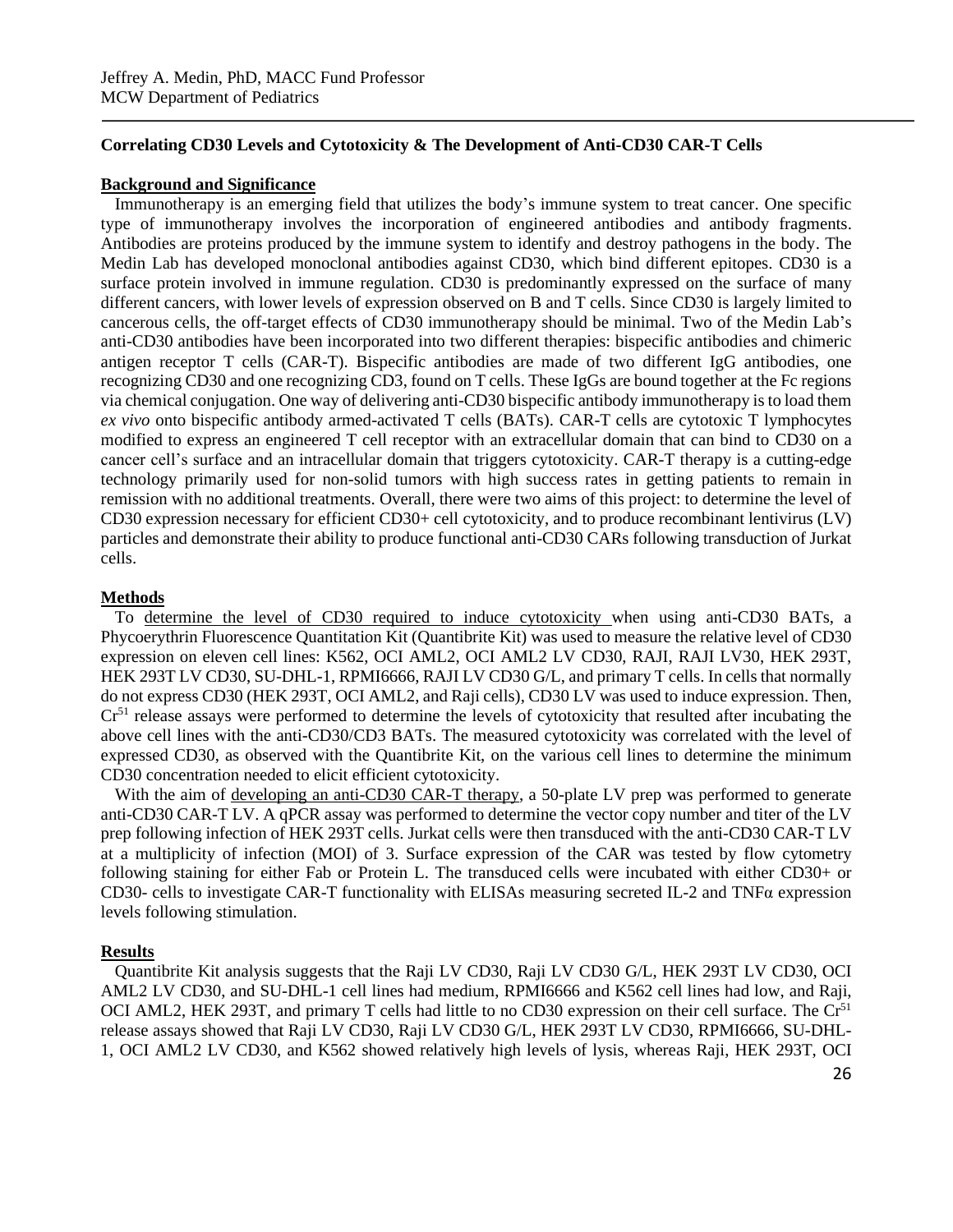AML2, and primary T cells showed little to no lysis when incubated with T cells armed with CD3/CD30 bispecific antibodies. As expected, CD30+ cell lines, HEK 293T LV CD30, OCI AML2 LV CD30, Raji LV CD30, and Raji LV CD30 G/L, were found to have significantly higher levels of lysis when compared to their CD30- counterparts, and the CD30+ cell lines SU-DHL-1, K562, and RPMI6666 were found to have significantly higher levels of lysis when compared to primary T cells. These Cr<sup>51</sup> release assay results appear to agree with what was observed with the Quantibrite Kit assays.

A qPCR assay of the LV prep following infection HEK 293T cells showed that 1.9 x 10<sup>9</sup> IU/mL of the anti-CD30 LV was harvested from the LV prep. Flow cytometry failed to show significant shifts in fluorescence which would have indicated high levels of transduction. ELISA results showed CAR transduced cells expressed high levels of IL-2, but IFN- $\gamma$  was not detected.

#### **Conclusion**

The BATs showed high specificity to CD30+ cells. The relative CD30 levels observed with the Quantibrite Kit appear to match the levels of cytotoxicity measured by the  $Cr<sup>51</sup>$  release assay. This association between CD30 levels and quantified cytotoxicity could allow for future predictions on how cytotoxic armed T cells will behave when they encounter new cell lines or even in *in vivo* models. This has implications for future treatments to ensure that the tumor cells will be destroyed while the normal bodily cells are spared by the BATs, and this allows for cancer treatments to be more tumor-specific than current methods.

The LV prep yielded a high level of anti-CD30 CAR LV. Preliminary findings failed to show high levels of surface expression of the CAR. However, observations from the ELISAs indicate high levels of specific engagement occurred with the successfully transduced cells. These results suggest that when the cells are transduced, the CARs are functional, but a higher MOI will likely be required for greater transduction levels. These early findings show promise that this anti-CD30 CAR therapy will be an effective therapy to treat CD30+ tumors.

*Keywords: Immunotherapy, Bispecific Antibody, CAR-T, T-cells, Cancer, CD30*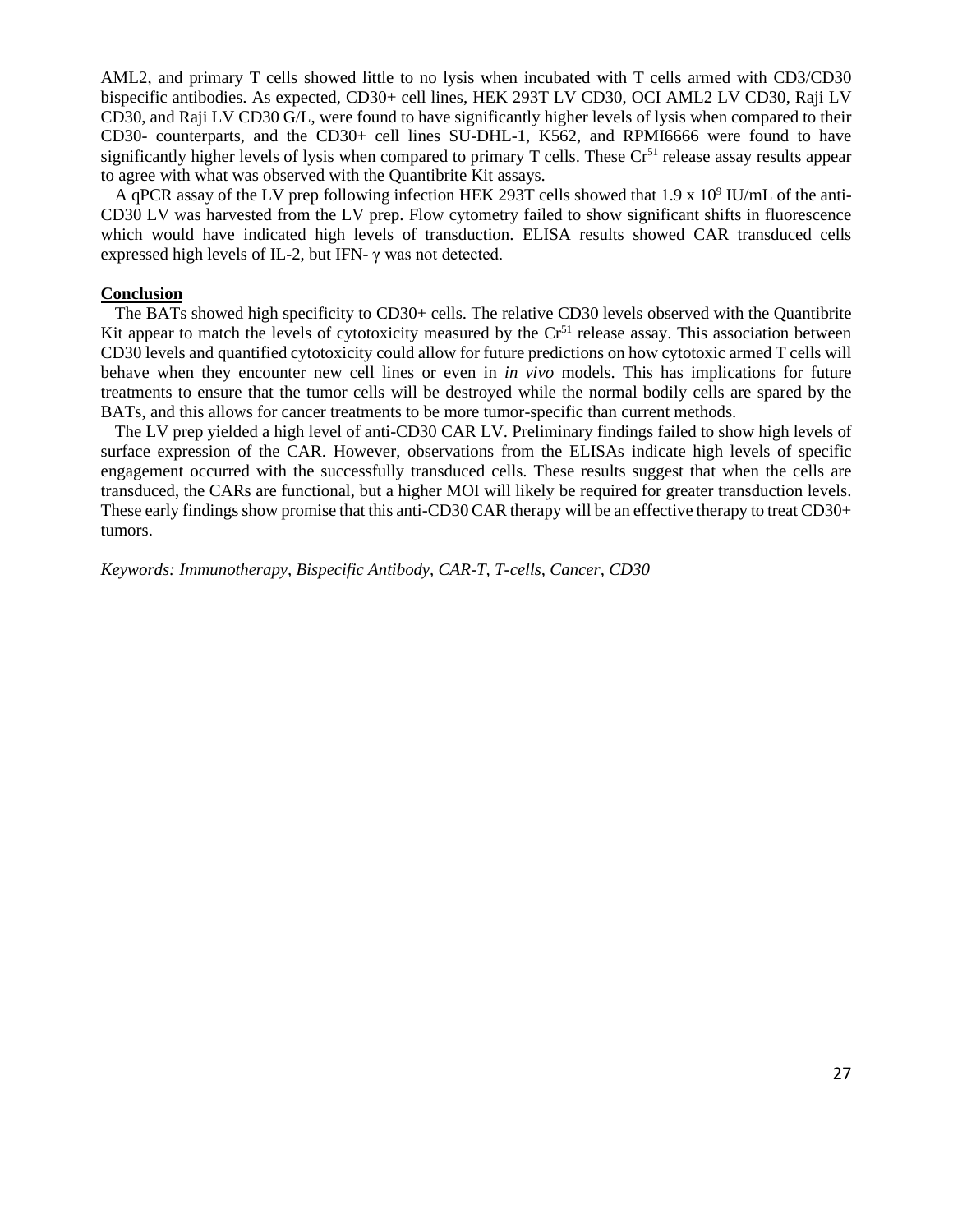## **Production & Assessment of Lentiviral Gene Therapy for Sickle Cell Anemia.**

#### **Background**

 Sickle cell anemia (SCA) is an autosomal recessive disorder that results from a single nucleotide polymorphism in the gene encoding the hemoglobin beta subunit. The mutation produces a misfolded hemoglobin, that can polymerize, causing sickling. Millions of SCA patients worldwide are susceptible to pain crises and complications involving organ damage. Our goal is to use a lentivirusbased gene therapy to insert an improved beta-globin subunit (AS-3) into hematopoietic cells obtained from Townes SCA mice. These mice are ideal models for SCA because they lack the mouse alphaand beta-globins but have their respective human forms. In this study we demonstrate the effective production of the lentivirus and describe an *in vitro* hypoxia assay by which transgene efficacy can be determined.

#### **Method**

 Lentivirus production utilized HEK cells transfected with several delivery plasmids encoding for lentiviral particles and the transfer plasmid containing AS-3. Virus was collected and purified. A titerbased qPCR assay was performed with serial dilutions of virus following infection of HEK cells. *In vitro* hypoxia assays were performed in triplicate using blood from young (2-4 month) and old (6-8 month), male and female Townes mice of normal (AA), heterozygous (AS) and SCA (SS) genotypes. C57BL6/J (B6) mice were used as wild-type controls. Blood was diluted in a sodium metabisulfite solution, applied to a microscope slide and sealed. The slides were incubated at 37 ºC for 45 minutes. Images were obtained from three different places per slide, using a Zeiss Upright microscope under the 40x objective. One-hundred cells were counted per image to quantitate sickling using ImageJ.

#### **Results**

 Our recombinant lentivirus was successfully produced and isolated from HEK cells, although the titer-qPCR determining the quantity of virus obtained will be performed in the future. The hypoxia assay revealed that sickling did not occur regardless of age within B6 or AA mouse blood under hypoxic conditions. Heterozygous mice had sickling occur at  $0.5\% \pm 0.5$ , while 72%  $\pm 21$  of the cells from SS mice sickled under the same conditions. Male mice had a significant difference in average sickling (61%  $\pm$ 20), compared to females (82%  $\pm$ 8). There was no difference in sickling between age groups of the same gender. Homozygous SS mice after bone marrow transplant with AA stem cells had sickling occur at less than 1% per hundred cells.

#### **Conclusion**

 The *in vitro* hypoxia assay sets a foundation for determining the percent of mouse blood cells that sickle. Whereas age was not a significant factor in causation of sickling, genotype was, as cells from SS mice sickled significantly more than any other genotype. Females featured significantly higher percent sickling compared to males in both young and old age groups. Sickling in homozygous SS mice was reduced by over 99% with a bone marrow transplant utilizing AA mouse stem cells. The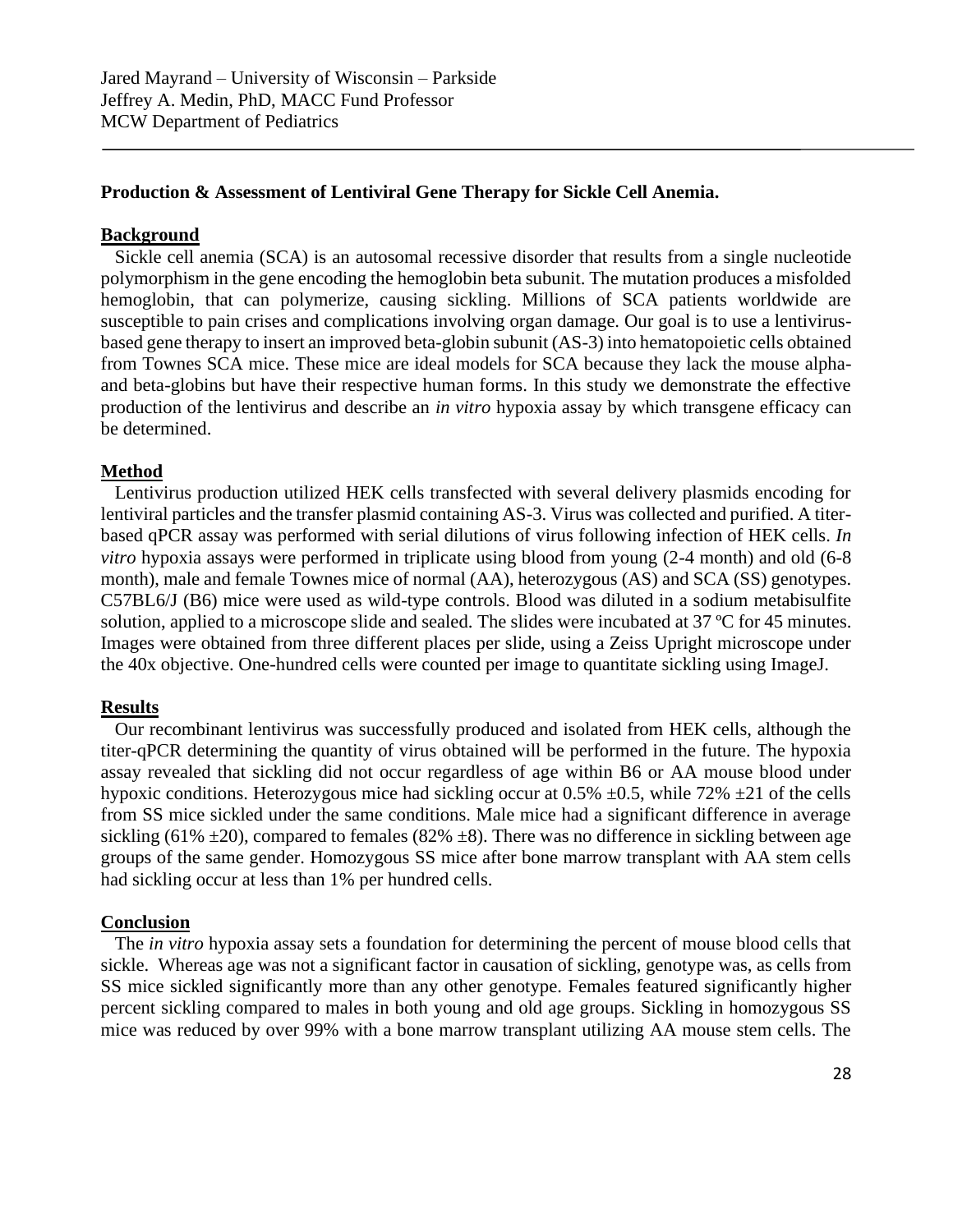results of the assay can be utilized for future experiments to determine the effectiveness of the gene therapy.

*Keywords: Gene therapy, Sickle cell anemia, Lentivirus, Townes Mice*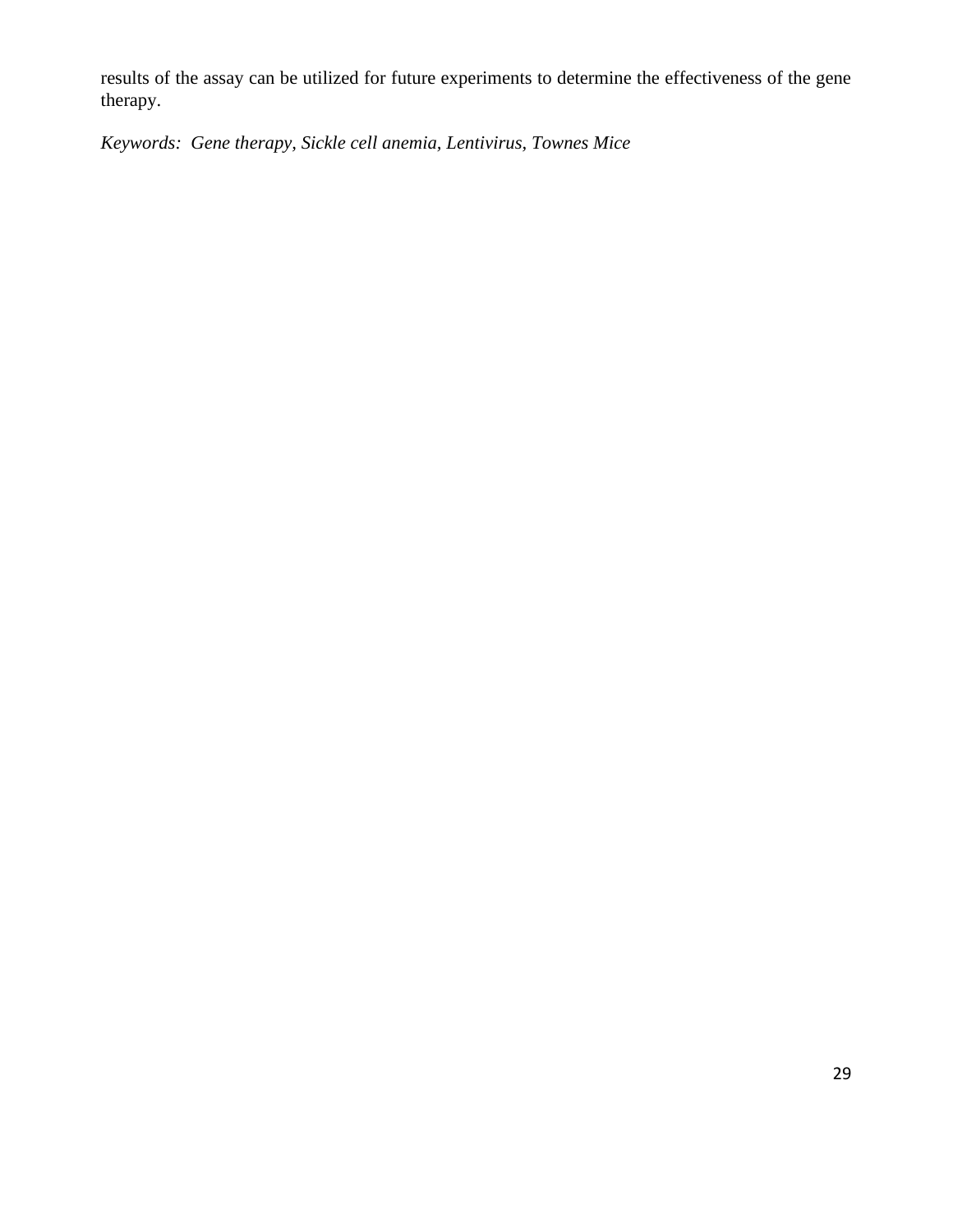# **Regulation of Sarcoma Lentivector-Induced IL-12 Production by Cellular Fate Control Activation or Irradiation**

## **Background**

Bone and soft tissue sarcomas account for 11-14% of childhood malignancies but outcomes remain poor compared to those of other childhood cancers. Previous work from this lab has shown that introduction of sarcoma cells following lentiviral (LV) transduction to produce Human Interleukin 12 (hu-IL-12) into humanized mice causes a targeted immune response mediated by Natural Killer (NK) cells to significantly restrict tumor growth. Unfortunately, there was also undesired systemic inflammation associated with the response. This study aims to reduce the systemic inflammation by decreasing the introduced sarcoma's expansion and corresponding hu-IL-12 production. We hypothesize that treatment with azidothymidine (AZT) to activate the human thymidylate kinase (TMPK) cell fate control system included in the lentivector, or irradiating cells before introduction will decrease systemic inflammatory side effects while still preserving the potent local immune response. We sought to determine the efficacy of our fate control system and/or radiation in limiting sarcoma expansion without inhibiting the sarcoma from producing hu-IL-12 that can elicit NK cell effector functions.

## **Methods**

We plated non-transduced, sham-transduced, and LV/hu-IL-12-transduced 143B (osteosarcoma) and A673 (Ewing's Sarcoma) cells in variable concentrations of AZT. IL-12 production was followed serially and quantified by an enzyme-linked immunosorbent assay (ELISA). We irradiated A673 cells with varying doses of radiation to test its effect on cell viability/expansion and IL-12 production. IL-12 production was serially measured by ELISA as in AZT treatment. Cell replication and viability were assessed by flow cytometry with markers for apoptosis and cell death; expansion was assessed by flow cytometry with a marker for cell replication. We tested the functionality of transduced vs non-transduced sarcoma supernatants through NK92-mi exposure and subsequent interferon gamma  $(IFN-\gamma)$  production, quantified by ELISA.

## **Results**

100 μM AZT gradually decreases hu-IL-12 production in A673 over time as desired; 500-1000 μM concentrations rapidly decrease hu-IL-12 production to 0 by day 10. AZT concentrations as high as 1000 μM did not decrease hu-IL-12 production in 143B. Both 25 Gray and 86 Gray rapidly decrease hu-IL-12 production to 0 by day 7. Both radiation doses also cause roughly 60% of cells to be dead or apoptotic by day 6. 25 Gray causes a significant reduction in cell division compared to non-radiated samples. Production of hu-IL-12 following 100 μM AZT treatment elicits a strong NK response after two weeks. Irradiation with either 25 Gray or 86 Gray prevents an NK response.

## **Conclusion**

Treatment with 100 μM AZT gives our desired dose response curve in A673 and looks promising for in vivo trials with mice. Radiation with 25 or 86 Gray is too much because the sarcoma is killed too quickly to potentially elicit immune response.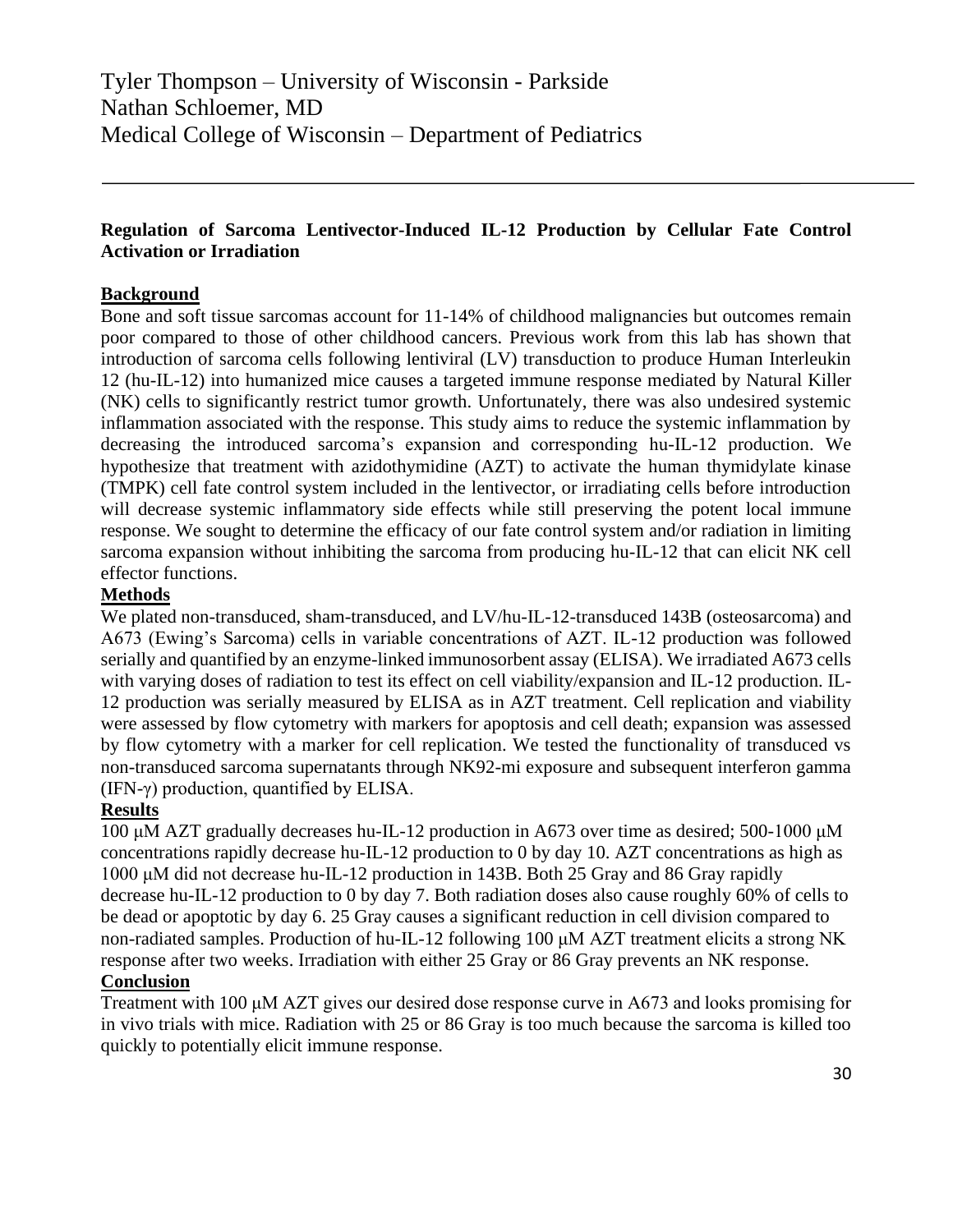Emma Van Why – Belmont University Shubhangi Prabhudesai, PhD, Karthikeyan Thirugnanam, PhD, Ramani Ramchandran, PhD MCW Department of Pediatrics

#### **Role of Cilia Protein in Vascular Stability**

#### **Background**

Primary cilia are non-motile cilia that play an important role in in our vascular system. For this research, we are interested in the primary cilia that make up the endothelial cells that line blood vessels.

Arl13b is a ciliary membrane protein that aids in lengthening cilia. When Arl13b is not present or has lost its function, it can lead to malformed cilia. These cilia are often shorter in length and lack the proper structures for normal cilia integrity. These malformed primary cilia are linked with loss of vascular integrity, and thus cerebral hemorrhages are possible. Additionally, a mutation of the p21-activated kinase 2a (Pak2a) gene can lead to cerebral hemorrhages in zebrafish. This indicates that a Pak2a mutation is also associated with vascular integrity.

It has recently been discovered that there is a strong correlation between ciliopathies and non-functioning Arl13b protein. From previous research, we know that Arl13b mRNA when injected Pak2a zebrafish embryos rescues the cerebral hemorrhage phenotype.

We hypothesize that embryos introduced to the Arl13b protein at 24 hours post fertilization (hpf) will have a better chance of a rescue. This is because the blood vessels in the brain have not yet formed at 24hpf. This would allow Arl13b a greater chance of inducing an effect on cerebral vascular integrity. However, because the blood vessels are already formed by 30hpf, introducing Arl13b 30hpf will likely not rescue those blood vessels.

#### **Method**

Pak2a mutant zebrafish were bred, and their embryos were injected with a heat-shock plasmid containing GFP and Arl13b. The embryos were then heat shocked either at 24hpf or 30hpf. At 52hpf, we counted the number of bleeders and non-bleeders in each clutch. The embryos were then prepared for western blots to determine the presence of GFP in the embryos.

#### **Results**

The embryos heat shocked at 24hpf showed a good sign of rescue, decreasing the number of bleeders by about 6%. However, the embryos heat shocked at 30hpf did not show a good sign of rescue showing little to no decrease in the number of bleeders.

#### **Conclusion**

 The results from this experiment support the original hypothesis: Arl13b introduced at 24hpf will give embryos a better chance of a rescue, whereas the embryos introduced to Arl13b at 30hpf will likely not have a good chance of a rescue. To sum, zebrafish can be rescued by introducing Arl13b before cerebral angiogenesis. Future experiments could use this information to determine how Arl13b cilia induction is contributing to vascular stabilization.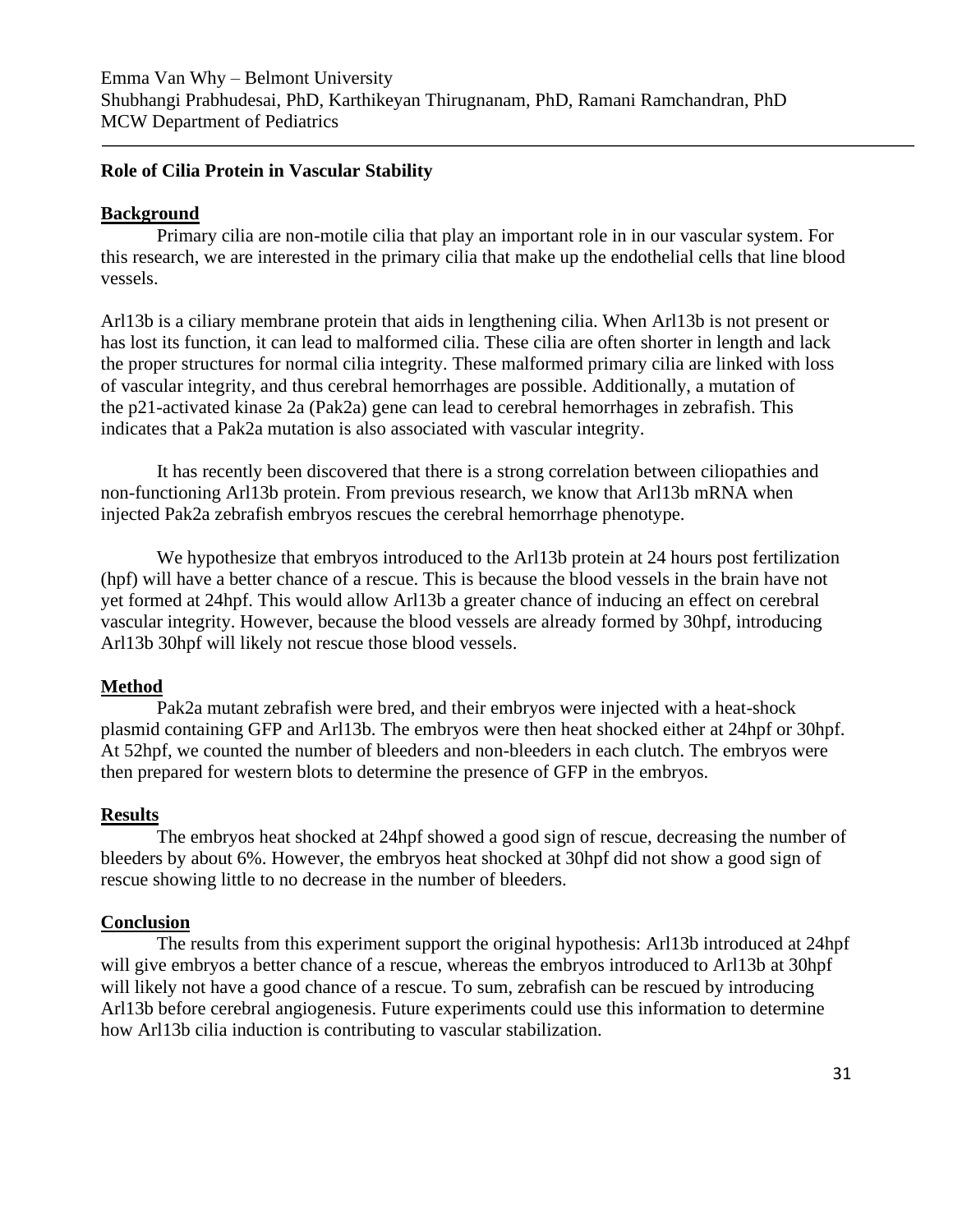## **Computational Modeling of Mitochondrial Matrix Calcium Buffering and Calcium Dynamics**

## **Background**

Nanomolar levels of free calcium increase oxidative phosphorylation and ATP synthesis in mitochondria. However, high levels (micromolar) of free calcium cause mitochondrial dysfunction via the opening of the mitochondrial permeability transition pore (MTP). Thus, it is important to understand how calcium is regulated as well as how calcium regulates different processes within the mitochondrial matrix. Within the mitochondrial matrix, calcium is buffered by different calciumbinding proteins and by amorphous calcium phosphate formation. A previous computational model of mitochondrial bioenergetics and calcium handling used a static value to represent the matrix calcium buffering capacity, but it has been shown that there are at least two classes of calcium buffers that regulate free calcium concentration within the mitochondrial matrix. Therefore, a dynamic value would be better suited to represent matrix calcium buffering capacity.

## **Method**

The purpose of this study was to quantitatively understand calcium dynamics within the mitochondrial matrix by integrating dynamic matrix calcium buffering with a previous model of mitochondrial bioenergetics and calcium handling. Under the assumption of rapid equilibrium for both reactions between calcium and the two calcium buffer classes, an equation for matrix calcium buffering capacity was made using the law of mass action and mass balance at equilibrium. This equation replaced the static value for matrix calcium buffering capacity in the ordinary differential equation for free calcium within the mitochondrial matrix. Model simulations were made and compared to existing experimental data relating free calcium concentration within and external to the mitochondria. The model was also used to re-analyze calcium dynamics and its effect on other functions.

## **Results**

The resulting computational model did not fit the experimental data used to construct the previous model to the same accuracy as the static value for matrix calcium buffering capacity. The activity of the calcium uniporter (CU) that transports calcium into the mitochondrial matrix was increased to account for the increase in matrix calcium buffering power. The activity of the sodium calcium antiporter and sodium hydrogen antiporter was increased to counteract the significantly higher levels of calcium in the mitochondrial matrix.

## **Conclusion**

The model incorporates the dynamic nature of calcium buffering within the mitochondrial matrix due to two calcium buffer classes. In our lab's experiments, the external calcium concentration is known. Thus, that concentration is used to understand the effect of calcium dynamics on mitochondrial function. However, it is not the external calcium concentration that regulates these functions within the mitochondrial matrix. It is most likely the free matrix calcium concentration. Therefore, this model could be used to simulate how matrix calcium affects functions within in the mitochondrial matrix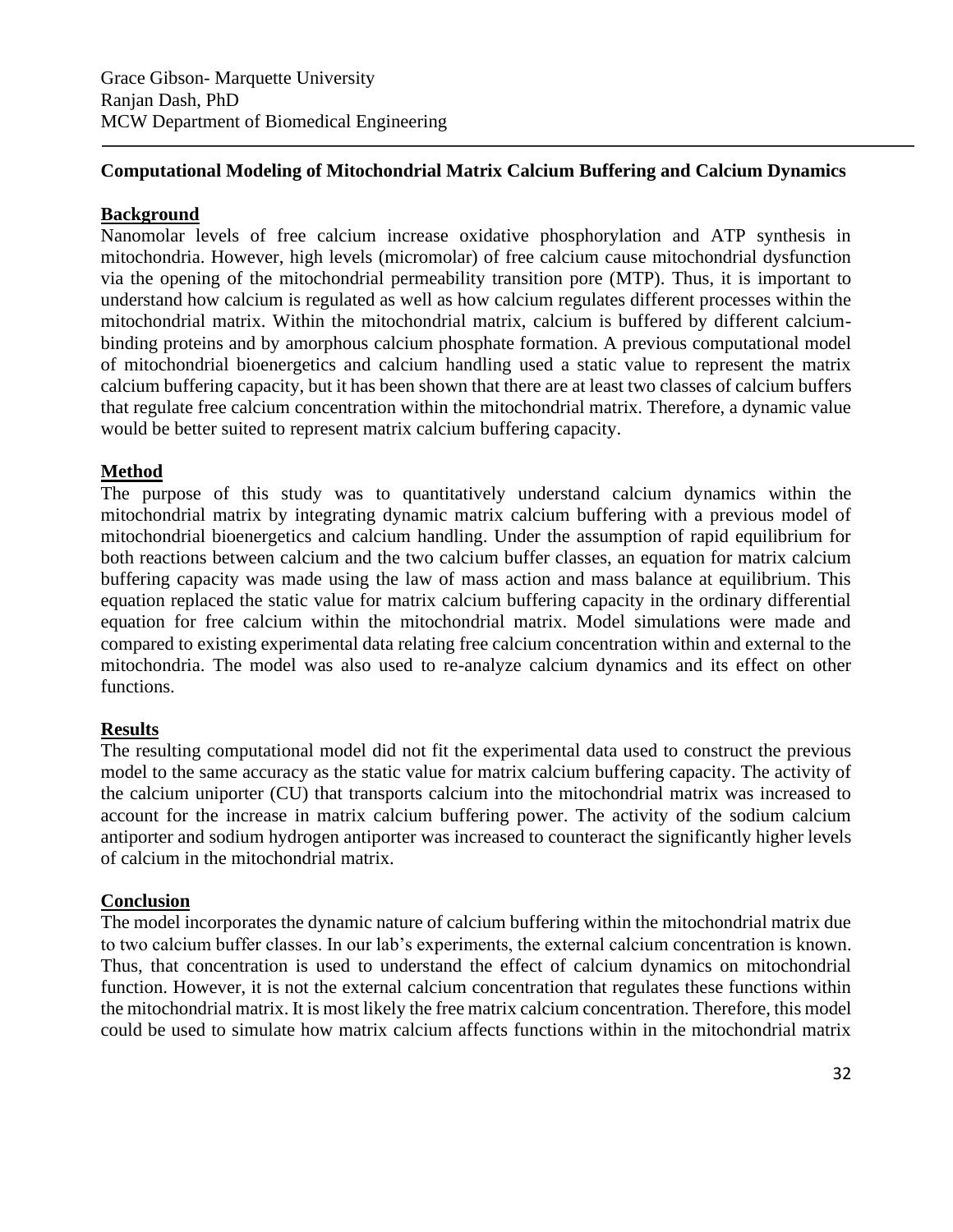without directly measuring it in an experiment. To improve this model, more experiments focused on illuminating matrix calcium buffering dynamics could be beneficial.

## **References**

<sup>1</sup> Dash, R. K. and Beard, D. A. (2008), Analysis of cardiac mitochondrial Na<sup>+</sup>-Ca<sup>2+</sup> exchanger kinetics with a biophysical model of mitochondrial  $Ca^{2+}$  handing suggests a 3: 1 stoichiometry. The Journal of Physiology, 586: 3267–3285. doi:10.1113/jphysiol.2008.151977 <sup>2</sup> Bazil JN, Blomeyer CA, Pradhan RK, Camara AKS, Dash RK (2013) Modeling the calcium sequestration system in isolated guinea pig cardiac mitochondria. Journal of Bioenergetics and Biomembranes, 45: 177-188. doi.org/10.1007/s10863-012-9488-2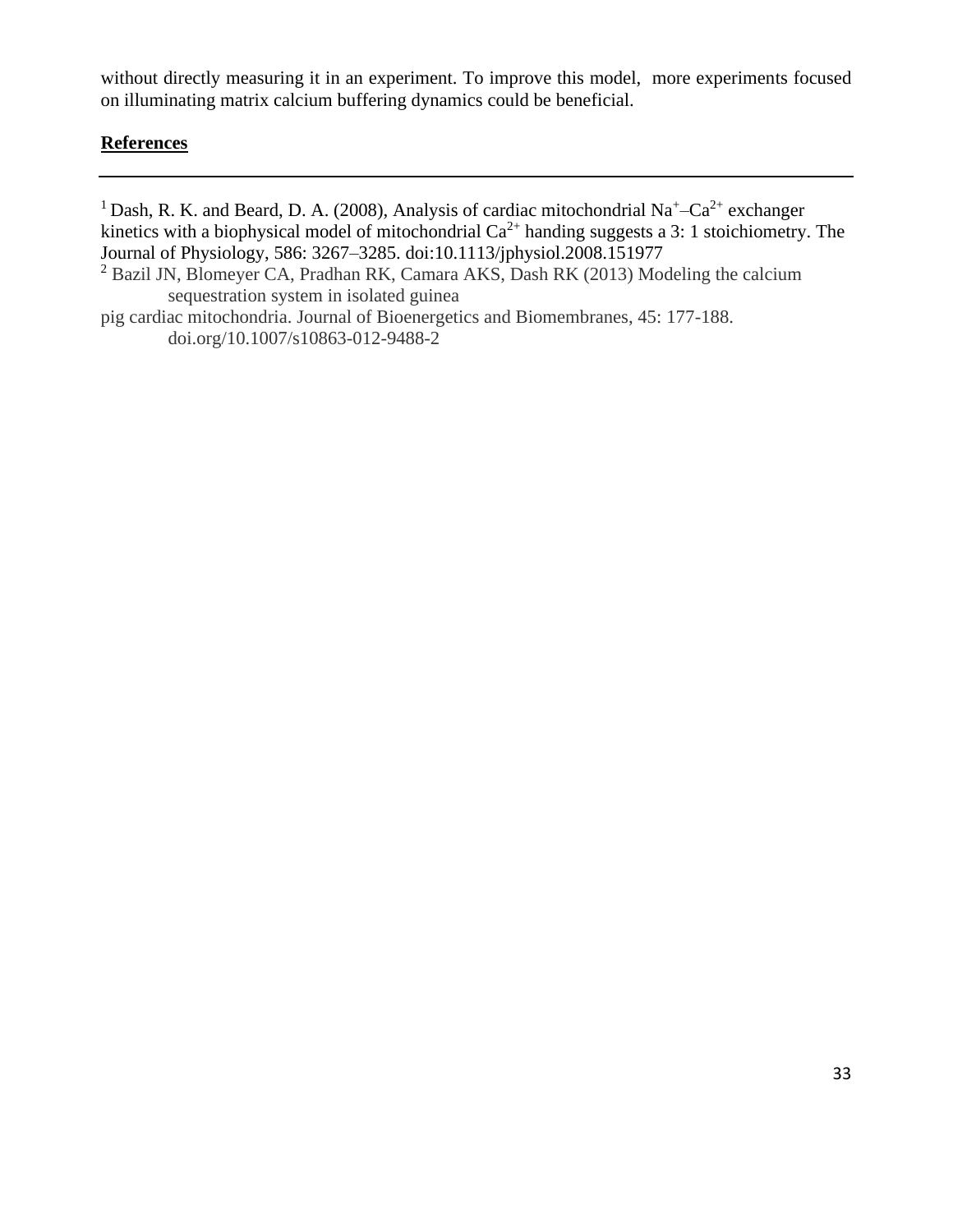# **Functional analysis of iPSC-CMs derived from a familial case of HLHS**

## **Background:**

Hypoplastic Left Heart Syndrome (HLHS) is a severe congenital heart disease affecting development of the left ventricular outflow tract, including the left ventricle, mitral valve, aortic valve, and proximal aorta. The specific genetic etiology of HLHS is unknown, however variants in cardiac genes such as *NOTCH1*, *NKX2.5*, *ERBB4*, *HAND1*, *GJA4*, and *MYH6* have been associated with HLHS. Our laboratory discovered that rare, damaging variants in *MYH6* were significantly enriched in a cohort of HLHS patients at Children's Wisconsin (CW) / Medical College of Wisconsin. The *MYH6* gene encodes for a-myosin heavy chain (a-MHC), a contractile protein in the cardiac sarcomere. *MYH6* is expressed in the myocardium during cardiac development and is the predominant MHC isoform in the postnatal atria. We hypothesized that *MYH6* variants contribute to HLHS by altering strength, speed, and patterns of contraction in cardiomyocytes. To study the impact of *MYH6* variants *in vitro*, we utilized induced pluripotent stem cell-derived cardiomyocytes (iPSC-CMs) as a disease model. iPSCs were reprogrammed from skin biopsies of patients with HLHS carrying *MYH6* variants, as well as their heart-healthy family members.

# **Methods:**

To determine whether the observed *MYH6* variants affect iPSC-CM contractility, we assessed variant-carrying iPSC-CMs using two methodologies: single-cell analyses and bulk cell analyses. At the single-cell level, endogenous contraction of iPSC-CMs was observed and measured using IonOptix. Bulk analysis of contractility was achieved through video recording of monolayer iPSC-CMs - endogenously contracting cells were filmed for a duration of at least three contractions, at both 100X and 200X magnifications. Videos were then run through MUSCLEMOTION, a contractility analysis software. MUSCLEMOTION calculates parameters including contraction amplitude and duration, contraction and relaxation time, as well as maximal contraction and relaxation velocities, allowing us to assess differences between wild type and *MYH6* variantcarrying iPSC-CMs. The specific goal of this project was to optimize MUSCLEMOTION settings in order to obtain consistent, reliable output.

# **Results:**

We found that reproducible output could be obtained from MUSCLEMOTION by taking video recordings at 60 frames per second (fps) or higher, removing Gaussian blur, and adjusting the speed window to 3. Using these settings, preliminary differences in time-to-peak, peak amplitude, rate, as well as maximal contraction and relaxation velocities were observed at differentiation day 25 between cell lines.

## **Conclusions:**

This demonstrates the feasibility of evaluating the impact of *MYH6* variants using an iPSC-CM model system. These contractile differences will be connected to patient phenotypes to better understand the development of *MYH6*-variant specific HLHS.

## **Keywords:**

Contractility, Cardiomyocyte, CHD, Sarcomere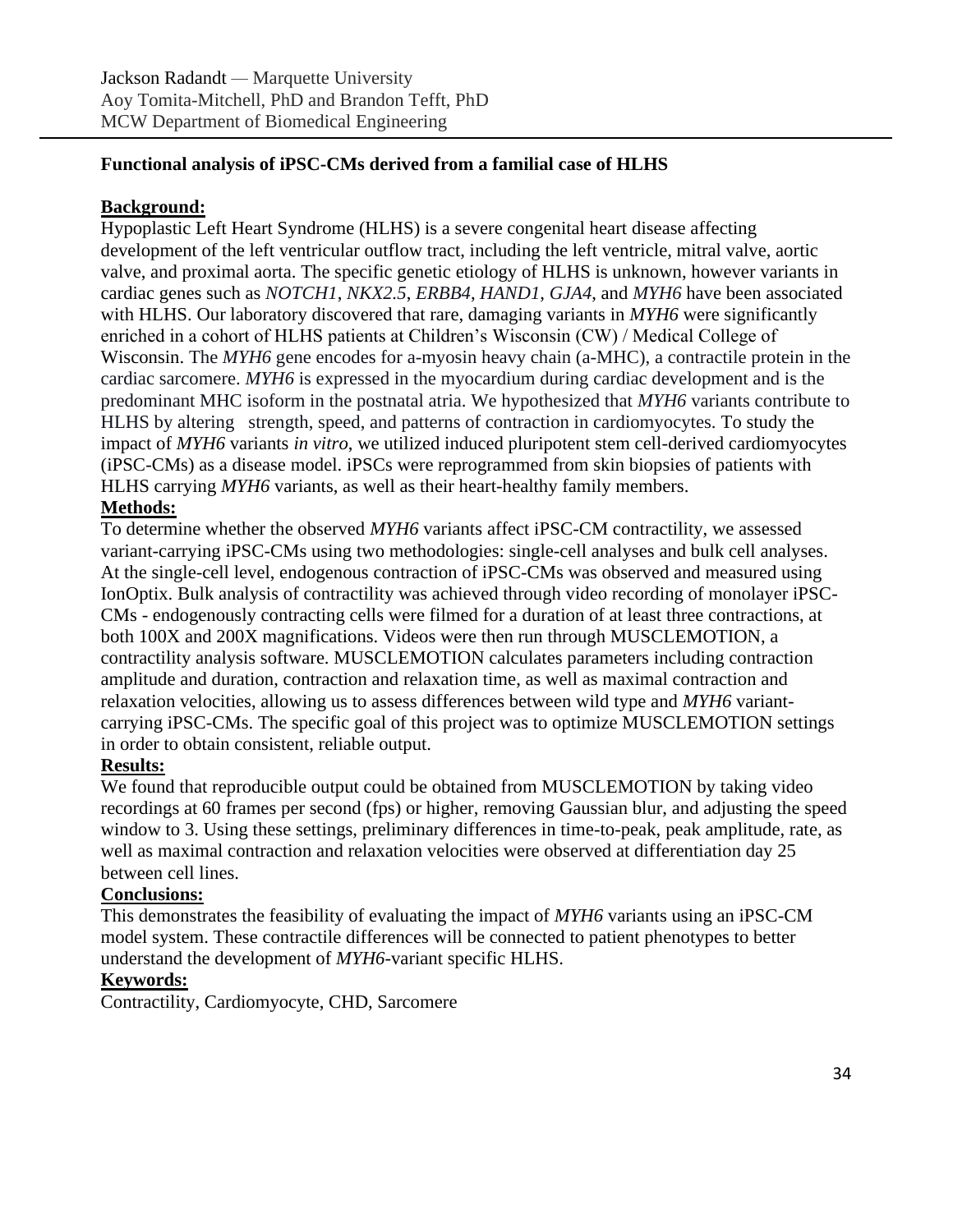## **Longitudinal changes in dynamic functional connectivity after sports-related repetitive head impacts in high school football players**

## **Background**

Sport-related concussion has serious implications for youth involved in contact sports (CS). Additionally, repetitive head impacts (RHIs) that do not lead to concussion, which occur far more often, can lead damaging neurocognitive effects and pose risk for long-term pathophysiological outcomes. However, the mechanisms by which RHIs lead to brain injury over multiple CS seasons remain unknown. Prior research has found changes associated with one season of RHI exposure, but findings remain inconsistent, and there is a particular need for research on the accumulated effects of multiple CS seasons. The dynamic functional network connectivity (dFNC) method has emerged as a powerful approach to detect subtle brain changes due to RHIs. The present study followed nonconcussed high school football players to investigate longitudinal changes in dFNC over two seasons.

## **Method**

21 high school football players completed clinical evaluations and resting-state functional MRI scans using a combined multiband, multi-echo sequence before and after each season of two consecutive seasons. Dynamic functional connectivity was estimated, and dFNC strength was compared between timepoints.

## **Results**

No diagnosed concussion occurred during the study period. No differences in clinical measures of brain function were found across all four timepoints. The dFNC analysis identified four recurring connectivity states using a sliding-window analysis. Paired t-tests revealed significant changes in dFNC strength over both one and two seasons; however, the total number of changes was highest in the two-season comparison. We additionally identified decreases in default mode network connectivity and increases in higher-order network connectivity.

## **Conclusion**

These findings are indicative of accumulated effects of RHIs on functional connectivity patterns, even in the absence of clinical symptoms or diagnosed concussion. Longitudinal evidence suggests a shift from temporary alterations in primary functional networks to higher-order cognitive networks including attention, memory, and executive control. This study is the first to apply the dFNC approach to investigate alterations in functional connectivity over multiple seasons in high school CS athletes. The insights gained from the temporal dynamics of network connectivity have the potential to serve as biomarkers of accumulated neurological damage due to RHIs.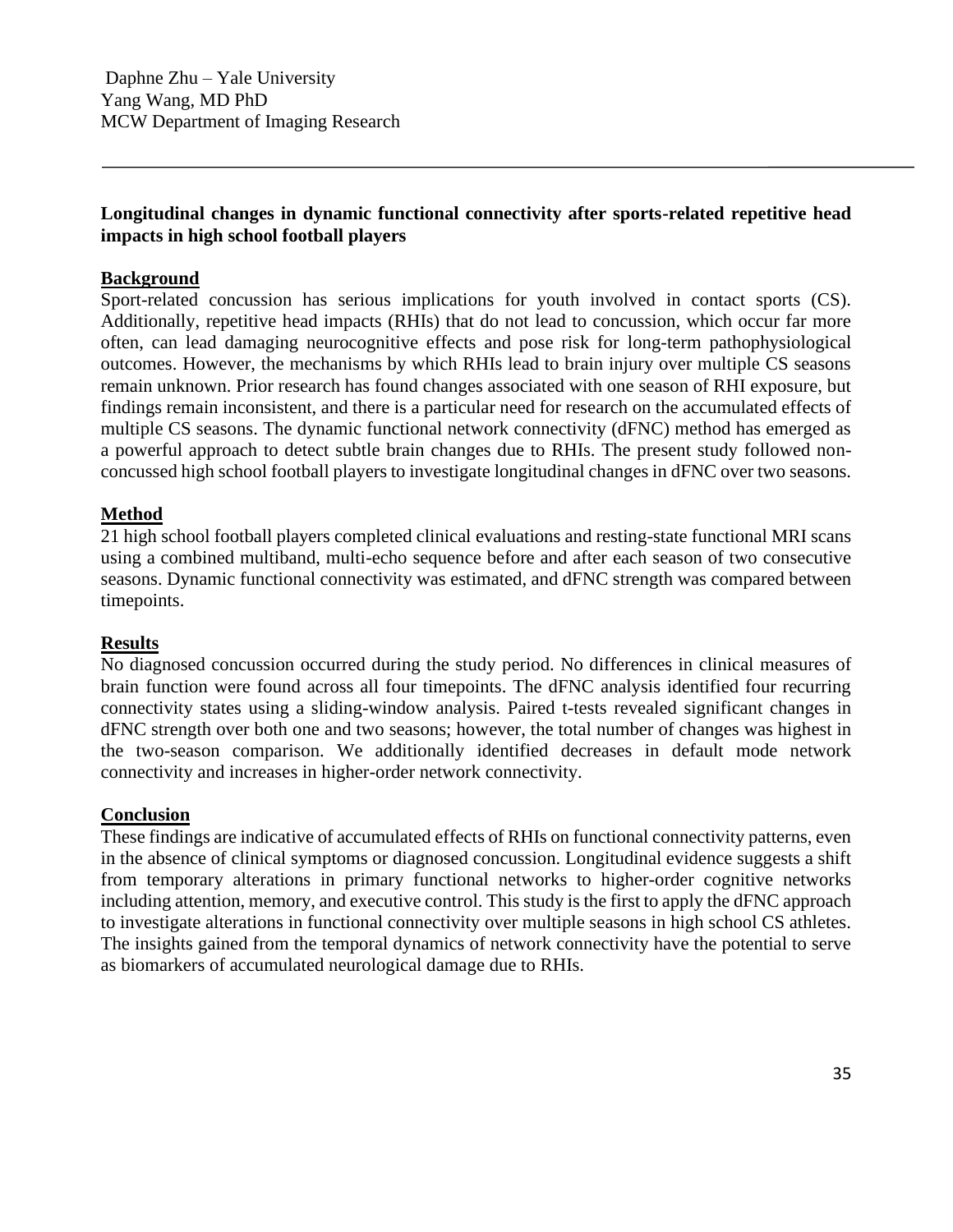# **IMAGE PROCESSING IN THE PREDICTION OF THE EFFICACY OF TRANSARTERIALRADIOEMOBLIZATION (TARE) TREATMENT USING CONVOLUTIONAL NEURAL NETWORKS**

**Background:** Hepatocellular carcinoma (HCC) is usually diagnosed late in its run and has an average survival of under two years (1). Transarterial radioembolization (TARE) is a local treatment aimed at mitigating symptoms and slowing progression (1). Radiologically observable tumor response to TARE is delayed by over six months. This project is investigating how the combined data in the pre-treatment SPECT, CT, and MRI imaging can predict response to TARE so plans may be more proactively evaluated.As a component of this work, the liver must be segmented from clinical images for quantitative analysis. Manual segmentation is prohibitive due to the time that it takes. Herein we have optimized a deep neural network for the pre-processing of thousands of clinical imaging exams, which can enable the developmentof predictive models.

**Method:** Using late arterial axial CT images of a patient's pre-treatment and 1-month posttreatment scans,the V-Net Medical for TensorFlow algorithm [2] was used to build a model to segment the liver. Several models with varying combinations of hyperparameters were trained and the results were compared to findwhat model would most effectively segment the liver in an external training set [3] (129 training and 2 validation datasets). Hyperparameters investigated included batch size, number of epochs, learning rate, upscale/downscale block size and dimensions, seed, and input shape of the image. The V-Net was trained with the unique hyperparameters and the dice coefficient [3] was plotted. The resulting loss functions in validation data were compared to find the combination of hyperparameters that performed best. Each segmentation was viewed using Analysis of Functional NeuroImages (AFNI) where, in cases of error, it could be manually edited to be added to the training data and the neural network re-trained for more effective generalization to the acquired clinical data.

**Results:** The results of the loss function comparisons were analyzed to find the model with minimal signsof overfitting/underfitting, with a loss as close to zero as possible. Training the model with default parameters yielded validation loss to be 0.137692. Optimization was performed sequentially, with a grid search over combinations of batch size, learning rate, block size and dimensions, and input down-sampling,followed by optimization of training epochs for the best performing model across the range of 50-150 epochs. The best performing hyperparmeters included batch size 3, learning rate 0.0001, downsample blocksize 3 with dimensionality of 3, upsample block size 3 with dimensionality of 2, input image resampling to96x96x64, and 75 training epochs which yielded a validation loss of 0.11425064. With the optimal networkidentified; the next step is to perform manual quality assurance on masks resulting from its application to subsets of the clinical images of interest and re-run the trainings with the additional data, iterating until the network performs sufficiently.

**Conclusion:** The goal of this project is to utilize machine learning to pre-process data to predict treatmentresponse to TARE from pre-treatment imaging. Such information will aid radiologists in evaluating the efficacy of TARE prior to or shortly following treatment. This work demonstrates optimized training of a convolutional neural network as a key portion of the data curation process.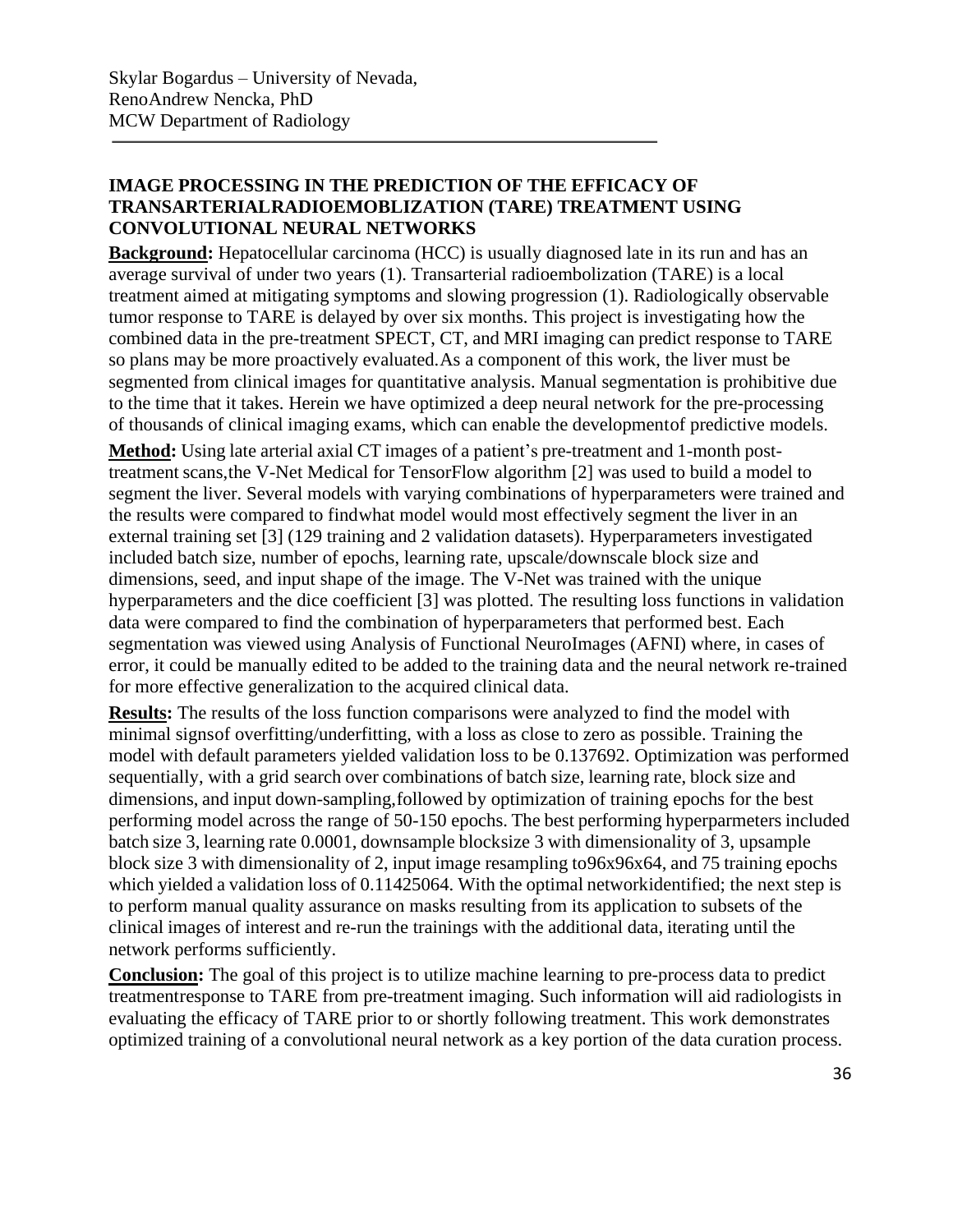The work done in the development of this research project is central to the advanced prediction of TARE treatment outcomes, and it serves as a foundation for future machine learning based image processing at the Medical College ofWisconsin.

# **References**

[1] Mendiratta-Lala, M., et al. (2020). MRI assessment of hepatocellular Carcinoma after Localregional Therapy: A comprehensive review. *Radiology: Imaging Cancer*, *2*(1).

<https://doi.org/10.1148/rycan.2020190024> [2] NVIDIA. (2020, September 24). Version (20.06.2). *V-Net Medical for TensorFlow*.

https://ngc.nvidia.com/catalog/resources/nvidia:vnet\_medical\_for\_tensorflow [3]Carass, A., et al. Evaluating White Matter Lesion Segmentations with Refined Sørensen-Dice Analysis. Scientific reports, 10(1), 8242. <https://doi.org/10.1038/s41598-020-64803-w>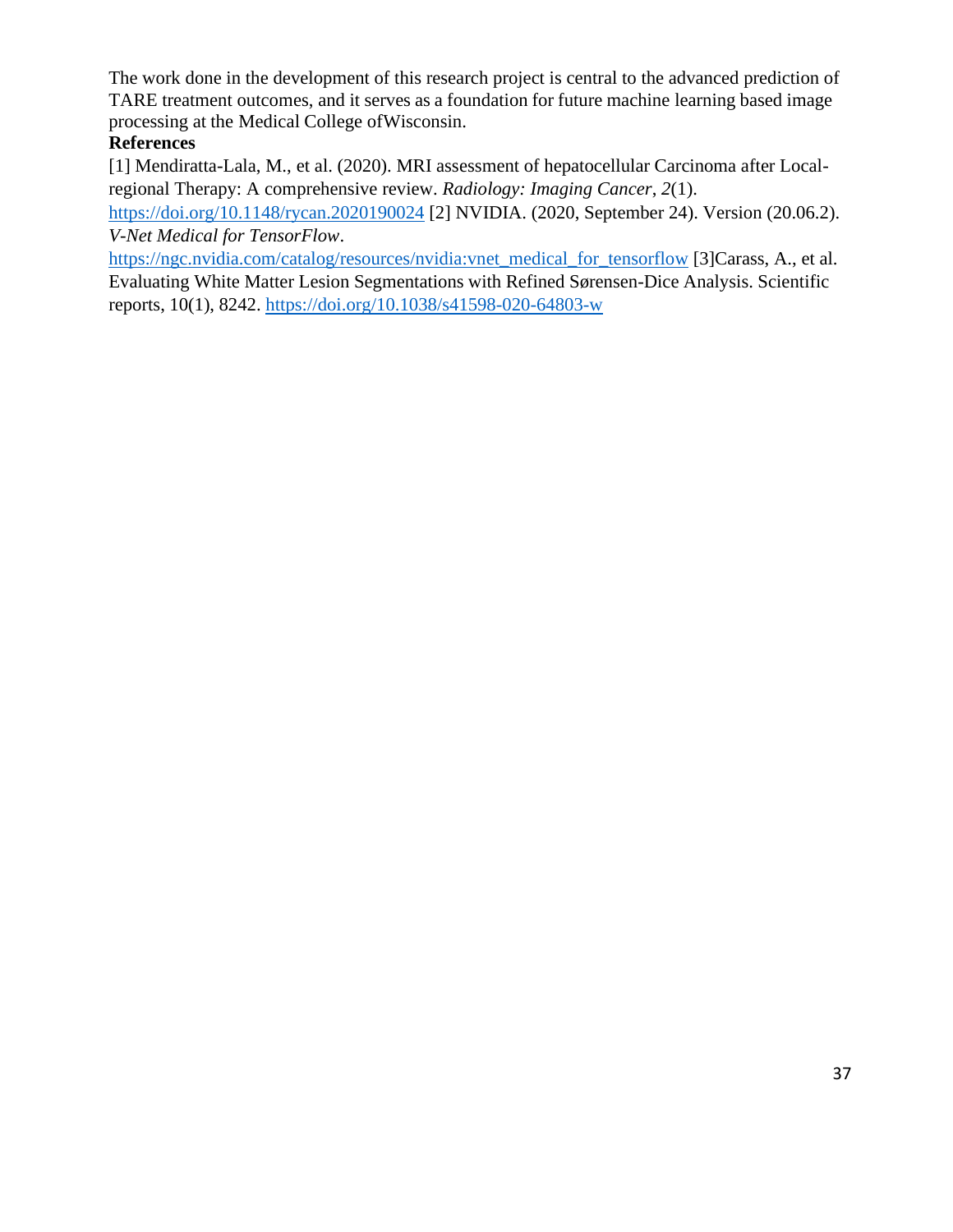## Claire Lois - Saint Louis University Kevin Koch, PhD - MCW Department of Radiology Automated Segmentation of Carpal Bones in Wrist MRI using Convolutional Neural Networks

**Background:** When injured, carpal bones are hypothesized to have abnormal patterns of movement. In order to enhance diagnostic techniques for assessment of wrist injury or degeneration, technology to enable kinematic tracking of carpal bones using MRI is being developed at the Medical College of Wisconsin's Center for Imaging Research. The specific deep learning application to this project applies a convolutional neural network that leverages data from manually segmented (identified) carpal bones within wrists to train an inference model that can automatically identify the same carpal bones in new wrist imaging datasets. These segmentations are then utilized within previously developed image-based tracking technologies to explore motion behaviors of individual carpal bones during normal wrist movements.

**Methods:** Complete data for 5 subjects were utilized for data augmentation seeding and neural network validation. Each dataset included one fixed position 3D MRI, and 2 dynamic movement 4D MRI's (split into 40 time points). The scaphoid, capitate, and lunate were both manually and semiautomatically segmented so that a mask of each was created. As deep learning requires substantial amounts of training data, these 5 static and 400 dynamic 3D image/mask sets were utilized to generate synthetic augmented training data. One static image set, and 20% of the dynamic images were randomly held out of the augmentation process for final neural network validation. Augmentation was performed using each "seed" MRI volume and its complementary bone mask, whereby each seed went through the following augmentation process: 1) random rotation (around 3 principle Euler rotation axes) between 0.2 and 6 degrees, 2) random elastic deformation, 3) random spotlight (bias) intensity field to the images. From the seed image/mask volumes, 5000 augmented images and masks were created for both the static and dynamic image sets. Using a selection of data from the augmentations, and the corresponding labeled masks, a vnet deep learning network was trained to segment and find the three carpal bones of interest. Conventional deep-learning performance measures were assessed on the validation and test data sets. This training process was repeated for each of the 3 bones in the fixed and dynamic positions.

## **Results:**

Using the original and augmented data sets, a deep learning network was trained to find and mask the capitate, lunate, and scaphoid. Predictions using set aside data were done. Once the data was analyzed for the static images, it was found that the manual segmentations were the most accurate, semi automated were second, and the neural nets were less accurate. In the dynamic positions, we found that the images varied too much to train a net as simply and in order to utilize deep learning, more steps need to be taken in the future. While the images are able to be segmented with great accuracy using a semi automatic segmentation method, the deep learning nets are thus far unable to correctly mask the bones.

**Conclusion:** The goal of this project was to take 5 kinematic wrist MRI exams (each having 1 high resolution 3D static image set and 400 dynamic 3D time frames) and their paired manual segmentation data sets, utilize 80% of the data to synthesize large training datasets through data augmentation methods, and train a deep learning convolutional neural network that can automatically extract (segment) the scaphoid, lunate, and capitate carpal bones. This technology development project provides crucial processing capabilities required to support ongoing research work at the Medical College of Wisconsin that is developing tools to analyze dynamic wrist MRI exams.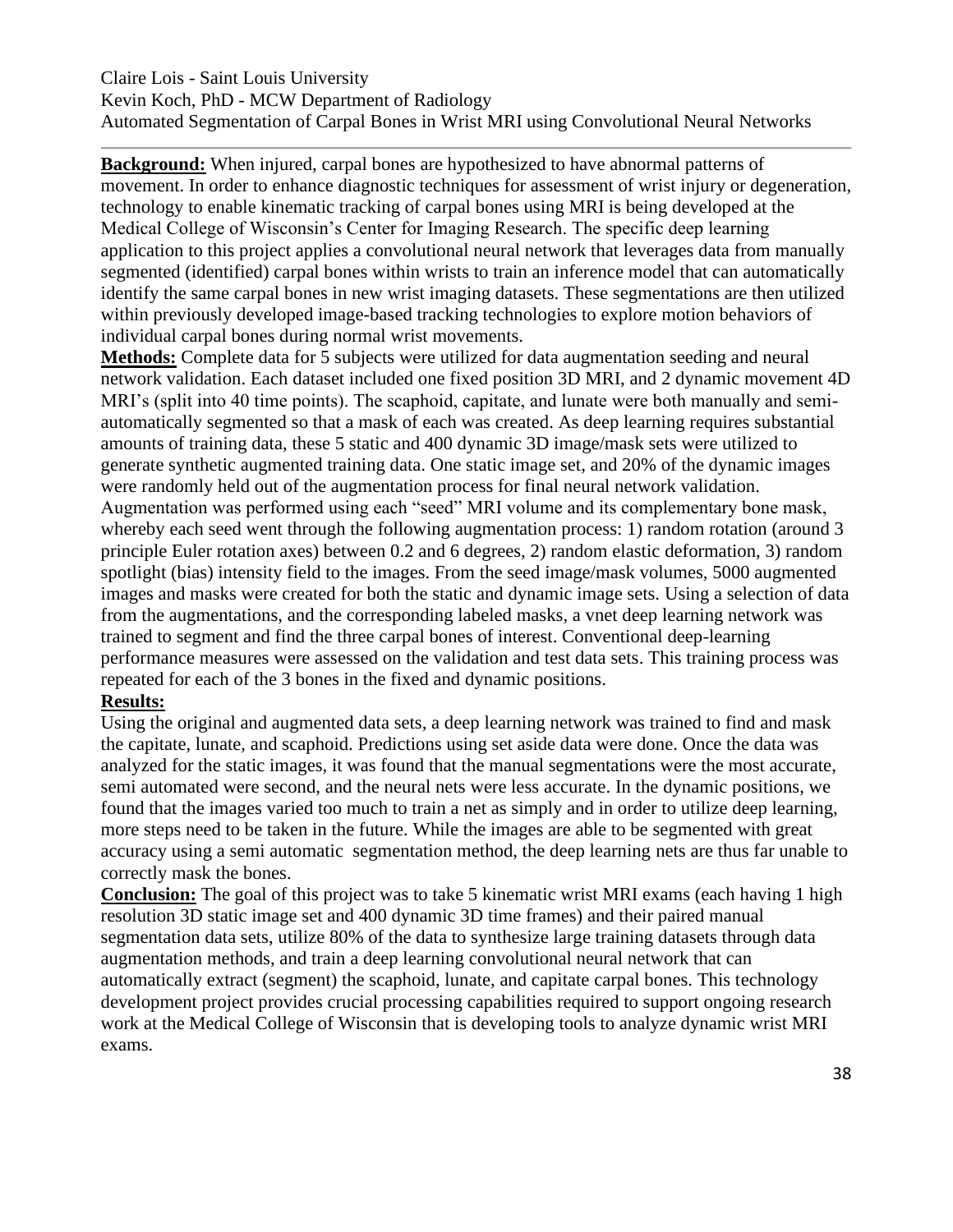**Keywords:** Machine Learning, Data Augmentation, Segmentation, MRI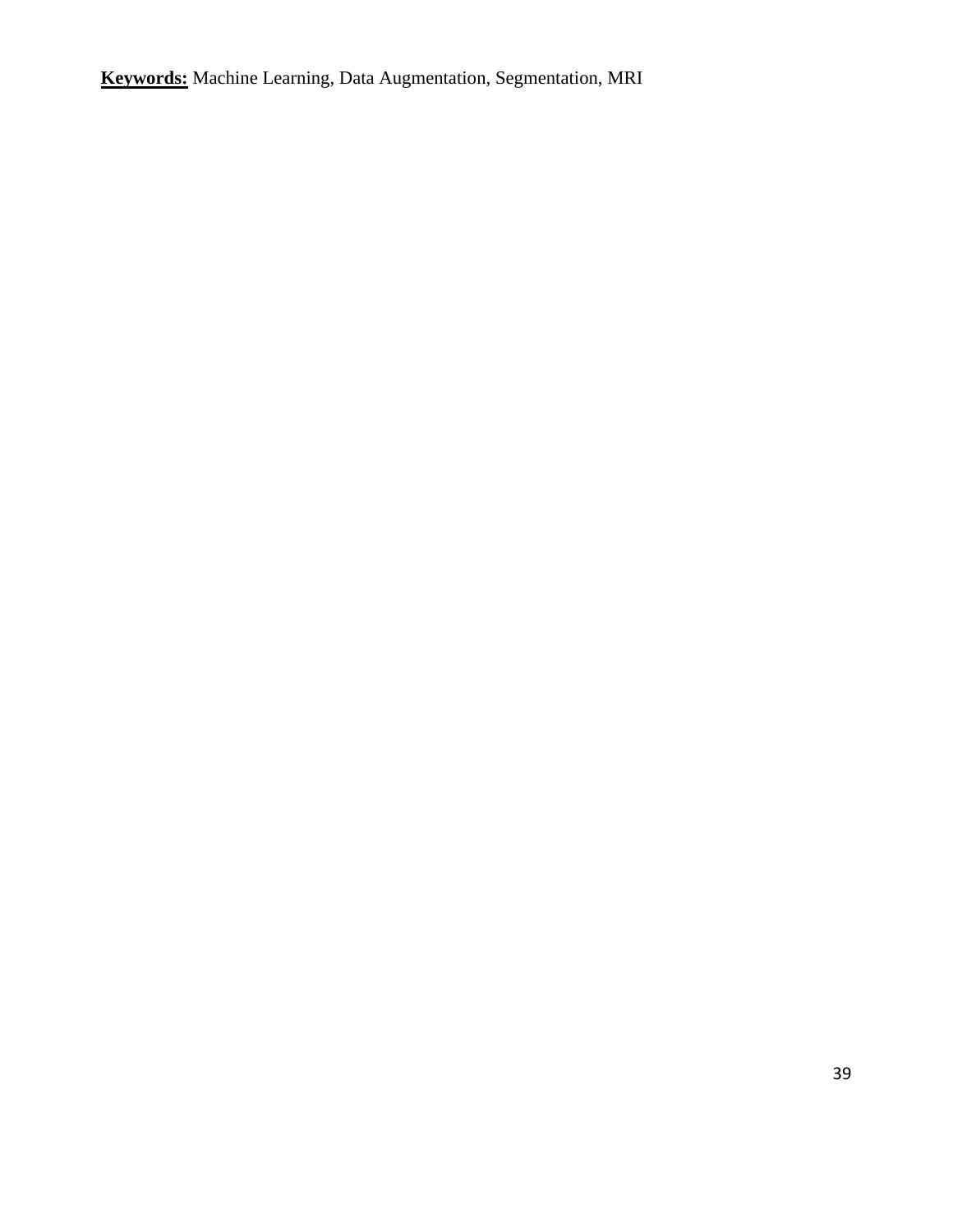Cassandra Naze – Marquette University Peter S. LaViolette, PhD MCW Department of Radiology

## **Quantitative Comparison of Prostate Histology Between Two Slide Scanners**

## **Background**

Whole slide imaging (WSI) has recently become popular as a way to analyze tissue samples quantitatively. To utilize this method, samples are collected after surgery or biopsy and are paraffin embedded, sliced and stained with a battery of agents, such as hematoxylin and eosin (H&E), and digitized using an automated slide scanner. Different stains cause certain segments of the tissue to appear in different colors. For example, in H&E-stained prostate tissue, the different segments, stroma, epithelium and lumen (SEL), appear in different colors because of their composition. The slide scanner saves each stained sample as large image files, which can then be annotated by pathologists or analyzed for research purposes. The goal of this study was to assess two different slide scanners to determine their ability to produce images consistent with one another, and to determine whether quantitative pathomic features of prostate histology differed significantly.

## **Methods**

To evaluate possible differences and inconsistencies between the Huron TissueScope LE and Olympus VS120 slide scanners, metrics, such as root mean squared error (RMSE) and the structural similarity index (SSIM), were calculated to compare images from both scanners in several categories. Prostate tissue samples had been previously collected as part of an ongoing prostate cancer study, and nine total slides scanned on both scanners were analyzed (three patients total with three slides from each). Custom code was developed in MATLAB (Mathworks, Natick, MA) using the image processing toolbox and in-house functions to analyze the image pairs. Image files from the scanner were very large (up to 20 Gb), so most of the analysis was done on down-sampled, lower resolution images or smaller regions of the full-size, high-resolution images. Methods used to compare the images included image registration and pixel dimensions, color intensity and deconvolution into the dominant color channels, first order segmentation of tissue and second order textural features. Statistical analysis was performed on segmented regions and textural features. Significance was determined using a Student's paired t-test, where a P value below 0.05 was significant.

## **Results**

The analysis of the nine whole-mount pairs showed significant difference in color intensities and contrast of the images from the different scanners, calculated in the difference between RGB histograms. Scanners acquired images at different resolutions, so the quality of the images was not the same. This was seen in the SSIM calculated for the whole-mount, averaging 0.785 across all slides, and for the individual tissue segments (SEL), averaging 0.994 across all slides for all segments. There was also a difference in the alignment of the images, seen in the RMSE calculated from selected alignment control points. The average across whole-mounts was 42.298 and was 0.344 across all segments. Statistical analysis showed that all calculations performed on the segmentation results (standard deviation, kurtosis, and entropy) proved to be significantly different across the wholemounts between the scanners. For the second order features, mean epithelium size (mean epithelial area per gland) and mean cell fraction (mean percent of nuclei per total gland area of epithelium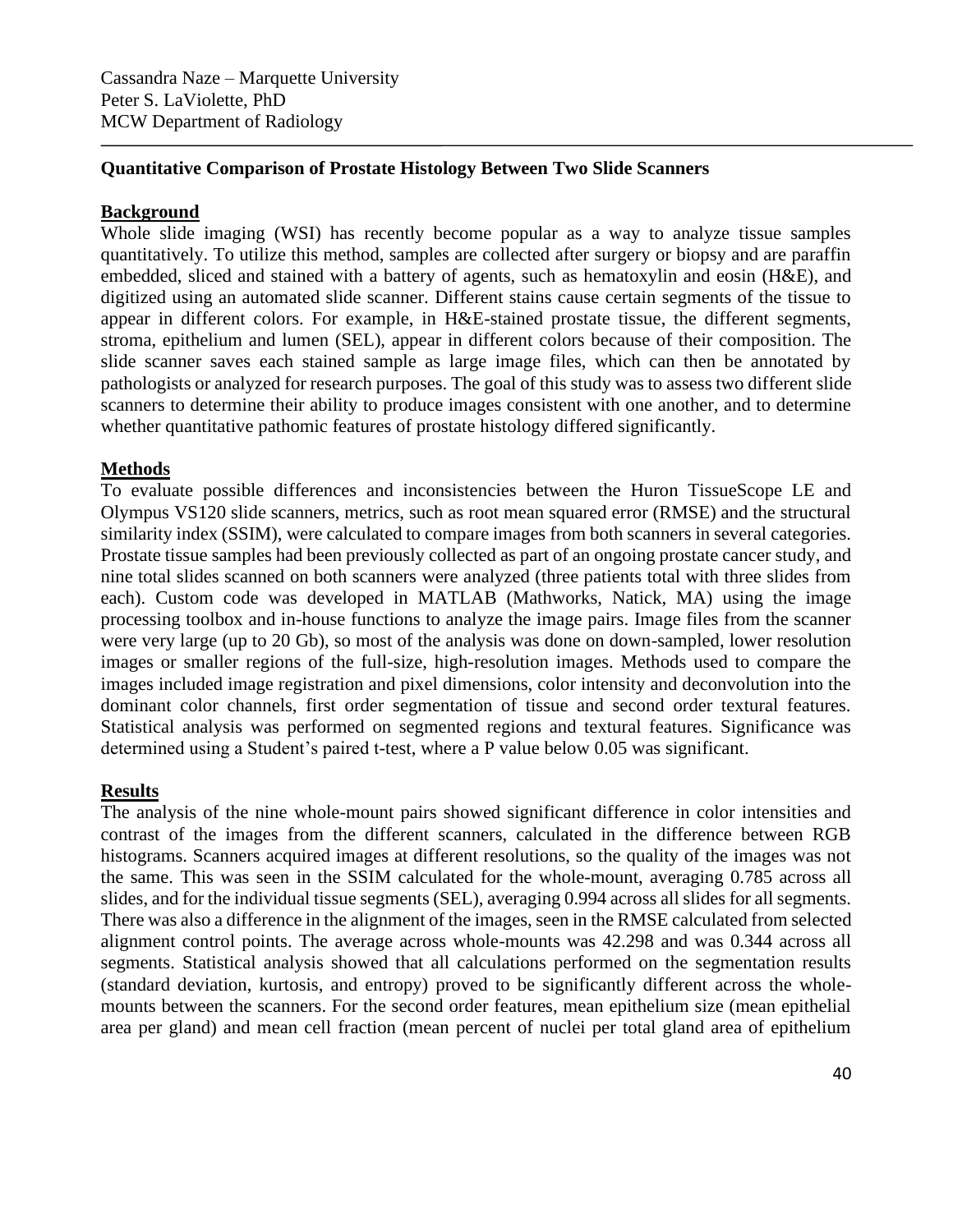without lumen) both showed to be significantly different, while several other features showed a wide variance.

# **Conclusion**

In conclusion, we showed significant differences between WSIs collected on the Huron TissueScope LE and Olympus VS120 slide scanners both in image quality, color contrast, and in pathomic features calculated from the tissue. Further research on this topic should focus on understanding if pathologist annotations differ greatly due to image quality, affecting a potential following analysis or diagnosis due to slide scanner differences.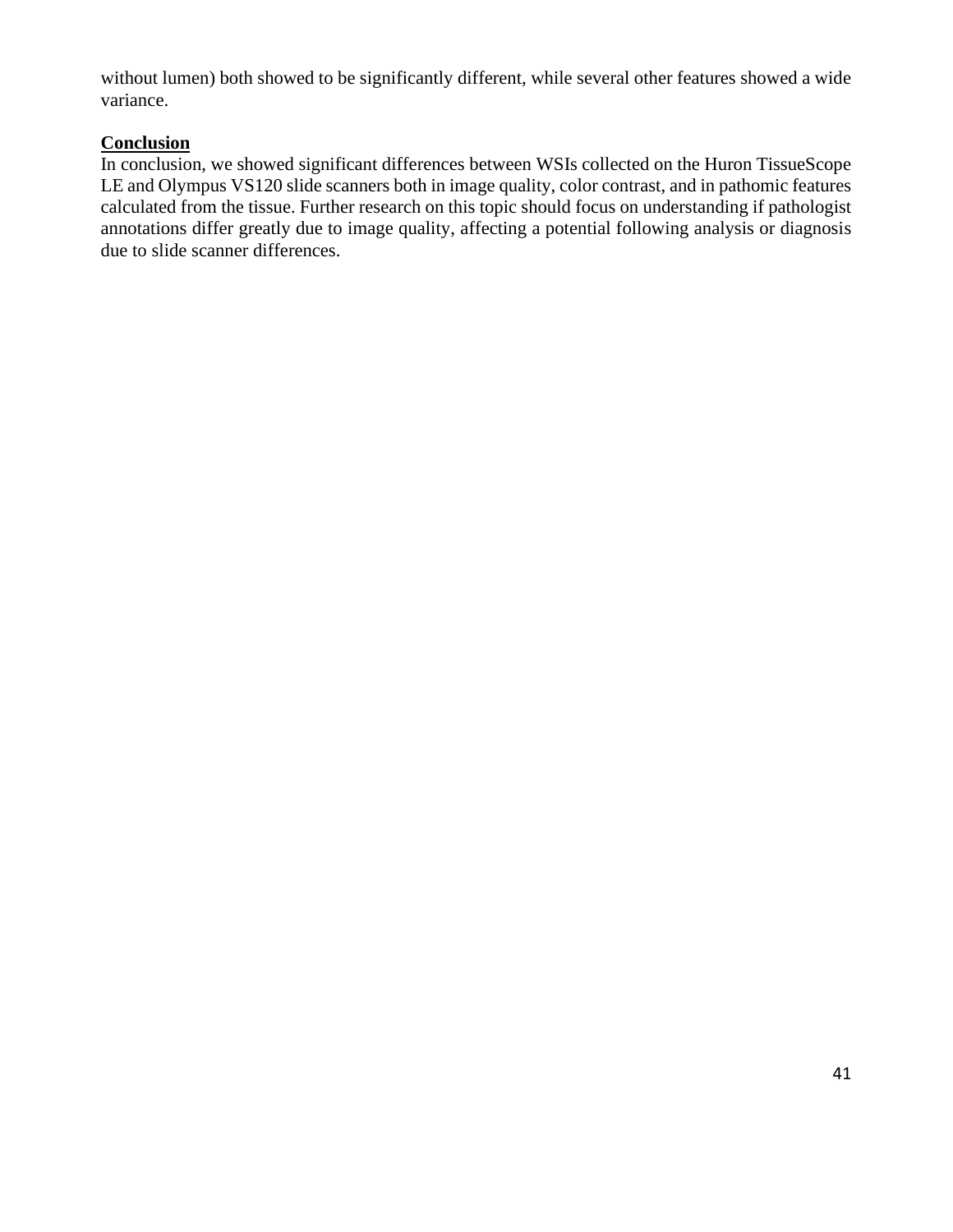Jeff Rodriguez - Middlebury College Peter S. LaViolette, PhD MCW Department of Radiology

Computer-Aided Annotation of Digital Histology Assays

#### **Background**

Digitizing histology slides and annotating them can help researchers highlight features of primary brain tumors. Histology derived features that quantify the cell morphology and texture of slides combined with pathology annotations like tumor, non-tumor, and necrotic tissue can be integrated into histology database. Annotations may differ across specialists with differing degrees of experiences. For this reason, automating this task can aid pathologists and specialists in standardizing their diagnoses. We tested the hypothesis whether Classification Machine Learning Models trained on histological features could predict which areas of brain tissue are tumor, nontumor, or necrotic tissue.

#### **Methods**

After autopsies, brains are fixed in formalin using 3D printed cages to protect from structural deformation, sliced axially in-line with the patient's last MRI using 3D printed slicing jigs. Extracted samples are then stained with hematoxylin and eosin (HE) to differentiate between the nucleus and cytoplasm of cells. Digital histology slides serve as the input to a Histomics workflow which can process slides and quantify structural heterogeneity of brain areas. Quantitative image analytic techniques known as "radiomics" can convert digitized slides into explorable data. The data processing pipeline tiles high resolution and annotated images into tiles of 1024 x 1024 pixels (px). Each tile was segmented by using color threshold techniques that detect the boundaries between cytoplasm and nuclei. 31 tile features were extracted using MATLAB. Consequently, using Pyradiomics, 93 nuclei features, 93 ECF features, and 93 cytoplasm features were concatenated with the tile features to give a total feature set of 310 per tile. A primary component analysis was used to select the 41 primary components, which are linear combination of features, that explain 95% of the variance in the data. Lastly, the annotated tiles were labeled into either nontumor (UL), infiltrative tumor (IF), or necrotic tissue (NE). Classification models were fitted with the 41 primary components of eight slides, trained to predict if a tile was UL, IF, or NE. The models were trained with eight slides across two patients and validated with four slides of across two patients.

#### **Results**

Support Vector Machine models have the highest accuracy of 76%. This model can predict tumor with 61% accuracy, non-tumor with 88% accuracy, and necrosis with 11% accuracy.

## **Conclusions**

The LaViolette lab has the largest primary brain cancer specific brain bank with a total of 94 brains. The process of annotating slides and coregistering them to MRI scans is a way to find the extent to which cancer has spread. Automating the task of annotating histology slides is beneficial and can reduce the 2 hours it takes specialists to annotate digital slides.